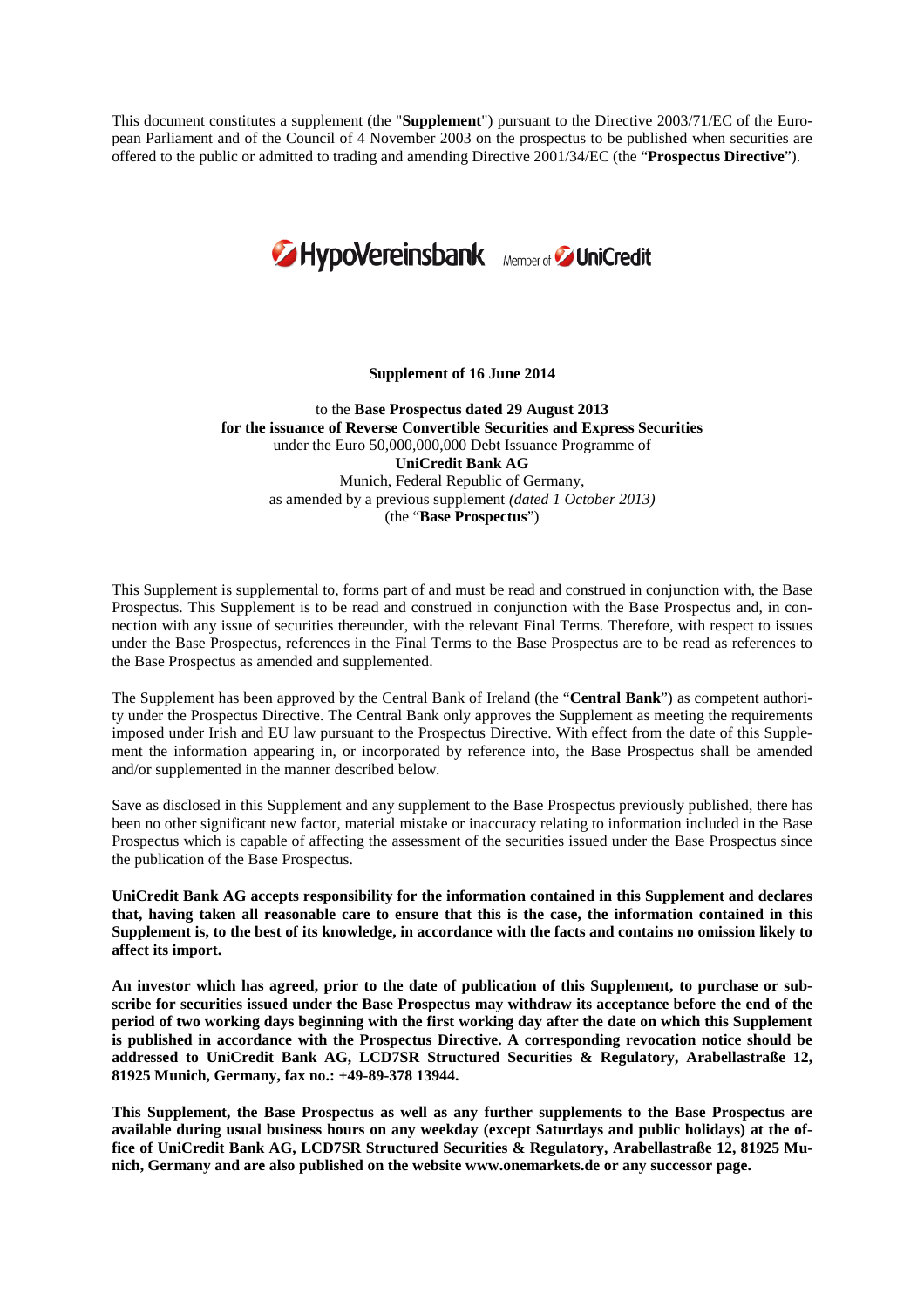On 25 April 2014, the registration document of UniCredit Bank AG has been approved by the German Financial Services Supervisory Authority (*Bundesanstalt für Finanzdienstleistungsaufsicht*, BaFin). Therefore, the following amendments shall be made to the Base Prospectus:

- 1. The Summary shall be amended as indicated in the Annex.
- 2. The references to the registration document of UniCredit Bank AG dated 17 May 2013 shall be replaced by references to the registration document of UniCredit Bank AG of 25 April 2014.
- 3. The section "GENERAL INFORMATION", "Availability of Documents" shall be replaced by the following section:

"Copies of the articles of association of the Issuer, the consolidated annual reports in respect of the fiscal years ended 31 December 2012 and 2013 of the Issuer, the unconsolidated annual financial statements of the Issuer in respect of the fiscal year ended 31 December 2013 prepared in accordance with the German Commercial Code (*Handelsgesetzbuch*), the forms of the Global Notes, the Final Terms and the Agency Agreement, as amended and restated, will be available during usual business hours on any weekday (except Saturdays and public holidays) at the offices of the Issuer and of BNP Paribas Securities Services, Luxembourg Branch in its capacity as listing agent for the Securities. For the validity of this Base Prospectus, all documents whose information has been incorporated by reference in this Base Prospectus will be available for collection in the English language, free of charge, at the offices of UniCredit Bank AG (Arabellastraße 12, 81925 Munich)."

4. The section "GENERAL INFORMATION", "Significant Changes in HVB's Financial Position and Trend Information" shall be deleted and replaced by the following section:

"The performance of HVB Group will depend on the future development on the financial markets and the real economy in 2014 as well as other remaining imponderables. In this environment, HVB Group will continuously adapt its business strategy to reflect changes in market conditions and carefully review the management signals derived from this on a regular basis.

There has been (i) no significant change in the financial position of the HVB Group which has occurred since 31 December 2013, and (ii) no material adverse change in the prospects of the HVB Group since 31 December 2013, the date of its last published audited financial statements (Annual Report 2013)."

- 5. The table in the section "GENERAL INFORMATION", "Documents incorporated by reference" shall be amended as follows:
- *a) The section "Registration Document of UniCredit Bank AG dated 17 May 2013, approved by the German Federal Financial Services Supervisory Authority (Bundesanstalt für Finanzdienstleistungsaufsicht)", shall be deleted and replaced by the following text:*

| <b>Registration Document of UniCredit Bank AG, dated 25</b><br>April 2014, approved by the Federal Financial Superviso-<br>Authority (Bundesanstalt für Finanzdienstleistung-<br>rv<br>saufsicht $)^{1)}$ |            |       |
|-----------------------------------------------------------------------------------------------------------------------------------------------------------------------------------------------------------|------------|-------|
| http://www.onemarkets.de/content/dam/onemarkets/german/b<br>ase-prospectuses/2014/UCB-Update-2014-RD-eng.pdf                                                                                              |            |       |
| <b>Risk Factors</b>                                                                                                                                                                                       |            |       |
| Risks relating to HVB Group                                                                                                                                                                               | p. 3 to 17 | p. 32 |
| <b>UniCredit Bank AG</b>                                                                                                                                                                                  |            |       |
| Information about HVB, the parent company of                                                                                                                                                              | p. 17      | p. 48 |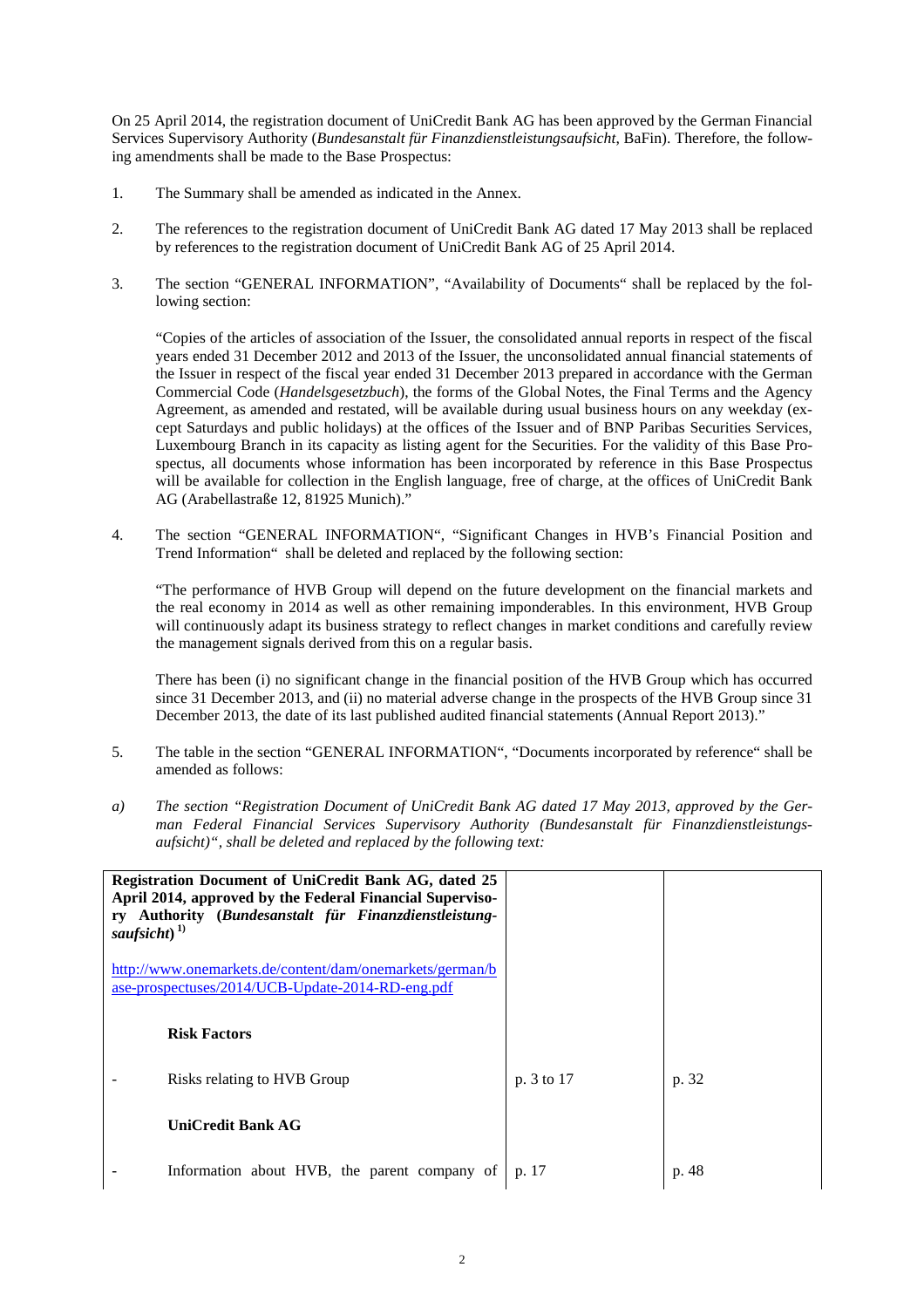| <b>HVB</b> Group                    |             |       |
|-------------------------------------|-------------|-------|
| <b>Business Overview</b>            |             |       |
| Principal Activities                | p. 18       | p. 48 |
| Business segments of HVB Group      | p. 18 to 20 | p. 48 |
| <b>Principal Markets</b>            | p. 21       | p. 48 |
| Management and Supervisory Bodies   | p. 21 to 22 | p. 48 |
| Major Shareholders                  | p. 22       | p. 48 |
| Auditors                            | p. 23       | p. 48 |
| Legal Risks/Arbitration Proceedings | p. 23 to 26 | p. 48 |

<sup>1)</sup> The document is published on the following website of the Issuer: http://www.onemarkets.de/de/produkte/rechtliche-hinweise/basisprospekte.html

*b) The section "Audited financial statements of HVB Group for the fiscal year ended 31 December 2011", shall be deleted and replaced by the following text:*

| Audited financial statements of HVB Group for the fiscal<br>year ended 31 December $2012^{2}$                           |               |       |
|-------------------------------------------------------------------------------------------------------------------------|---------------|-------|
| http://investors.hypovereinsbank.de/export/sites/ir/binaries/d<br>ownloads/en/reports/2013-03-18_gb_2012_konzern_en.pdf |               |       |
| <b>Consolidated Income Statement</b>                                                                                    | p. 116 to 117 | p. 48 |
| <b>Consolidated Balance Sheet</b>                                                                                       | p. 118 to 119 | p. 48 |
| Statement of Changes in Consolidated Shareholders'<br>Equity                                                            | p. 120 to 121 | p. 48 |
| <b>Consolidated Cash Flow Statement</b>                                                                                 | p. 122 to 123 | p. 48 |
| Notes to the Consolidated Financial Statements                                                                          | p. 124 to 238 | p. 48 |
| <b>Auditor's Certificate</b>                                                                                            | p. 239        | p. 48 |
| 2)<br>$-1$ $-1$ $-1$ $-1$ $-1$<br>$T = 1$ . The set of $T = 1$ is the set of $T = 1$                                    | $c_{11}$ .    |       |

<sup>2)</sup> The document is published on the following website of the Issuer: http://investors.hypovereinsbank.de/cms/german/investorrelations/index.html

*c) The section "Audited financial statements of HVB Group for the fiscal year ended 31 December 2012", shall be deleted and replaced by the following text:*

**Audited financial statements of HVB Group for the fiscal**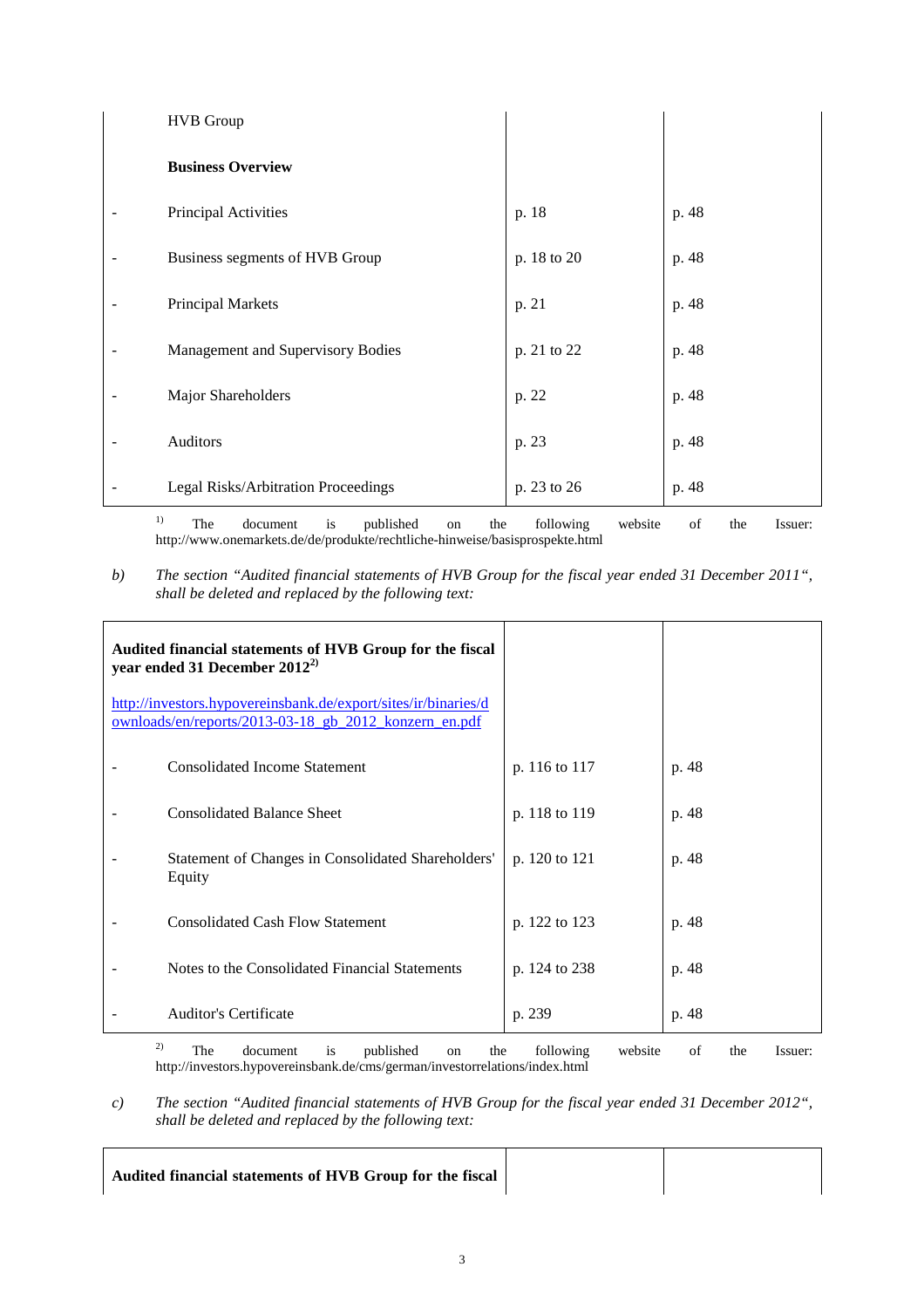| year ended 31 December $2013^{2}$                                                                                       |                      |                      |  |  |  |  |
|-------------------------------------------------------------------------------------------------------------------------|----------------------|----------------------|--|--|--|--|
| http://investors.hypovereinsbank.de/export/sites/ir/binaries/do<br>wnloads/en/reports/2014-03-12 gb 2013 konzern en.pdf |                      |                      |  |  |  |  |
| <b>Consolidated Income Statement</b>                                                                                    | p. 110 to 111        | p. 48                |  |  |  |  |
| <b>Consolidated Balance Sheet</b>                                                                                       | p. 112 to 113        | p. 48                |  |  |  |  |
| Statement of Changes in Consolidated Shareholders'<br>Equity                                                            | p. 114 to 115        | p. 48                |  |  |  |  |
| <b>Consolidated Cash Flow Statement</b>                                                                                 | p. 116 to 117        | p. 48                |  |  |  |  |
| Notes to the Consolidated Financial Statements                                                                          | p. 118 to 248        | p. 48                |  |  |  |  |
| <b>Auditor's Certificate</b>                                                                                            | p. 249               | p. 48                |  |  |  |  |
| 2)<br>Tha<br>document is published<br>th≙<br>$\cap$                                                                     | following<br>website | th≙<br>∩f<br>Iccuar: |  |  |  |  |

<sup>2)</sup> The document is published on the following website of the Issuer: <sup>2)</sup> The document is published on the following http://investors.hypovereinsbank.de/cms/german/investorrelations/index.html

*d) The section "Audited unconsolidated financial statements (Jahresabschluss) of UniCredit Bank AG for the fiscal year ended 31 December 2012 (Annual Report of UniCredit Bank AG as at 31 December 2012)", shall be deleted and replaced by the following text:*

| Audited unconsolidated financial statements (Jahresab-<br>schluss) of UniCredit Bank AG for the fiscal year ended<br>31 December $2013^{2}$ |              |       |
|---------------------------------------------------------------------------------------------------------------------------------------------|--------------|-------|
| http://investors.hypovereinsbank.de/export/sites/ir/binaries/d<br>ownloads/en/reports/2014-03-12 gb 2013 hvb en.pdf                         |              |       |
| Income Statement                                                                                                                            | p. 80 to 81  | p. 48 |
| <b>Balance Sheet</b>                                                                                                                        | p. 82 to 87  | p. 48 |
| <b>Notes</b>                                                                                                                                | p. 88 to 138 | p. 48 |
| Auditor's Report                                                                                                                            | p. 139       | p. 48 |

<sup>2)</sup> The document is published on the following website of the Issuer: http://investors.hypovereinsbank.de/cms/german/investorrelations/index.html

- *e) All other sections in the table shall be deleted entirely.*
- 6. The paragraph below the table in the section "GENERAL INFORMATION", "Documents incorporated by reference" shall be deleted.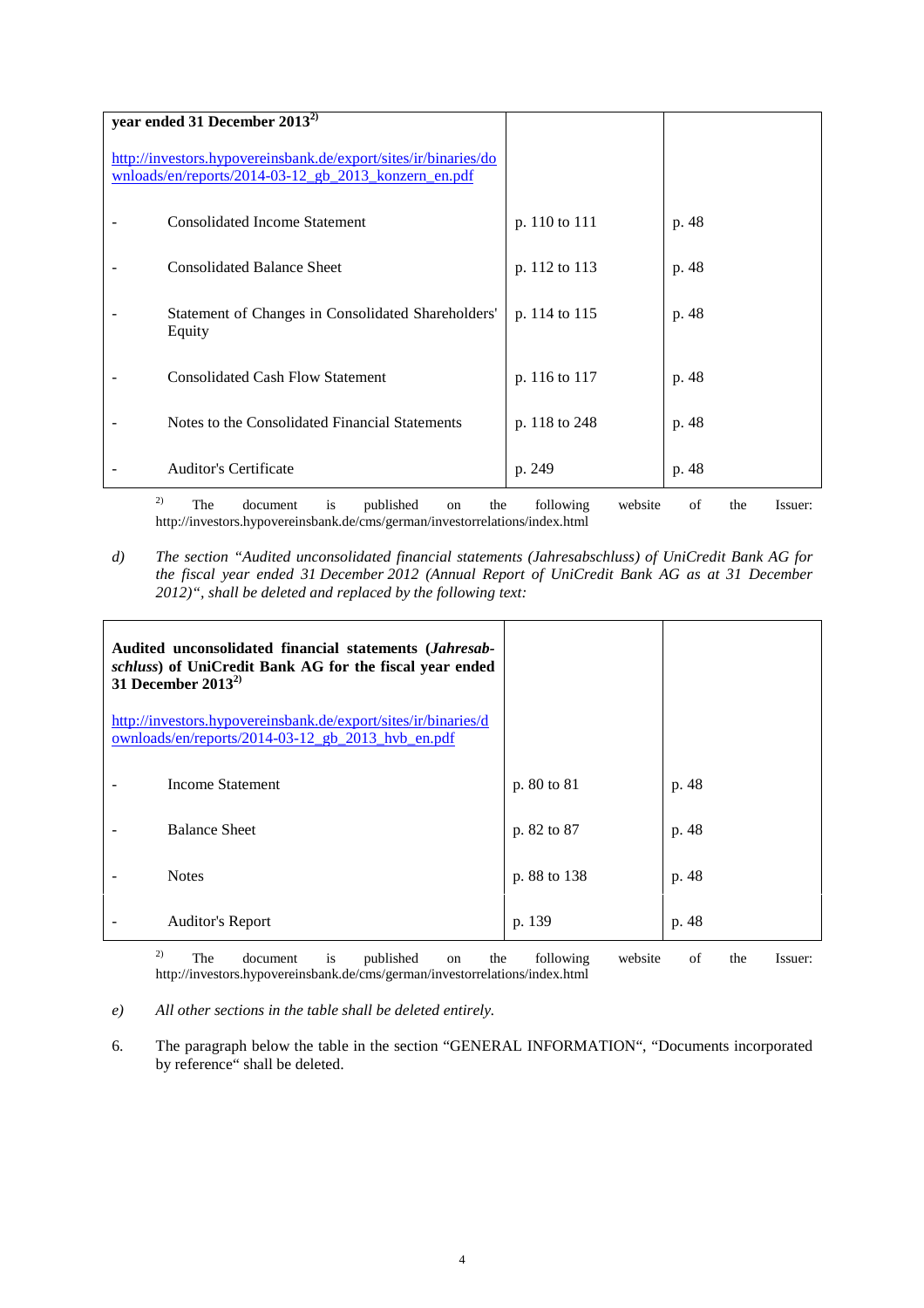*In the case of any divergence between the information contained in this Supplement and the information contained in the Base Prospectus or included therein by reference, the information contained in this Supplement shall prevail.*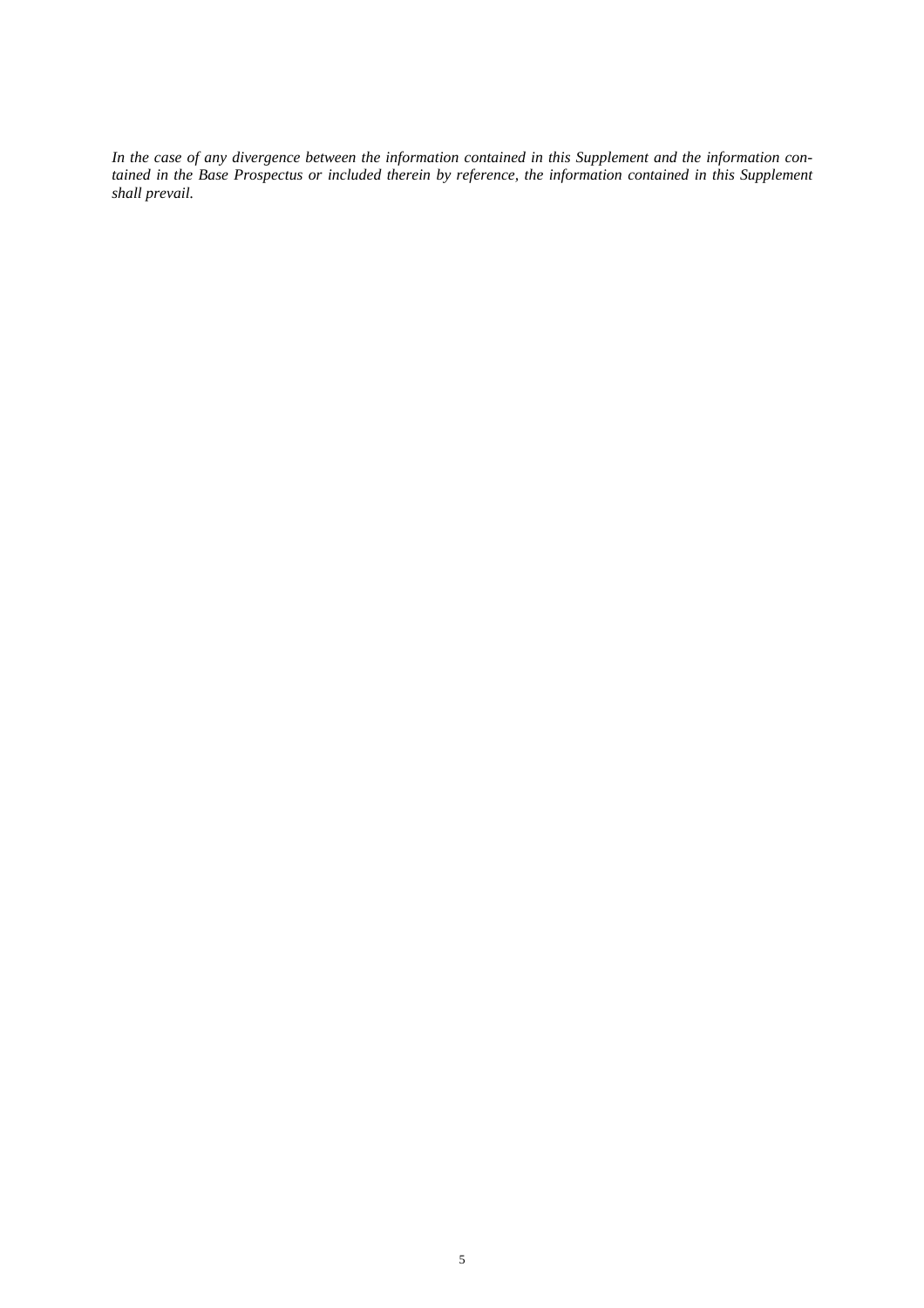### **Annex:**

## **SUMMARY**

Summaries are made up of disclosure requirements known as "**Elements**". These Elements are numbered in sections  $A - E(A.1 - E.7)$ .

This Summary contains all the Elements required to be included in a summary for this type of securities and issuer. Because some Elements are not required to be addressed, there may be gaps in the numbering sequence of the Elements.

Even though an Element may be required to be inserted in the Summary because of the type of securities and issuer, it is possible that no relevant information can be given regarding the Element. In this case a short description of the Element is included in the Summary with the specification of 'Not applicable'.

## **A. INTRODUCTION AND WARNINGS**

| A.1 |                                                                                          |                                                                                                                                                                                                                                                                                                                                                                                                                                      |
|-----|------------------------------------------------------------------------------------------|--------------------------------------------------------------------------------------------------------------------------------------------------------------------------------------------------------------------------------------------------------------------------------------------------------------------------------------------------------------------------------------------------------------------------------------|
|     | Warning                                                                                  | This Summary should be read as an introduction to the Base Prospectus.                                                                                                                                                                                                                                                                                                                                                               |
|     |                                                                                          | The investor should base any decision to invest in the Securities on consideration of the Base<br>Prospectus as a whole.                                                                                                                                                                                                                                                                                                             |
|     |                                                                                          | Where a claim relating to the information contained in this Base Prospectus is brought before<br>a court, the plaintiff investor might, under the national legislation of the Member States, have<br>to bear the costs of translating the Base Prospectus before the legal proceedings are initiated.                                                                                                                                |
|     |                                                                                          | UniCredit Bank AG, Kardinal-Faulhaber-Straße 1, 80333 Munich (in its capacity as Issuer)<br>assumes liability for the Summary including any translation thereof, but only if the Summary<br>is misleading, inaccurate or inconsistent when read together with the other parts of the Base<br>Prospectus, or it does not provide, when read together with the other parts of the Base Pro-<br>spectus, all necessary key information. |
| A.2 | Consent to the use<br>of the base pro-<br>spectus                                        | [Subject to the following paragraphs, the Issuer gives its consent to the use of the Base Pro-<br>spectus during the term of its validity for subsequent resale or final placement of the Securities<br>by financial intermediaries.]                                                                                                                                                                                                |
|     |                                                                                          | [Not applicable. The Issuer does not give its consent to the use of the Base Prospectus for<br>subsequent resale or final placement of the Securities by financial intermediaries.]                                                                                                                                                                                                                                                  |
|     | Indication of the                                                                        | [Not applicable. No consent is given.]                                                                                                                                                                                                                                                                                                                                                                                               |
|     | offer period                                                                             | [Resale or final placement of the Securities by financial intermediaries can be made and con-<br>sent to use the Base Prospectus is given for [the following offer period of the Securities: [In-<br>sert offer period for which consent is given]][an offer period of twelve (12) months following<br>the [Insert date at which the Final Terms will be filed with the Central Bank of Ireland].]                                   |
|     | Other conditions<br>attached to the<br>consent                                           | [Subject to the condition that each financial intermediary complies with the terms and condi-<br>tions of the issue, the applicable final terms as well as the applicable selling restrictions, the<br>consent is not subject to any other conditions.                                                                                                                                                                               |
|     |                                                                                          | [Not applicable. No consent is given.]                                                                                                                                                                                                                                                                                                                                                                                               |
|     | Provision of terms<br>and conditions of<br>the offer by fi-<br>nancial interme-<br>diary | [In the event of an offer being made by a financial intermediary, this financial interme-<br>diary will make available information to investors on the terms and conditions of the<br>offer at the time the offer is made.<br>[Not applicable. No consent is given.]                                                                                                                                                                 |
|     |                                                                                          |                                                                                                                                                                                                                                                                                                                                                                                                                                      |

## **B. ISSUER**

| <b>B.1</b> | Legal and com- | UniCredit Bank AG ("UniCredit Bank" or "HVB", and together with its consolidated subsid-     |
|------------|----------------|----------------------------------------------------------------------------------------------|
|            | mercial name   | iaries, the " <b>HVB Group</b> ") is the legal name. HypoVereinsbank is the commercial name. |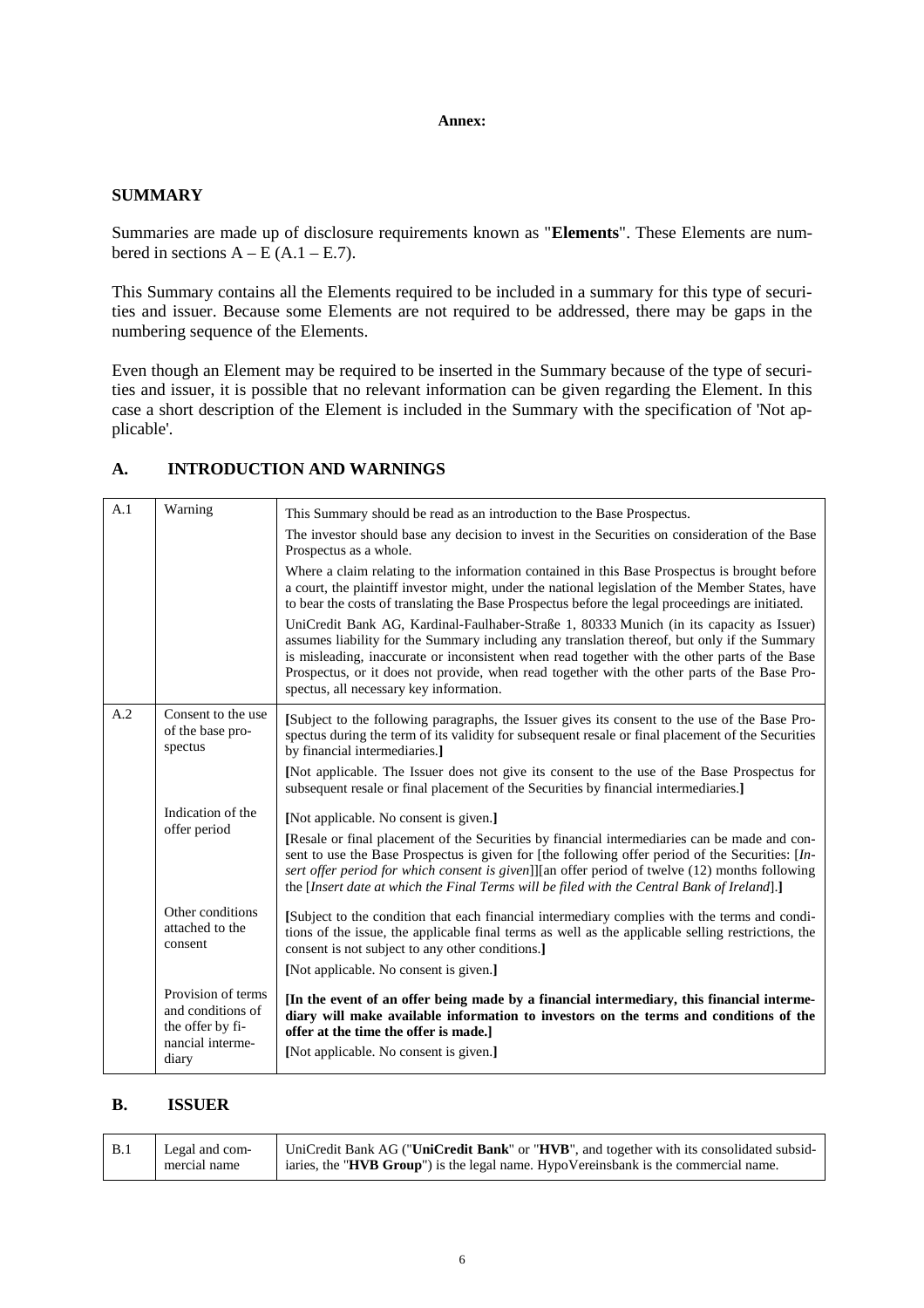| B.2               | Domicile / Legal<br>form $/$<br>Legislation /<br>Country of incor-<br>poration                     | UniCredit Bank has its registered office in Munich, was incorporated in Germany and is regis-<br>tered with the Commercial Register at the Local Court (Amtsgericht) in Munich, incorporated<br>as a stock corporation under the laws of the Federal Republic of Germany.                                                                                                                                                                                                                                                                                                                                                                                                                                                                                                                                      |                       |                       |  |  |
|-------------------|----------------------------------------------------------------------------------------------------|----------------------------------------------------------------------------------------------------------------------------------------------------------------------------------------------------------------------------------------------------------------------------------------------------------------------------------------------------------------------------------------------------------------------------------------------------------------------------------------------------------------------------------------------------------------------------------------------------------------------------------------------------------------------------------------------------------------------------------------------------------------------------------------------------------------|-----------------------|-----------------------|--|--|
| B.4b              | Known trends<br>affecting the issu-<br>er and the indus-<br>tries in which it<br>operates          | The global economy and the international financial markets will continue to face a high degree<br>of uncertainty in 2013. The financial markets will continue to be affected by the unresolved<br>sovereign debt crisis in particular. The banking sector still faces significant challenges, from<br>both the overall economic environment and pending regulatory initiatives by banking supervi-<br>sors. In this environment, HVB Group will continually adapt its business strategy to reflect<br>changes in market conditions and carefully review the management signals derived from this<br>on a regular basis.                                                                                                                                                                                        |                       |                       |  |  |
| B.5               | Description of the<br>group and the<br>issuer's position<br>within the group                       | UniCredit Bank is the parent company of HVB Group. HVB Group holds directly and indi-<br>rectly equity participations in various companies.<br>UniCredit Bank has been an affiliated company of UniCredit S.p.A., Rome ("UniCredit<br>S.p.A.", and together with its consolidated subsidiaries, "UniCredit") since November 2005<br>and hence a major part of UniCredit from that date as a sub-group. UniCredit S.p.A. holds<br>directly 100% of UniCredit Bank's share capital.                                                                                                                                                                                                                                                                                                                              |                       |                       |  |  |
| B.9               | Profit forecast or<br>estimate                                                                     | Not applicable; no profit forecast or estimate is made.                                                                                                                                                                                                                                                                                                                                                                                                                                                                                                                                                                                                                                                                                                                                                        |                       |                       |  |  |
| B.10 <sup>1</sup> | Nature of any<br>qualifications in<br>the audit report on<br>historical finan-<br>cial information | Not applicable. KPMG AG Wirtschaftsprüfungsgesellschaft, the independent auditors<br>(Wirtschaftsprüfer) of UniCredit Bank for the financial year 2012, have audited the consoli-<br>dated financial statements of HVB Group and the unconsolidated financial statement of<br>UniCredit Bank as of and for the year ended 31 December 2012 and have issued an unquali-<br>fied audit opinion thereon.<br>Deloitte & Touche GmbH, Wirtschaftsprüfungsgesellschaft, the independent auditors<br>(Wirtschaftsprüfer) of UniCredit Bank for the financial year 2013, have audited the consoli-<br>dated financial statements of HVB Group and the unconsolidated financial statement of<br>UniCredit Bank as of and for the year ended 31 December 2013 and have issued an unquali-<br>fied audit opinion thereon. |                       |                       |  |  |
| $B.12^2$          | Selected historical                                                                                | Consolidated Financial Highlights as of 31 December 2013*                                                                                                                                                                                                                                                                                                                                                                                                                                                                                                                                                                                                                                                                                                                                                      |                       |                       |  |  |
|                   | key financial in-<br>formation                                                                     | Key performance indicators                                                                                                                                                                                                                                                                                                                                                                                                                                                                                                                                                                                                                                                                                                                                                                                     | $1/1 -$<br>31/12/2013 | $1/1 -$<br>31/12/2012 |  |  |
|                   |                                                                                                    | Net operating income                                                                                                                                                                                                                                                                                                                                                                                                                                                                                                                                                                                                                                                                                                                                                                                           | €1,839m               | €1,807m               |  |  |
|                   |                                                                                                    | Cost-income ratio (based on operating income)                                                                                                                                                                                                                                                                                                                                                                                                                                                                                                                                                                                                                                                                                                                                                                  | 63.6%                 | 58.1%                 |  |  |
|                   |                                                                                                    | Profit before tax                                                                                                                                                                                                                                                                                                                                                                                                                                                                                                                                                                                                                                                                                                                                                                                              | €1,458m               | €2,058m               |  |  |
|                   |                                                                                                    | Consolidated profit                                                                                                                                                                                                                                                                                                                                                                                                                                                                                                                                                                                                                                                                                                                                                                                            | €1,074m               | €1,287m               |  |  |
|                   |                                                                                                    | Return on equity before $\text{tax}^{1}$<br>7.1%<br>9.2%                                                                                                                                                                                                                                                                                                                                                                                                                                                                                                                                                                                                                                                                                                                                                       |                       |                       |  |  |
|                   |                                                                                                    | Return on equity after $\text{tax}^{1}$<br>5.8%<br>5.8%                                                                                                                                                                                                                                                                                                                                                                                                                                                                                                                                                                                                                                                                                                                                                        |                       |                       |  |  |
|                   |                                                                                                    | Earnings per share<br>€1.29<br>€1.55                                                                                                                                                                                                                                                                                                                                                                                                                                                                                                                                                                                                                                                                                                                                                                           |                       |                       |  |  |
|                   |                                                                                                    | <b>Balance sheet figures</b><br>31/12/2013<br>31/12/2012                                                                                                                                                                                                                                                                                                                                                                                                                                                                                                                                                                                                                                                                                                                                                       |                       |                       |  |  |
|                   |                                                                                                    | Total assets                                                                                                                                                                                                                                                                                                                                                                                                                                                                                                                                                                                                                                                                                                                                                                                                   | €290.0bn              | €347.3bn              |  |  |
|                   |                                                                                                    | Shareholders' equity                                                                                                                                                                                                                                                                                                                                                                                                                                                                                                                                                                                                                                                                                                                                                                                           | €21.0bn               | €23.3bn               |  |  |
|                   |                                                                                                    |                                                                                                                                                                                                                                                                                                                                                                                                                                                                                                                                                                                                                                                                                                                                                                                                                |                       |                       |  |  |
|                   |                                                                                                    | Leverage ratio <sup>2)</sup>                                                                                                                                                                                                                                                                                                                                                                                                                                                                                                                                                                                                                                                                                                                                                                                   | 7.1%                  | 6.6%                  |  |  |

<span id="page-6-0"></span><sup>&</sup>lt;sup>1</sup> By virtue of the Supplement dated 16 June 2014, this section has been supplemented.

<span id="page-6-1"></span> $2$  By virtue of the Supplement dated 16 June 2014, this section has been supplemented.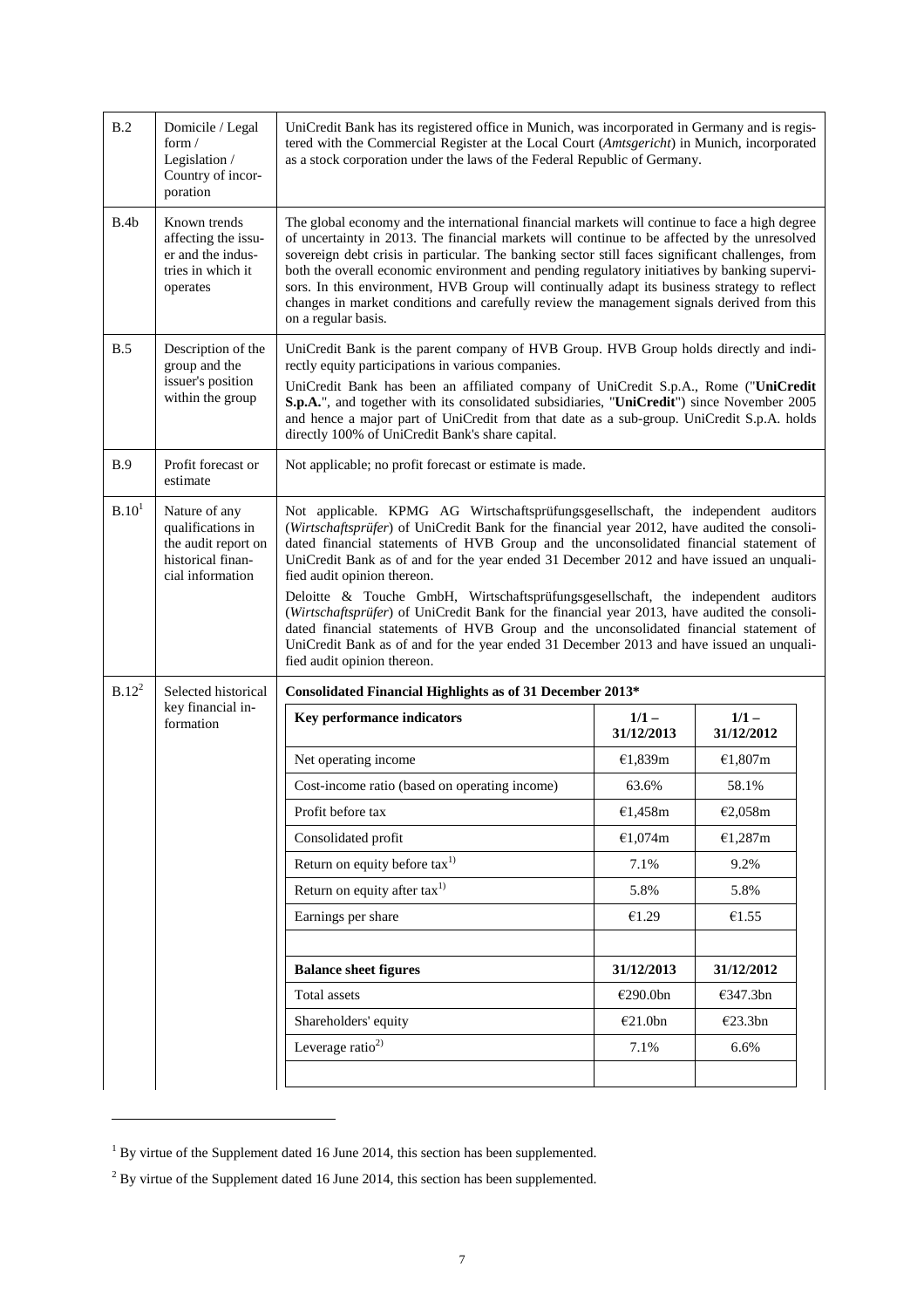|                   |                                                                                                                                                                                                                                                | Key capital ratios compliant with Basel II                                                                                                                                                                                                                                                                                                                                              | 31/12/2013 | 31/12/2012 |  |
|-------------------|------------------------------------------------------------------------------------------------------------------------------------------------------------------------------------------------------------------------------------------------|-----------------------------------------------------------------------------------------------------------------------------------------------------------------------------------------------------------------------------------------------------------------------------------------------------------------------------------------------------------------------------------------|------------|------------|--|
|                   |                                                                                                                                                                                                                                                | Core capital without hybrid capital (core Tier 1<br>capital)                                                                                                                                                                                                                                                                                                                            | €18.4bn    | €19.1bn    |  |
|                   |                                                                                                                                                                                                                                                | Core capital (Tier 1 capital)                                                                                                                                                                                                                                                                                                                                                           | €18.5bn    | €19.5bn    |  |
|                   |                                                                                                                                                                                                                                                | Risk-weighted assets (including equivalents for<br>market risk and operational risk)                                                                                                                                                                                                                                                                                                    | €85.5bn    | €109.8bn   |  |
|                   |                                                                                                                                                                                                                                                | Core capital ratio without hybrid capital (core Tier<br>1 ratio) $^{3)}$                                                                                                                                                                                                                                                                                                                | 21.5%      | 17.4%      |  |
|                   |                                                                                                                                                                                                                                                | Core capital ratio (Tier 1 ratio) $^{3)}$                                                                                                                                                                                                                                                                                                                                               | 21.6%      | 17.8%      |  |
|                   |                                                                                                                                                                                                                                                | $\ast$<br>Figures shown in this table are audited and taken from the Issuer's Consolidated Annual Report as of<br>31 December 2013<br>Return on equity calculated on the basis of average shareholders' equity according to IFRS.<br>1)<br>Ratio of shareholders' equity shown in the balance sheet less intangible assets to total assets less in-<br>2)<br>tangible assets            |            |            |  |
|                   |                                                                                                                                                                                                                                                | Calculated on the basis of risk-weighted assets, including equivalents for market risk and operational<br>3)<br>risk.                                                                                                                                                                                                                                                                   |            |            |  |
|                   | Statement with<br>regard to no mate-<br>rial adverse<br>change in the<br>prospects of the<br>issuer since the<br>date of its last<br>published audited<br>financial state-<br>ments or a de-<br>scription of any<br>material adverse<br>change | There has been no material adverse change in the prospects of HVB Group since 31 December<br>2013, the date of its last published audited financial statements (Annual Report 2013).                                                                                                                                                                                                    |            |            |  |
|                   | Description of<br>significant change<br>in the financial<br>position subse-<br>quent to the peri-<br>od covered by the<br>historical finan-<br>cial information                                                                                | There has been no significant change in the financial position of HVB Group since<br>31 December 2013.                                                                                                                                                                                                                                                                                  |            |            |  |
| <b>B.13</b>       | Recent develop-<br>ments                                                                                                                                                                                                                       | Not applicable. There are no recent events particular to UniCredit Bank which are to a materi-<br>al extent relevant to the evaluation of its solvency.                                                                                                                                                                                                                                 |            |            |  |
| $B.14^3$          | B.5 plus<br>statement of de-<br>pendency upon<br>other entities<br>within the group                                                                                                                                                            | See B.5<br>Not applicable. UniCredit Bank is not dependent on any entity within HVB Group.                                                                                                                                                                                                                                                                                              |            |            |  |
| B.15 <sup>4</sup> | Principal activi-<br>ties                                                                                                                                                                                                                      | UniCredit Bank offers a comprehensive range of banking and financial products and services<br>to private, corporate and public sector customers, international companies and institutional<br>customers.                                                                                                                                                                                |            |            |  |
|                   |                                                                                                                                                                                                                                                | This range extends from mortgage loans, consumer loans, savings-and-loan and insurance<br>products, and banking services for private customers through to business loans and foreign<br>trade financing for corporate customers and fund products for all asset classes, advisory and<br>brokerage services, securities transactions, liquidity and financial risk management, advisory |            |            |  |

<span id="page-7-0"></span><sup>&</sup>lt;sup>3</sup> By virtue of the Supplement dated 16 June 2014, this section has been supplemented.

<span id="page-7-1"></span><sup>4</sup> By virtue of the Supplement dated 16 June 2014, this section has been supplemented.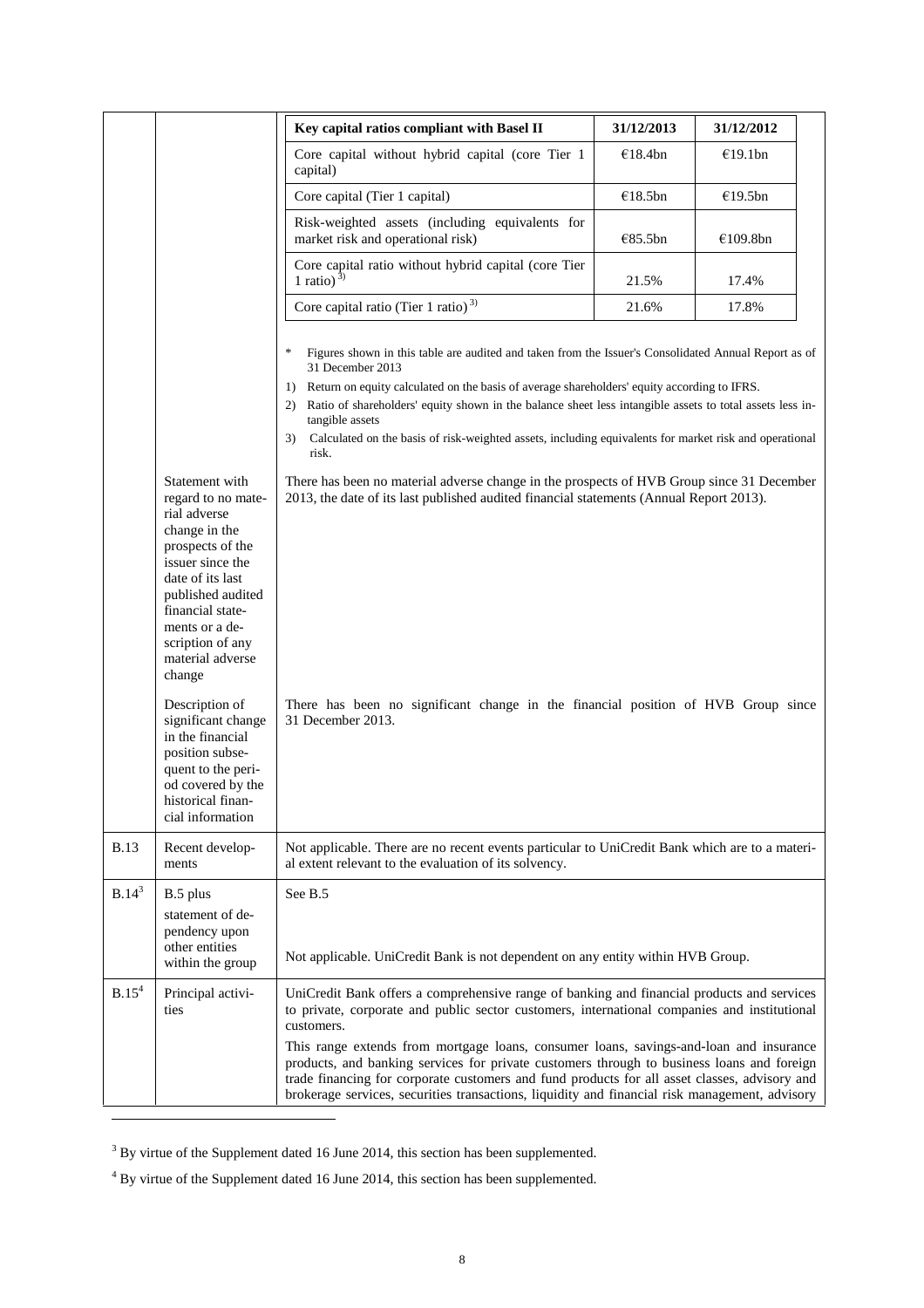|             |                                               | services for affluent customers and investment banking products for corporate customers. |
|-------------|-----------------------------------------------|------------------------------------------------------------------------------------------|
| <b>B.16</b> | Direct or indirect<br>ownership or<br>control | UniCredit S.p.A. holds directly 100% of UniCredit Bank's share capital.                  |

# **C. SECURITIES**

| C.1 | Type and class of<br>the securities                                                              | [Reverse Convertible Classic Securities]<br>[Barrier Reverse Convertible Securities]<br>[Express Barrier Reverse Convertible Securities]<br>[Express Classic Securities]<br>[Express Plus Securities]<br>[Express Securities with Additional Amount]<br>Each Tranche of Securities will be issued as [Notes] [Certificates] with Nominal Amount.<br>["Notes"] ["Certificates"] are debt instruments in bearer form (Inhaberschuldver-<br>schreibungen) pursuant to § 793 German Civil Code (Bürgerliches Gesetzbuch, BGB).<br>"Nominal Amount" means [Insert Nominal Amount].<br>[The Securities are represented by a permanent global note without interest coupons.]<br>[The Securities are initially represented by a temporary global note without interest coupons<br>which will be exchangeable for a permanent global note without interest coupons.]<br>The holders of the Securities (the "Security Holders") are not entitled to receive definitive<br>Securities. |                                                                                                                                                |               |  |                        |                                      |
|-----|--------------------------------------------------------------------------------------------------|------------------------------------------------------------------------------------------------------------------------------------------------------------------------------------------------------------------------------------------------------------------------------------------------------------------------------------------------------------------------------------------------------------------------------------------------------------------------------------------------------------------------------------------------------------------------------------------------------------------------------------------------------------------------------------------------------------------------------------------------------------------------------------------------------------------------------------------------------------------------------------------------------------------------------------------------------------------------------|------------------------------------------------------------------------------------------------------------------------------------------------|---------------|--|------------------------|--------------------------------------|
|     |                                                                                                  | <b>Series</b>                                                                                                                                                                                                                                                                                                                                                                                                                                                                                                                                                                                                                                                                                                                                                                                                                                                                                                                                                                | <b>Tranche</b>                                                                                                                                 | <b>ISIN</b>   |  | <b>WKN</b>             | [Aggregate Nominal<br>Amount]        |
|     |                                                                                                  | [Insert Series number]                                                                                                                                                                                                                                                                                                                                                                                                                                                                                                                                                                                                                                                                                                                                                                                                                                                                                                                                                       | [Insert Tranche num-<br>ber                                                                                                                    | [Insert ISIN] |  | [Insert WKN]           | [Insert Aggregate<br>Nominal Amount] |
| C.2 | Currency of the<br>securities issue                                                              | The Securities are issued in [ <i>Insert Specified Currency</i> ] (the " <b>Specified Currency</b> ").                                                                                                                                                                                                                                                                                                                                                                                                                                                                                                                                                                                                                                                                                                                                                                                                                                                                       |                                                                                                                                                |               |  |                        |                                      |
| C.5 | Restrictions of any<br>free transferability<br>of the securities                                 | Not applicable. The Securities are freely transferable.                                                                                                                                                                                                                                                                                                                                                                                                                                                                                                                                                                                                                                                                                                                                                                                                                                                                                                                      |                                                                                                                                                |               |  |                        |                                      |
| C.8 | Rights attached to<br>the securities.<br>including ranking<br>and limitations to<br>those rights | Governing law of the Securities<br>The Securities, as to form and content, and all rights and obligations of the Issuer and the Se-<br>curity Holder shall be governed by the laws of the Federal Republic of Germany.<br><b>Rights attached to the Securities</b><br>The Securities have a fixed term.<br><b>[Product Type 1:</b> In the case of Reverse Convertible Classic Securities, the following applies:<br>The Securities bear interest on their [Aggregate Nominal Amount] [Nominal Amount] for<br>each Interest Period at the respective Interest Rate and the respective Interest Amount will be<br>paid on each Interest Payment Date (as defined in C.16). The respective "Interest Amount" is<br>calculated by multiplying the product of the respective Interest Rate and the [Aggregate Nom-                                                                                                                                                                |                                                                                                                                                |               |  |                        |                                      |
|     |                                                                                                  | inal Amount] [Nominal Amount] by the Day Count Fraction.<br>"Day Count Fraction" means [Insert Day Count Fraction].                                                                                                                                                                                                                                                                                                                                                                                                                                                                                                                                                                                                                                                                                                                                                                                                                                                          |                                                                                                                                                |               |  |                        |                                      |
|     |                                                                                                  |                                                                                                                                                                                                                                                                                                                                                                                                                                                                                                                                                                                                                                                                                                                                                                                                                                                                                                                                                                              | [In the case of fixed rate Reverse Convertible Classic Securities, the following applies:                                                      |               |  |                        |                                      |
|     |                                                                                                  |                                                                                                                                                                                                                                                                                                                                                                                                                                                                                                                                                                                                                                                                                                                                                                                                                                                                                                                                                                              | <b>ISIN</b>                                                                                                                                    |               |  | <b>Interest Rate</b>   |                                      |
|     |                                                                                                  |                                                                                                                                                                                                                                                                                                                                                                                                                                                                                                                                                                                                                                                                                                                                                                                                                                                                                                                                                                              | [Insert ISIN]                                                                                                                                  |               |  | [Insert Interest Rate] |                                      |
|     |                                                                                                  |                                                                                                                                                                                                                                                                                                                                                                                                                                                                                                                                                                                                                                                                                                                                                                                                                                                                                                                                                                              | <i>In the case of Reverse Convertible Classic Securities with different Interest Rates for each</i><br>Interest Period, the following applies: |               |  |                        |                                      |
|     |                                                                                                  |                                                                                                                                                                                                                                                                                                                                                                                                                                                                                                                                                                                                                                                                                                                                                                                                                                                                                                                                                                              | <b>Interest Period</b>                                                                                                                         |               |  | <b>Interest Rate</b>   |                                      |
|     |                                                                                                  |                                                                                                                                                                                                                                                                                                                                                                                                                                                                                                                                                                                                                                                                                                                                                                                                                                                                                                                                                                              | [Insert Interest Period]                                                                                                                       |               |  | [Insert Interest Rate] |                                      |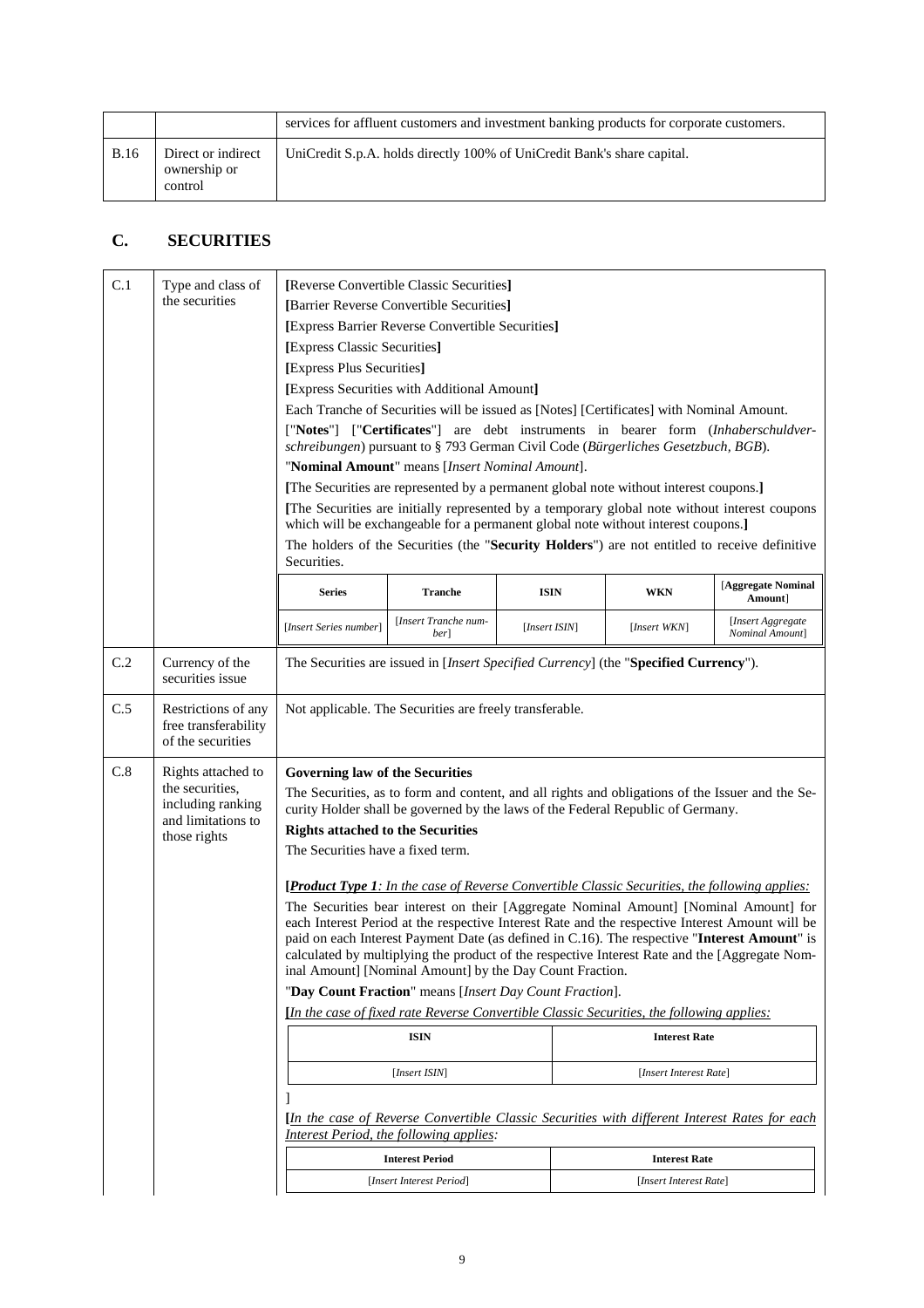#### **[***In the case of floating rate Reverse Convertible Classic Securities [with a Positive Spread] [with a Negative Spread] [with a Factor], the following applies:*

**[**"**Positive Spread**" means [*Insert Positive Spread*].**]**

**[**"**Negative Spread**" means [*Insert Negative Spread*].**]**

"**Screen Page**" means [*Insert Screen Page*].

**[**"**Factor**" means [*Insert Factor*].**]**

**]**

"**Reference Rate**" means [*Insert Reference Rate*].

"**Designated Maturity**" means [*Insert Designated Maturity*].

"**Interest Determination Date**" means [*Insert Interest Determination Date*].**]**

"**Interest Rate**" means the Reference Rate for the Designated Maturity as displayed on the Screen Page on the relevant Interest Determination Date [, plus the Positive Spread.] [, less the Negative Spread.] [, multiplied by the Factor].**]**

**[***In the case of floating rate Reverse Convertible Classic Securities with a Maximum Interest Rate, the following applies:*

If the Interest Rate determined for an Interest Payment Date is greater than the Maximum Interest Rate, the Interest Rate for this Interest Payment Date is the Maximum Interest Rate.

"**Maximum Interest Rate**" means [*Insert Maximum Interest Rate*].**]**

**[***In the case of floating rate Reverse Convertible Classic Securities with a Minimum Interest Rate, the following applies:*

If the Interest Rate determined for an Interest Payment Date is lower than the Minimum Interest Rate, the Interest Rate for this Interest Payment Date is the Minimum Interest Rate.

"**Minimum Interest Rate**" means [*Insert Minimum Interest Rate*].**]**

The Security Holders are entitled to the payment of the Redemption Amount (as defined in C.15) **[***In the case of Reverse Convertible Classic Securities linked to a share or a depository receipt with physical delivery, the following applies*: or the delivery of a specified quantity of the Underlying] on the Maturity Date (as defined in C.16) upon automatic exercise on the Exercise Date (as defined in C.16).**]**

#### **[***Product Type 2: In the case of Barrier Reverse Convertible Securities, the following applies:*

The Securities bear interest on their [Aggregate Nominal Amount] [Nominal Amount] for each Interest Period at the respective Interest Rate and the respective Interest Amount will be paid on each Interest Payment Date (as defined in C.16). The respective "**Interest Amount**" is calculated by multiplying the product of the respective Interest Rate and the [Aggregate Nominal Amount] [Nominal Amount] by the Day Count Fraction.

"**Day Count Fraction**" means [*Insert Day Count Fraction*].

**[***In the case of fixed rate Barrier Reverse Convertible Securities, the following applies:*

| <b>ISIN</b>   | <b>Interest Rate</b>   |
|---------------|------------------------|
| [Insert ISIN] | [Insert Interest Rate] |

**[***In the case of Barrier Reverse Convertible Securities with different Interest Rates for each Interest Period, the following applies:*

| <b>Interest Period</b>   | <b>Interest Rate</b>   |
|--------------------------|------------------------|
| [Insert Interest Period] | [Insert Interest Rate] |

**[***In the case of floating rate Barrier Reverse Convertible Securities [with a Positive Spread] [with a Negative Spread] [with a Factor], the following applies:*

**[**"**Positive Spread**" means [*Insert Positive Spread*].**]**

**[**"**Negative Spread**" means [*Insert Negative Spread*].**]**

"**Screen Page**" means [*Insert Screen Page*].

**[**"**Factor**" means [*Insert Factor*].**]**

]

**]**

"**Reference Rate**" means [*Insert Reference Rate*].

"**Designated Maturity**" means [*Insert Designated Maturity*].

"**Interest Determination Date**" means [*Insert Interest Determination Date*].]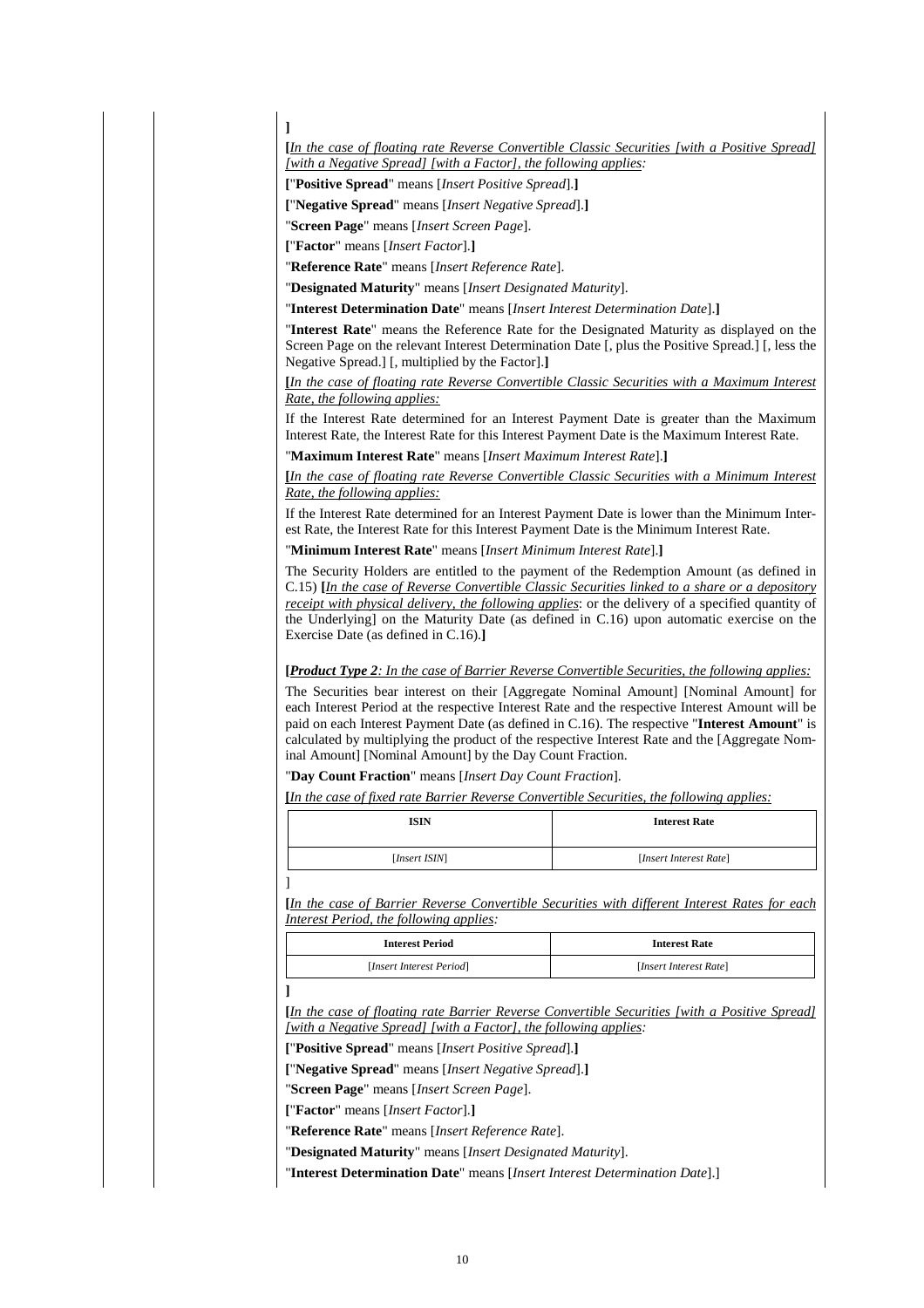"**Interest Rate**" means the Reference Rate for the Designated Maturity as displayed on the Screen Page on the respective Interest Determination Date [, plus the Positive Spread.] [, less the Negative Spread.] [, multiplied by the Factor].**]**

**[***In the case of floating rate Barrier Reverse Convertible Securities with a Maximum Interest Rate, the following applies:*

If the Interest Rate determined for an Interest Payment Date is greater than the Maximum Interest Rate, the Interest Rate for this Interest Payment Date is the Maximum Interest Rate. "**Maximum Interest Rate**" means [*Insert Maximum Interest Rate*].**]**

**[***In the case of floating rate Barrier Reverse Convertible Securities with a Minimum Interest Rate, the following applies:*

If the Interest Rate determined for an Interest Payment Date is lower than the Minimum Interest Rate, the Interest Rate for this Interest Payment Date is the Minimum Interest Rate.

"**Minimum Interest Rate**" means [*Insert Minimum Interest Rate*].**]**

The Security Holders are entitled to the payment of the Redemption Amount (as defined in C.15) **[***In the case of Barrier Reverse Convertible Securities linked to a share or a depository receipt with physical delivery, the following applies*: or the delivery of a specified quantity of the Underlying] on the Maturity Date (as defined in C.16) upon automatic exercise on the Exercise Date (as defined in C.16).**]**

**[***Product Type 3: In the case of Express Barrier Reverse Convertible Securities, the following applies:*

The Securities bear interest on their [Aggregate Nominal Amount] [Nominal Amount] for each Interest Period at the respective Interest Rate and the respective Interest Amount will be paid on each Interest Payment Date (as defined in C.16). The respective "**Interest Amount**" is calculated by multiplying the product of the respective Interest Rate and the [Aggregate Nominal Amount] [Nominal Amount] by the Day Count Fraction.

"**Day Count Fraction**" means [*Insert Day Count Fraction*].

**[***In the case of fixed rate Express Barrier Reverse Convertible Securities, the following applies:*

| <b>ISIN</b>   | <b>Interest Rate</b>   |
|---------------|------------------------|
| [Insert ISIN] | [Insert Interest Rate] |
|               |                        |

**[***In the case of Express Barrier Reverse Convertible Securities with different Interest Rates for each Interest Period, the following applies:*

| <b>Interest Period</b>   | <b>Interest Rate</b>   |  |  |
|--------------------------|------------------------|--|--|
| [Insert Interest Period] | [Insert Interest Rate] |  |  |

**[***In the case of floating rate Express Barrier Reverse Convertible Securities [with a Positive Spread] [with a Negative Spread] [with a Factor], the following applies:*

**[**"**Positive Spread**" means [*Insert Positive Spread*].**]**

**[**"**Negative Spread**" means [*Insert Negative Spread*].**]**

"**Screen Page**" means [*Insert Screen Page*].

**[**"**Factor**" means [*Insert Factor*].**]**

]

**]**

"**Reference Rate**" means [*Insert Reference Rate*].

"**Designated Maturity**" means [*Insert Designated Maturity*].

"**Interest Determination Date**" means [*Insert Interest Determination Date*].**]**

"**Interest Rate**" means the Reference Rate for the Designated Maturity as displayed on the Screen Page on the relevant Interest Determination Date [, plus the Positive Spread.] [, less the Negative Spread.] [, multiplied by the Factor].**]**

**[***In the case of floating rate Express Barrier Reverse Convertible Securities with a Maximum Interest Rate, the following applies:*

If the Interest Rate determined for an Interest Payment Date is greater than the Maximum Interest Rate, the Interest Rate for this Interest Payment Date is the Maximum Interest Rate.

"**Maximum Interest Rate**" means [*Insert Maximum Interest Rate*].**]**

**[***In the case of floating rate Express Barrier Reverse Convertible Securities with a Minimum Interest Rate, the following applies:*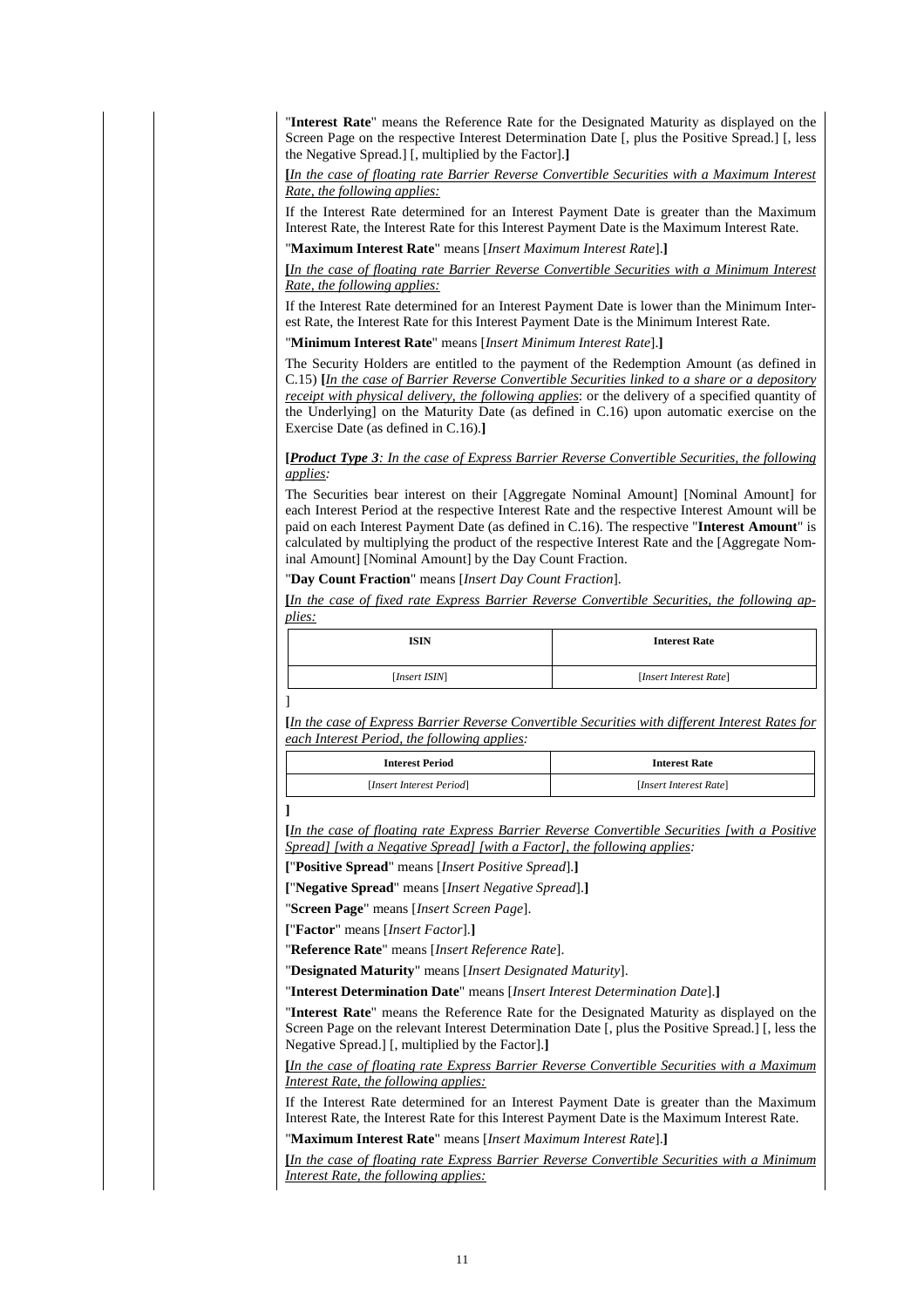If the Interest Rate determined for an Interest Payment Date is lower than the Minimum Interest Rate, the Interest Rate for this Interest Payment Date is the Minimum Interest Rate.

"**Minimum Interest Rate**" means [*Insert Minimum Interest Rate*].**]**

The Security Holders are entitled to the payment of the Early Redemption Amount (as defined in C.15) on an Early Maturity Date (k) (as defined in C.16) or to the payment of the Redemption Amount (as defined in C.15) **[***In the case of Express Barrier Reverse Convertible Securities linked to a share or a depository receipt with physical delivery, the following applies*: or the delivery of a specified quantity of the Underlying] on the Maturity Date (as defined in C.16) upon automatic exercise on the Exercise Date (as defined in C.16).**]**

**[***Product Type 4: In the case of Express Classic Securities, the following applies:*

**[***In the case of Express Classic Securities without Additional Amount, the following applies*: The Securities do not bear interest or any additional amount.**]**

**[***In the case of Express Classic Securities with Additional Amount, the following applies*: The Securities do not bear interest. The Security Holders are entitled to the payment of the respective Additional Amount (l) on the respective Additional Amount Payment Date (l) (as defined in C.16).

|                             | <b>Additional Amount (I)</b>   |
|-----------------------------|--------------------------------|
| [Insert consecutive number] | [Insert Additional Amount (1)] |

### **]**

The Security Holders are entitled to the payment of the Early Redemption Amount (as defined in C.15) on an Early Maturity Date (k) (as defined in C.16) or to the payment of the Redemption Amount (as defined in C.15) **[***In the case of Express Classic Securities linked to a share or a depository receipt with physical delivery, the following applies*: or the delivery of a specified quantity of the Underlying] on the Maturity Date (as defined in C.16) upon automatic exercise on the Exercise Date (as defined in C.16).**]**

#### **[***Product Type 5: In the case of Express Plus Securities, the following applies:*

**[***In the case of Express Plus Securities without Additional Amount, the following applies*: The Securities do not bear interest or any additional amount.**]**

**[***In the case of Express Plus Securities with Additional Amount, the following applies*: The Securities do not bear interest. The Security Holders are entitled to the payment of the respective Additional Amount (l) on the respective Additional Amount Payment Date (l) (as defined in C.16).

|                             | <b>Additional Amount (I)</b>   |
|-----------------------------|--------------------------------|
| [Insert consecutive number] | [Insert Additional Amount (1)] |

**]**

The Security Holders are entitled to the payment of the Early Redemption Amount (as defined in C.15) on an Early Maturity Date (k) (as defined in C.16) or to the payment of the Redemption Amount (as defined in C.15) **[***In the case of Express Plus Securities linked to a share or a depository receipt with physical delivery, the following applies*: or the delivery of a specified quantity of the Underlying] on the Maturity Date (as defined in C.16) upon automatic exercise on the Exercise Date (as defined in C.16).**]**

**[***Product Type 6: In the case of Express Securities with Additional Amount, the following applies:*

The Securities do not bear interest.

In the case of an Additional Amount Payment Event (as defined in C.15) the Security Holders are entitled to the payment of the respective Additional Amount (k) (as defined in C.15) on the respective Additional Amount Payment Date (k) (as defined in C.16).

The Security Holders are entitled to the payment of the Early Redemption Amount (as defined in C.15) on an Early Maturity Date (k) (as defined in C.16) or to the payment of the Redemption Amount (as defined in C.15) **[***In the case of Express Securities with Additional Amount linked to a share or a depository receipt with physical delivery, the following applies*: or the delivery of a specified quantity of the Underlying] on the Maturity Date (as defined in C.16) upon automatic exercise on the Exercise Date (as defined in C.16).**]**

#### **Limitation of the rights**

The Issuer may early redeem the Securities or adjust the terms and conditions of the Securities.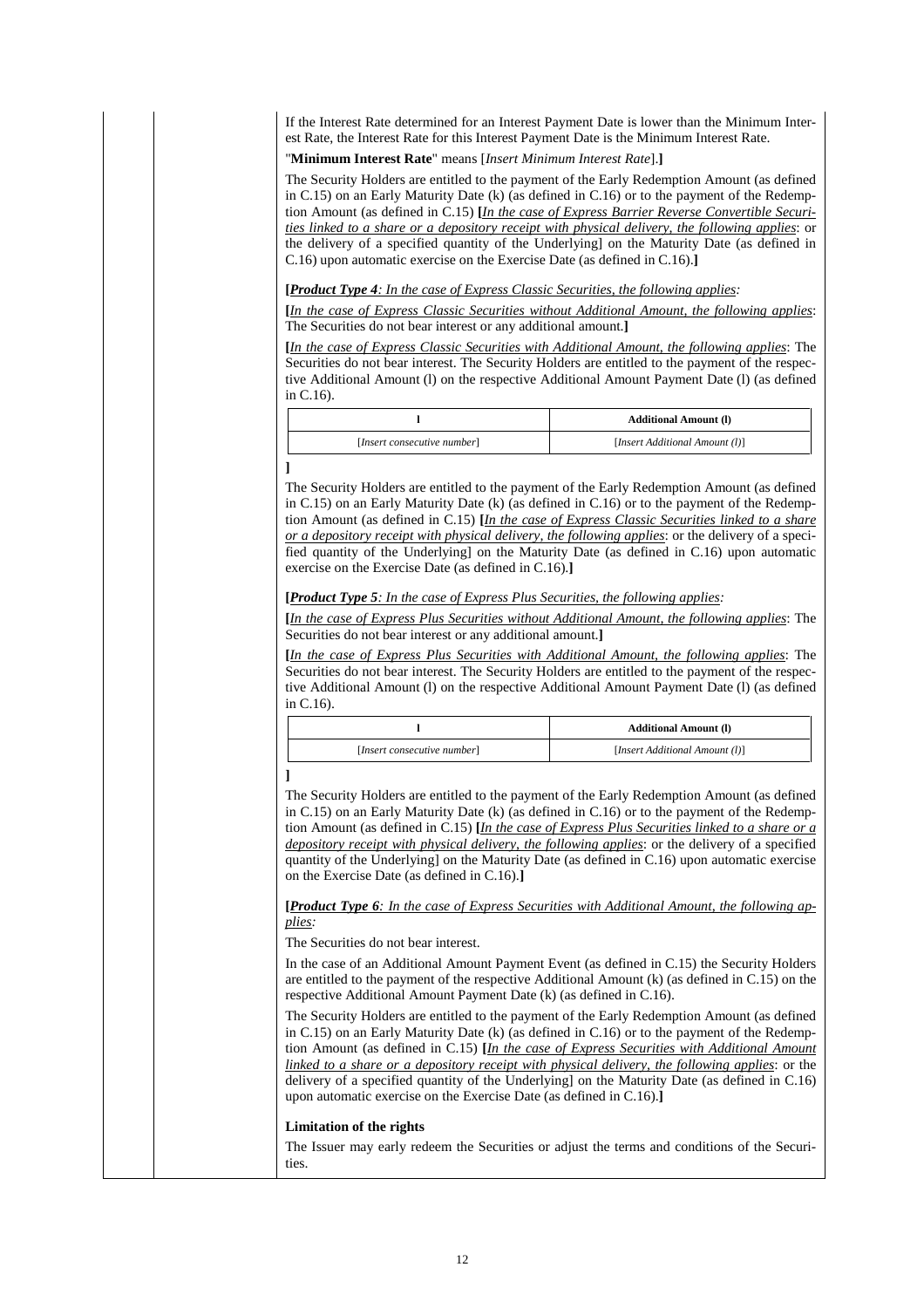|      |                                                                      | <b>Status of the Securities</b>                                                                                                                                                                                                                       |                |                                                         |                 |                                                                                                                                                                                                                                                                                                                                                                                                                                                                                                                                                                                                                                                                                                                                                                                                 |  |
|------|----------------------------------------------------------------------|-------------------------------------------------------------------------------------------------------------------------------------------------------------------------------------------------------------------------------------------------------|----------------|---------------------------------------------------------|-----------------|-------------------------------------------------------------------------------------------------------------------------------------------------------------------------------------------------------------------------------------------------------------------------------------------------------------------------------------------------------------------------------------------------------------------------------------------------------------------------------------------------------------------------------------------------------------------------------------------------------------------------------------------------------------------------------------------------------------------------------------------------------------------------------------------------|--|
|      |                                                                      | unsecured unsubordinated present and future obligations of the Issuer.                                                                                                                                                                                |                |                                                         |                 | The obligations under the Securities constitute direct, unconditional and unsecured obligations<br>of the Issuer and rank, unless provided otherwise by law, at least pari passu with all other                                                                                                                                                                                                                                                                                                                                                                                                                                                                                                                                                                                                 |  |
| C.11 | Admission to<br>trading                                              | [Application [has been] [will be] made for the Securities to be admitted to trading with effect<br>from [Insert expected date] on the following regulated or other equivalent markets: [Insert<br>relevant regulated or other equivalent market(s)].] |                |                                                         |                 |                                                                                                                                                                                                                                                                                                                                                                                                                                                                                                                                                                                                                                                                                                                                                                                                 |  |
|      |                                                                      | [Not applicable. No application of the Securities to be admitted to trading on a regulated or<br>another equivalent market has been or is intended to be made.]                                                                                       |                |                                                         |                 |                                                                                                                                                                                                                                                                                                                                                                                                                                                                                                                                                                                                                                                                                                                                                                                                 |  |
| C.15 | Effect of the un-<br>derlying on the<br>value of the secu-<br>rities | Nominal Amount. Otherwise, redemption depends on the Reference Price.                                                                                                                                                                                 |                |                                                         |                 | <b>[Product Type 1:</b> In the case of Reverse Convertible Classic Securities, the following applies:<br>Reverse Convertible Classic Securities bear interest during the term of the Securities. If<br>R (final) (as defined in C.19) is equal to or greater than the Strike, redemption is made by<br>payment of the Redemption Amount in the Specified Currency, which corresponds to the                                                                                                                                                                                                                                                                                                                                                                                                     |  |
|      |                                                                      | [In the case of Quanto Reverse Convertible Classic Securities, the following applies:                                                                                                                                                                 |                |                                                         |                 |                                                                                                                                                                                                                                                                                                                                                                                                                                                                                                                                                                                                                                                                                                                                                                                                 |  |
|      |                                                                      |                                                                                                                                                                                                                                                       |                |                                                         |                 | The Reverse Convertible Classic Securities are issued as Quanto Securities. Quanto Securities<br>are Securities where the Underlying Currency is not the same as the Specified Currency and<br>where a currency hedging element is provided. In the case of Quanto Securities, one unit of<br>the Underlying Currency is equal to one unit of the Specified Currency. [In the case of Quanto<br>Reverse Convertible Classic Securities linked to shares or depository receipts with physical<br>delivery, the following applies: To offset any exchange rate losses or gains during the term of<br>the Securities, the quantity of the Underlyings to be delivered and/or the Supplemental Cash<br>Amount is increased or reduced before delivery according to the exchange rate development.]] |  |
|      |                                                                      |                                                                                                                                                                                                                                                       |                |                                                         |                 |                                                                                                                                                                                                                                                                                                                                                                                                                                                                                                                                                                                                                                                                                                                                                                                                 |  |
|      |                                                                      | plies:                                                                                                                                                                                                                                                |                |                                                         |                 | <i>In the case of Reverse Convertible Classic Securities with cash settlement, the following ap-</i>                                                                                                                                                                                                                                                                                                                                                                                                                                                                                                                                                                                                                                                                                            |  |
|      |                                                                      |                                                                                                                                                                                                                                                       |                |                                                         |                 | On the Maturity Date, redemption is made by payment of the redemption amount (the "Re-                                                                                                                                                                                                                                                                                                                                                                                                                                                                                                                                                                                                                                                                                                          |  |
|      |                                                                      | demption Amount"), which is calculated or specified as follows:                                                                                                                                                                                       |                |                                                         |                 |                                                                                                                                                                                                                                                                                                                                                                                                                                                                                                                                                                                                                                                                                                                                                                                                 |  |
|      |                                                                      |                                                                                                                                                                                                                                                       |                |                                                         |                 | - If R (final) is equal to or greater than the Strike, the Redemption Amount corresponds to the                                                                                                                                                                                                                                                                                                                                                                                                                                                                                                                                                                                                                                                                                                 |  |
|      |                                                                      | following formula:                                                                                                                                                                                                                                    |                | Redemption Amount = Nominal Amount x R (final) / Strike |                 | - If R (final) is lower than the Strike, the Redemption Amount is specified according to the                                                                                                                                                                                                                                                                                                                                                                                                                                                                                                                                                                                                                                                                                                    |  |
|      |                                                                      |                                                                                                                                                                                                                                                       |                |                                                         |                 |                                                                                                                                                                                                                                                                                                                                                                                                                                                                                                                                                                                                                                                                                                                                                                                                 |  |
|      |                                                                      | <b>ISIN</b>                                                                                                                                                                                                                                           | [Strike Level] |                                                         | [Strike]        | [FX]                                                                                                                                                                                                                                                                                                                                                                                                                                                                                                                                                                                                                                                                                                                                                                                            |  |
|      |                                                                      | [Insert ISIN]<br>[Insert Strike Level]<br>[Insert Strike]                                                                                                                                                                                             |                |                                                         |                 |                                                                                                                                                                                                                                                                                                                                                                                                                                                                                                                                                                                                                                                                                                                                                                                                 |  |
|      |                                                                      |                                                                                                                                                                                                                                                       |                |                                                         |                 | [Insert FX]                                                                                                                                                                                                                                                                                                                                                                                                                                                                                                                                                                                                                                                                                                                                                                                     |  |
|      |                                                                      | with physical delivery, the following applies:                                                                                                                                                                                                        |                |                                                         |                 | <i>In the case of Reverse Convertible Classic Securities linked to shares or depository receipts</i><br>- If R (final) is equal to or greater than the Strike, redemption is made on the Maturity Date by<br>payment of the redemption amount (the "Redemption Amount"), which corresponds to the                                                                                                                                                                                                                                                                                                                                                                                                                                                                                               |  |
|      |                                                                      | Nominal Amount.                                                                                                                                                                                                                                       |                |                                                         |                 | - If R (final) is lower than the Strike, a quantity of the Underlying is delivered that is ex-<br>pressed by the Ratio. If the Ratio leads to a non-deliverable fraction of the Underlying, a<br>cash amount expressed in the Specified Currency is paid in the amount of the non-<br>deliverable fraction of the Underlying (the "Supplemental Cash Amount"). [In the case of<br><b>Quanto Reverse Convertible Classic Securities linked to shares or depository receipts, the</b><br>following applies: To offset any exchange rate losses or gains, the Ratio and the Supple-                                                                                                                                                                                                                |  |
|      |                                                                      | mental Cash Amount are adjusted by applying FX.]                                                                                                                                                                                                      |                |                                                         |                 |                                                                                                                                                                                                                                                                                                                                                                                                                                                                                                                                                                                                                                                                                                                                                                                                 |  |
|      |                                                                      | <b>ISIN</b>                                                                                                                                                                                                                                           | [Ratio]        | [Strike Level]                                          | [Strike]        | $[\mathbf{FX}]$                                                                                                                                                                                                                                                                                                                                                                                                                                                                                                                                                                                                                                                                                                                                                                                 |  |
|      |                                                                      | [Insert ISIN]                                                                                                                                                                                                                                         | [Insert Ratio] | [Insert Strike Level]                                   | [Insert Strike] | [Insert FX]                                                                                                                                                                                                                                                                                                                                                                                                                                                                                                                                                                                                                                                                                                                                                                                     |  |
|      |                                                                      |                                                                                                                                                                                                                                                       |                |                                                         |                 | [In the case of Reverse Convertible Classic Securities where the Strike is still to be specified,                                                                                                                                                                                                                                                                                                                                                                                                                                                                                                                                                                                                                                                                                               |  |
|      |                                                                      | the following applies:<br>"Strike" means Strike Level x R (initial) (R (initial) as defined in $C.19$ ).]                                                                                                                                             |                |                                                         |                 |                                                                                                                                                                                                                                                                                                                                                                                                                                                                                                                                                                                                                                                                                                                                                                                                 |  |
|      |                                                                      |                                                                                                                                                                                                                                                       |                |                                                         |                 |                                                                                                                                                                                                                                                                                                                                                                                                                                                                                                                                                                                                                                                                                                                                                                                                 |  |
|      |                                                                      | with physical delivery where the Ratio is still to be specified, the following applies:                                                                                                                                                               |                |                                                         |                 | <i><u>In the case of Reverse Convertible Classic Securities linked to shares or depository receipts</u></i>                                                                                                                                                                                                                                                                                                                                                                                                                                                                                                                                                                                                                                                                                     |  |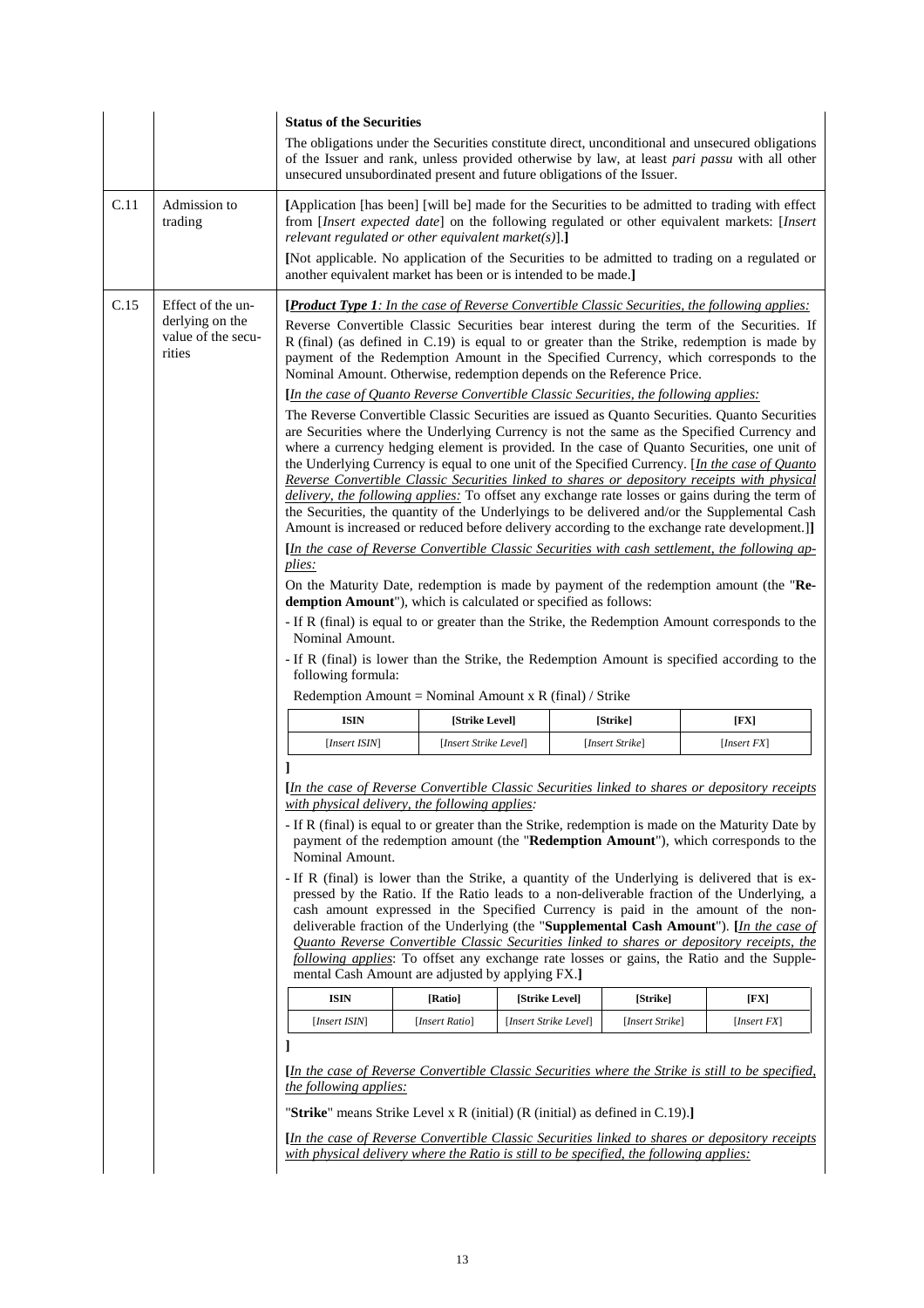|                                                                                                    |                                      |                   |          |                           | "Ratio" means the Ratio which is calculated by the Calculation Agent as follows:                                                                                                                                                                                                                                                                                                                                                                                                                                                                                                                                                                                                                                                                                                                |             |
|----------------------------------------------------------------------------------------------------|--------------------------------------|-------------------|----------|---------------------------|-------------------------------------------------------------------------------------------------------------------------------------------------------------------------------------------------------------------------------------------------------------------------------------------------------------------------------------------------------------------------------------------------------------------------------------------------------------------------------------------------------------------------------------------------------------------------------------------------------------------------------------------------------------------------------------------------------------------------------------------------------------------------------------------------|-------------|
| Ratio = Nominal Amount / Strike]]                                                                  |                                      |                   |          |                           |                                                                                                                                                                                                                                                                                                                                                                                                                                                                                                                                                                                                                                                                                                                                                                                                 |             |
| Barrier Event has occurred, redemption depends on the Reference Price.                             |                                      |                   |          |                           | <b>[Product Type 2:</b> In the case of Barrier Reverse Convertible Securities, the following applies:<br>Barrier Reverse Convertible Securities bear interest during the term of the Securities. If no<br>Barrier Event has occurred, redemption is made as at the Maturity Date by payment of a Re-<br>demption Amount in the Specified Currency, which corresponds to the Nominal Amount. If a                                                                                                                                                                                                                                                                                                                                                                                                |             |
|                                                                                                    |                                      |                   |          |                           | [In the case of Quanto Barrier Reverse Convertible Securities, the following applies:                                                                                                                                                                                                                                                                                                                                                                                                                                                                                                                                                                                                                                                                                                           |             |
|                                                                                                    |                                      |                   |          |                           | The Barrier Reverse Convertible Securities are issued as Quanto Securities. Quanto Securities<br>are Securities where the Underlying Currency is not the same as the Specified Currency and<br>where a currency hedging element is provided. In the case of Quanto Securities, one unit of<br>the Underlying Currency is equal to one unit of the Specified Currency. [In the case of Quanto<br>Barrier Reverse Convertible Securities linked to shares or depository receipts with physical<br>delivery, the following applies: To offset any exchange rate losses or gains during the term of<br>the Securities, the quantity of the Underlyings to be delivered and/or the Supplemental Cash<br>Amount is increased or reduced before delivery according to the exchange rate development.]] |             |
| plies:                                                                                             |                                      |                   |          |                           | <i>In the case of Barrier Reverse Convertible Securities with cash settlement, the following ap-</i>                                                                                                                                                                                                                                                                                                                                                                                                                                                                                                                                                                                                                                                                                            |             |
| demption Amount"), which is calculated or specified as follows:<br>Amount.                         |                                      |                   |          |                           | On the Maturity Date, redemption is made by payment of the redemption amount (the "Re-<br>- If no Barrier Event has occurred, the Redemption Amount corresponds to the Nominal                                                                                                                                                                                                                                                                                                                                                                                                                                                                                                                                                                                                                  |             |
| lowing formula:                                                                                    |                                      |                   |          |                           | - If a Barrier Event has occurred, the Redemption Amount is specified according to the fol-<br>Redemption Amount = Nominal Amount x R (final) / Strike (R (final) as defined in C.19)                                                                                                                                                                                                                                                                                                                                                                                                                                                                                                                                                                                                           |             |
|                                                                                                    |                                      |                   |          |                           | The Redemption Amount will, however, not be greater than the Nominal Amount.                                                                                                                                                                                                                                                                                                                                                                                                                                                                                                                                                                                                                                                                                                                    |             |
| <b>ISIN</b>                                                                                        | [Strike Level]                       | [Strike]          |          | [Barrier Level]           | [Barrier]                                                                                                                                                                                                                                                                                                                                                                                                                                                                                                                                                                                                                                                                                                                                                                                       | [FX]        |
| [Insert ISIN]                                                                                      | [Insert Strike]<br>Level]            | [Insert Strike]   |          | [Insert Barrier<br>Level] | [Insert Barrier]                                                                                                                                                                                                                                                                                                                                                                                                                                                                                                                                                                                                                                                                                                                                                                                | [Insert FX] |
| with physical delivery, the following applies:<br>Nominal Amount.                                  |                                      |                   |          |                           | <i><u>In the case of Barrier Reverse Convertible Securities linked to shares or depository receipts</u></i><br>- If no Barrier Event has occurred or if a Barrier Event has occurred and R (final) (as defined<br>in C.19) is equal to or greater than the Strike, redemption is made on the Maturity Date by<br>payment of the redemption amount (the "Redemption Amount"), which corresponds to the                                                                                                                                                                                                                                                                                                                                                                                           |             |
| - If a Barrier Event has occurred and R (final) is lower than the Strike, a quantity of the Under- |                                      |                   |          |                           |                                                                                                                                                                                                                                                                                                                                                                                                                                                                                                                                                                                                                                                                                                                                                                                                 |             |
|                                                                                                    | Amount are adjusted by applying FX.] |                   |          |                           | lying is delivered that is expressed by the Ratio. If the Ratio leads to a non-deliverable frac-<br>tion of the Underlying, a cash amount expressed in the Specified Currency is paid in the<br>amount of the non-deliverable fraction of the Underlying (the "Supplemental Cash<br><b>Amount</b> "). [In the case of Quanto Barrier Reverse Convertible Securities, the following ap-<br>plies: To offset any exchange rate losses or gains, the Ratio and the Supplemental Cash                                                                                                                                                                                                                                                                                                               |             |
| <b>ISIN</b>                                                                                        | [Ratio]                              | [Strike<br>Level] | [Strike] | [Barrier<br>Level]        | [Barrier]                                                                                                                                                                                                                                                                                                                                                                                                                                                                                                                                                                                                                                                                                                                                                                                       | [FX]        |

"**Barrier Event**" means that any price of the Underlying published by the Relevant Exchange is equal to or lower than the Barrier during the Barrier Observation Period in the case of continuous observation.**]**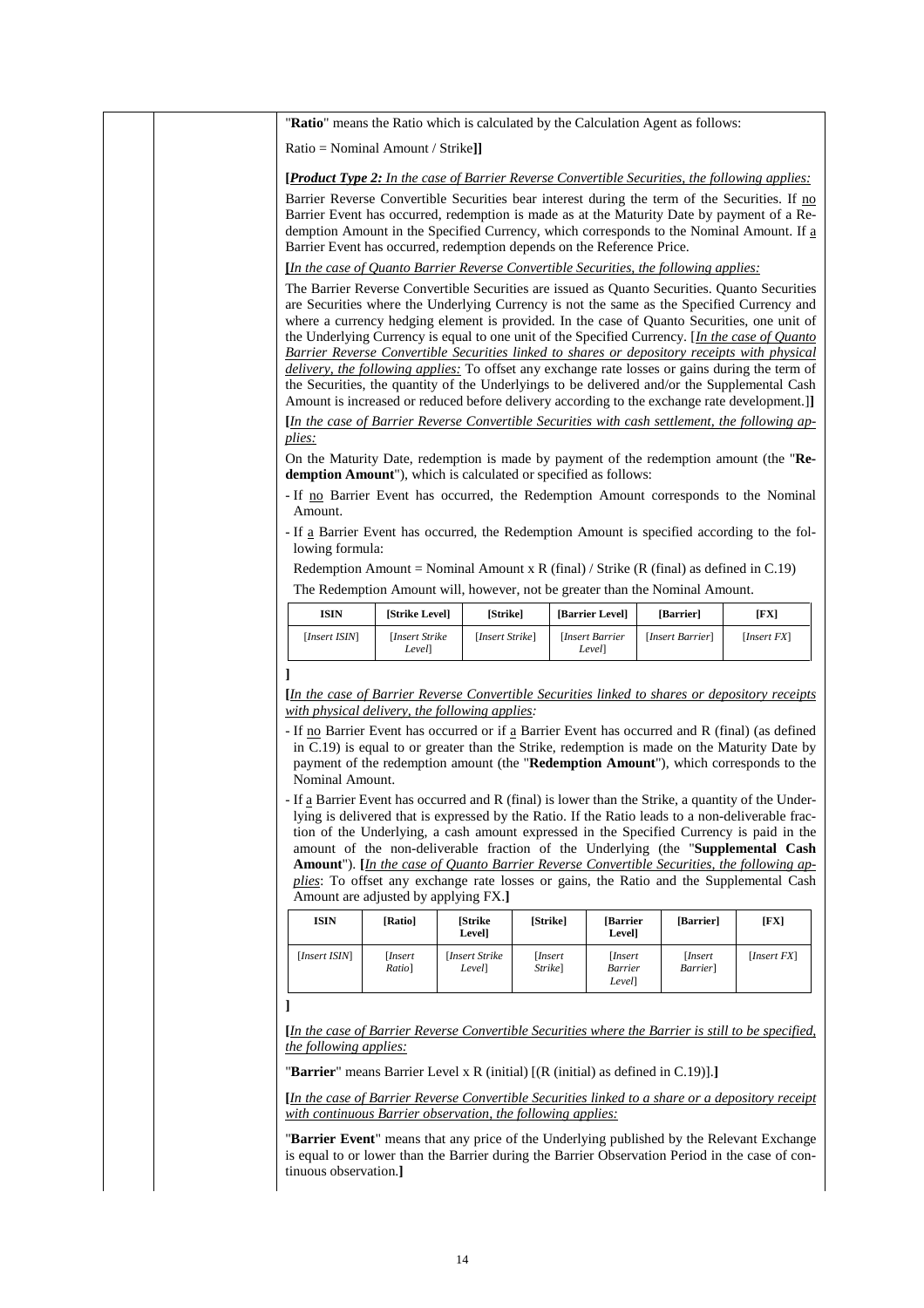**[***In the case of Barrier Reverse Convertible Securities linked to an index with continuous Barrier observation, the following applies:*

"**Barrier Event**" means that any price of the Underlying as published by the Index Sponsor or, respectively the Index Calculation Agent with continuous observation during the Barrier Observation Period is equal to or lower than the Barrier.**]**

**[***In the case of Barrier Reverse Convertible Securities linked to a commodity with continuous Barrier observation, the following applies:*

"**Barrier Event**" means that any price of the Underlying as published by the Reference Market with continuous observation during the Barrier Observation Period is equal to or lower than the Barrier.**]**

**[***In the case of Barrier Reverse Convertible Securities with date-related Barrier observation, the following applies:*

"**Barrier Event**" means that any Reference Price on any Barrier Observation Date is lower than the Barrier.]

**[***In the case of Barrier Reverse Convertible Securities where the Strike is still to be specified, the following applies:*

"**Strike**" means Strike Level x R (initial) [(R (initial) as defined in C.19)].**]**

**[***In the case of Barrier Reverse Convertible Securities linked to shares or depository receipts with physical delivery where the Ratio is still to be specified, the following applies:*

"**Ratio**" means the Ratio which is calculated by the Calculation Agent as follows:

Ratio = Nominal Amount / Strike**]]**

**[***Product Type 3: In the case of Express Barrier Reverse Convertible Securities, the following applies:*

Express Barrier Reverse Convertible Securities bear interest during the term of the Securities. If no Barrier Event has occurred, redemption is made as at the Maturity Date by payment of a Redemption Amount in the Specified Currency, which corresponds to the Nominal Amount. If a Barrier Event has occurred, redemption depends on the Reference Price. In addition, Express Barrier Reverse Convertible Securities allow for automatic early redemption at the Early Redemption Amount under certain circumstances (as described below).

[*In the case of Quanto Express Barrier Reverse Convertible Securities, the following applies:*

The Express Barrier Reverse Convertible Securities are issued as Quanto Securities. Quanto Securities are Securities where the Underlying Currency is not the same as the Specified Currency and where a currency hedging element is provided. In the case of Quanto Securities, one unit of the Underlying Currency is equal to one unit of the Specified Currency. [*In the case of Quanto Express Barrier Reverse Convertible Securities linked to shares or depository receipts with physical delivery, the following applies:* To offset any exchange rate losses or gains during the term of the Securities, the quantity of the Underlyings to be delivered and/or the Supplemental Cash Amount is increased or reduced before delivery according to the exchange rate development.]**]**

If an Early Redemption Event [*In the case of Express Barrier Reverse Convertible Securities* with consideration of a Barrier Event, the following applies:, but no Barrier Event] has occurred, the Securities are automatically redeemed early on the immediately following Early Maturity Date (k) by payment of the Early Redemption Amount which corresponds to the Nominal Amount. [*In the case of Express Barrier Reverse Convertible Securities with consideration of a Barrier Event, the following applies:* If a Barrier Event has occurred, the option of early redemption lapses and the Securities are redeemed on the Maturity Date without taking an Early Redemption Event into account.]

**[***In the case of Express Barrier Reverse Convertible Securities with cash settlement, the following applies*:

Otherwise, redemption is made on the Maturity Date by payment of the redemption amount (the "**Redemption Amount**"), which is calculated or specified as follows:

- If no Barrier Event has occurred, the Redemption Amount corresponds to the Nominal Amount.

- If a Barrier Event has occurred, the Redemption Amount is specified according to the following formula:

Redemption Amount = Nominal Amount x R (final) / Strike (R (final) as defined in C.19)

However, the Redemption Amount will not be greater than the Nominal Amount.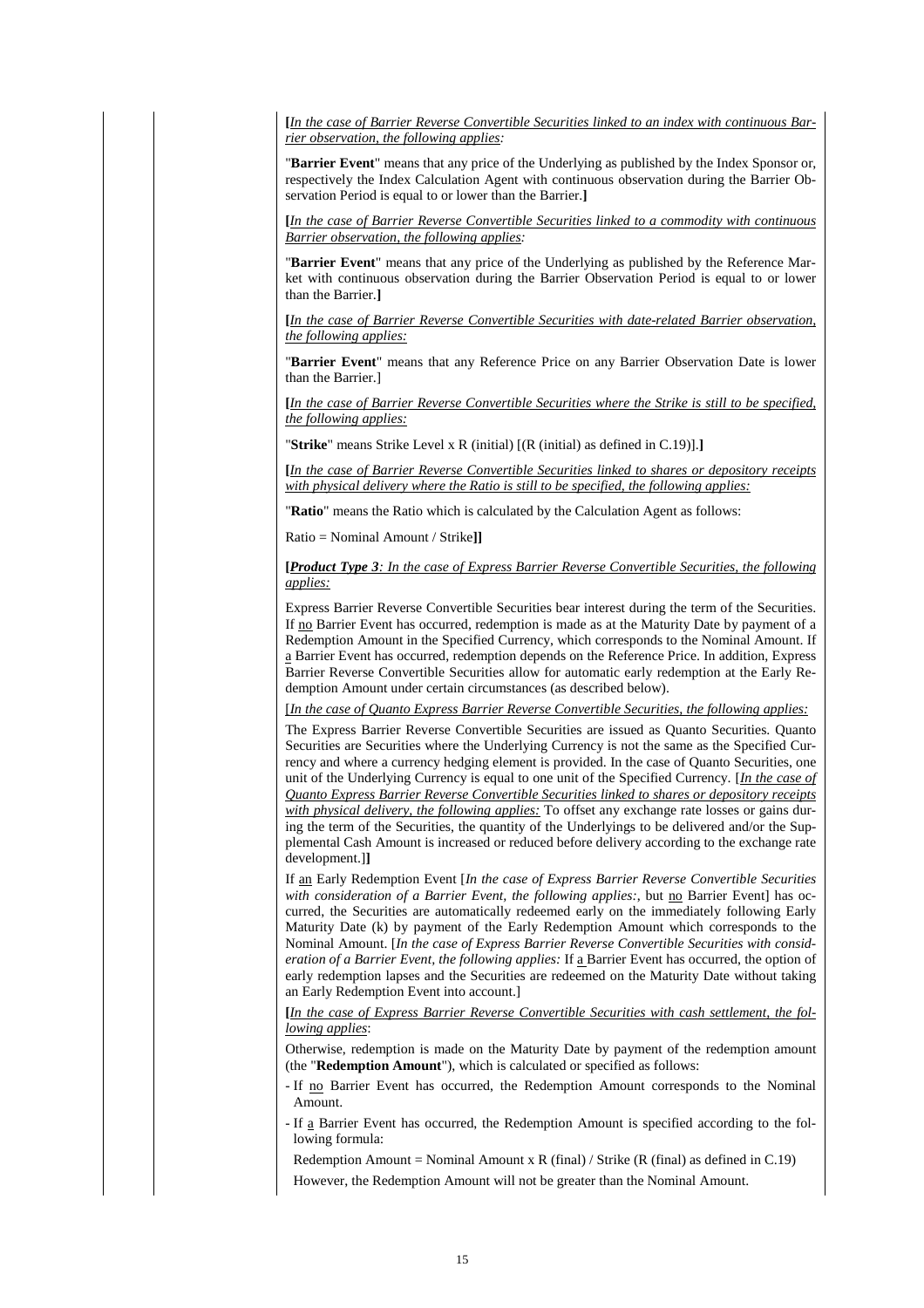| <b>ISIN</b>   | [Strike Level]           | [Strike]        | <b>Barrier Lev-</b><br>el] | [Barrier]        | [FX]        |
|---------------|--------------------------|-----------------|----------------------------|------------------|-------------|
| [Insert ISIN] | [Insert Strike]<br>Level | [Insert Strike] | [Insert Barrier<br>Level]  | [Insert Barrier] | [Insert FX] |

|                             | [Early Redemption Factor (k)]          | [Early Redemption Level (k)]        |
|-----------------------------|----------------------------------------|-------------------------------------|
| [Insert consecutive number] | [Insert Early Redemption Factor<br>(k) | [Insert Early Redemption Level (k)] |

**]**

**[***In the case of Express Barrier Reverse Convertible Securities linked to shares or depository receipts with physical delivery, the following applies:*

Otherwise, the following applies:

- If no Barrier Event has occurred or a Barrier Event has occurred and R (final) (as defined in C.19) is equal to or greater than the Strike, redemption is made on the Maturity Date, by payment of the redemption amount (the "**Redemption Amount**"), which corresponds to the Nominal Amount.
- If a Barrier Event has occurred and R (final) is lower than the Strike, a quantity of the Underlying is delivered that is expressed by the Ratio. If the Ratio leads to a non-deliverable fraction of the Underlying, a cash amount expressed in the Specified Currency is paid in the amount of the non-deliverable fraction of the Underlying (the "**Supplemental Cash Amount**"). **[***In the case of Quanto Express Barrier Reverse Convertible Securities to shares or depository receipts, the following applies*: To offset any exchange rate losses or gains, the Ratio and the Supplemental Cash Amount are adjusted by applying FX.**]**

| <b>ISIN</b>   | [Ratio]          | <b>Strike</b><br>Level]   | [Strike]                   | <b>Barrier</b><br>Level                  | [Barrier]                 | [FX]        |
|---------------|------------------|---------------------------|----------------------------|------------------------------------------|---------------------------|-------------|
| [Insert ISIN] | Insert<br>Ratio] | [Insert Strike]<br>Level] | [ <i>Insert</i><br>Strike] | <i>Insert</i><br><b>Barrier</b><br>Level | <i>Insert</i><br>Barrier] | [Insert FX] |

|                             | [Early Redemption Factor (k)]            | [Early Redemption Level (k)]        |
|-----------------------------|------------------------------------------|-------------------------------------|
| [Insert consecutive number] | [Insert Early Redemption Factor]<br>(k)] | [Insert Early Redemption Level (k)] |

**]**

**[***In the case of Express Barrier Reverse Convertible Securities where the Barrier is still to be specified, the following applies:*

"**Barrier**" means Barrier Level x R (initial) [(R (initial) as defined in C.19)].**]**

**[***In the case of Express Barrier Reverse Convertible Securities linked to a share or a depository receipt with continuous Barrier observation, the following applies:*

"**Barrier Event**" means that any price of the Underlying published by the Relevant Exchange is equal to or lower than the Barrier during the Barrier Observation Period in the case of continuous observation.**]**

**[***In the case of Express Barrier Reverse Convertible Securities linked to an index with continuous Barrier observation, the following applies:*

"**Barrier Event**" means that any price of the Underlying as published by the Index Sponsor or, respectively the Index Calculation Agent with continuous observation during the Barrier Observation Period is equal to or lower than the Barrier.**]**

**[***In the case of Express Barrier Reverse Convertible Securities linked to a commodity with continuous Barrier observation, the following applies:*

"**Barrier Event**" means that any price of the Underlying as published by the Reference Market with continuous observation during the Barrier Observation Period is equal to or lower than the Barrier.**]**

**[***In the case of Express Barrier Reverse Convertible Securities with date-related Barrier observation, the following applies:*

"**Barrier Event**" means that any Reference Price on any Barrier Observation Date is lower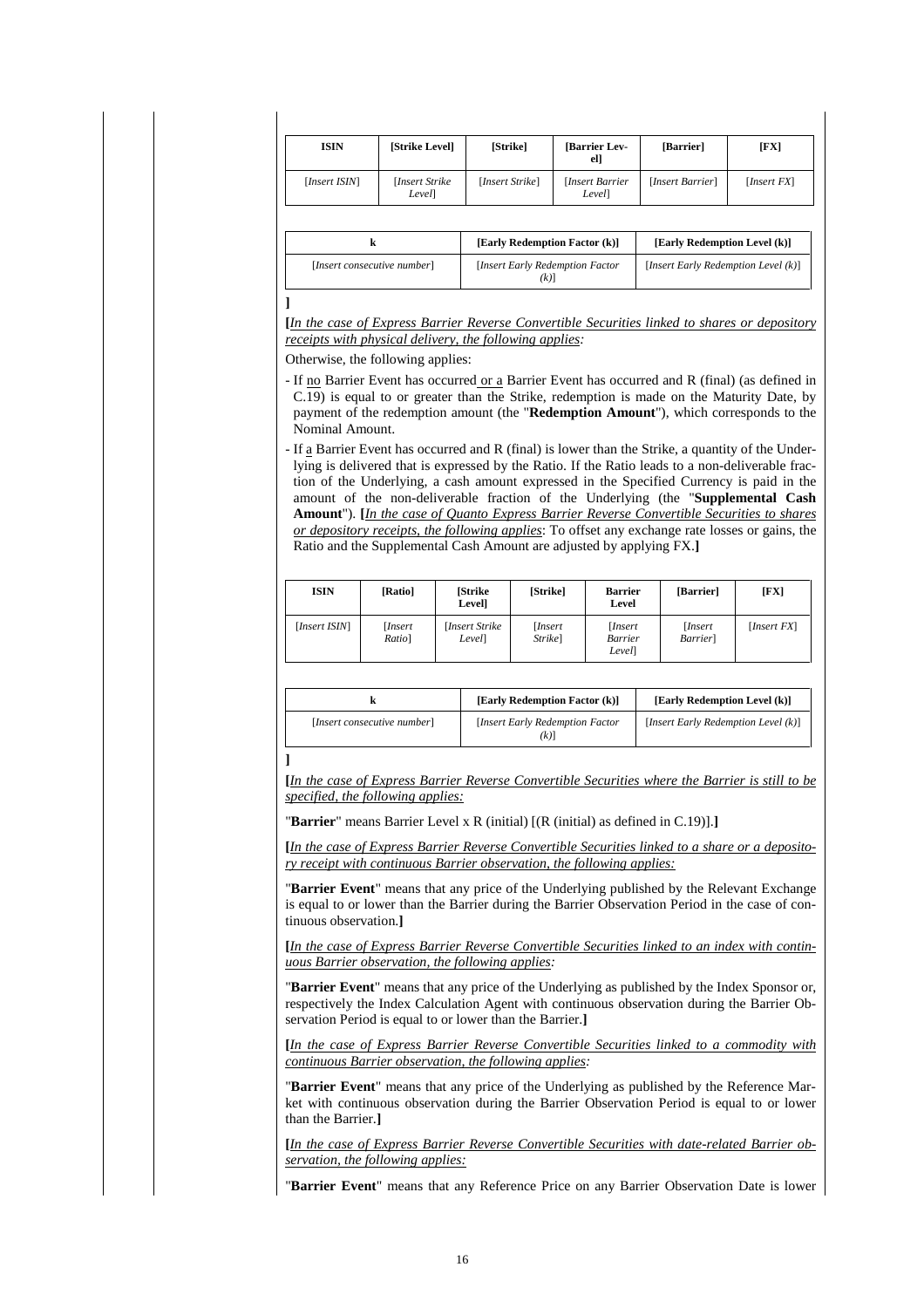than the Barrier.]

**[***In the case of Express Barrier Reverse Convertible Securities where the Strike is still to be specified, the following applies:*

"**Strike**" means Strike Level x R (initial) [(R (initial) as defined in C.19)].**]**

**[***In the case of Express Barrier Reverse Convertible Securities linked to shares or depository receipts with physical delivery where the Ratio is still to be specified, the following applies:*

"**Ratio**" means the Ratio which is calculated by the Calculation Agent as follows:

Ratio = Nominal Amount / Strike**]**

"**Early Redemption Event**" means that the Reference Price is equal to or greater than the Early Redemption Level (k) on the relevant Observation Date (k).

**[***In the case of Express Barrier Reverse Convertible Securities where the Early Redemption Level (k) is still to be specified, the following applies:*

"**Early Redemption Level (k)**" means Early Redemption Factor (k) x R (initial) [R (initial) as defined in C.19)].**]]**

**[***Product Type 4: In the case of Express Classic Securities, the following applies:*

Express Classic Securities are Securities where redemption as at the Maturity Date depends on the Reference Price. In addition, Express Classic Securities allow for automatic early redemption at the Early Redemption Amount under certain circumstances (as described below). **[***In the case of Express Classic Securities with Additional Amount, the following applies:* In addition, Express Classic Securities allow for the payment of an Additional Amount.**]**

**[***In the case of Quanto Express Classic Securities, the following applies:*

The Express Classic Securities are issued as Quanto Securities. Quanto Securities are Securities where the Underlying Currency is not the same as the Specified Currency and where a currency hedging element is provided. In the case of Quanto Securities, one unit of the Underlying Currency is equal to one unit of the Specified Currency. [*In the case of Quanto Express Classic Securities with physical delivery, the following applies:* To offset any exchange rate losses or gains during the term of the Securities, the quantity of the Underlyings to be delivered and/or the Supplemental Cash Amount is increased or reduced before delivery according to the exchange rate development.]**]**

If an Early Redemption Event [*In the case of Express Classic Securities with consideration of a Barrier Event, the following applies:*, but no Barrier Event] has occurred, the Securities are automatically redeemed early on the immediately following Early Maturity Date (k) by payment of the respective Early Redemption Amount. [*In the case of Express Classic Securities with consideration of a Barrier Event, the following applies:* If a Barrier Event has occurred, the option of early redemption lapses and the Securities are redeemed on the Maturity Date without taking an Early Redemption Event into account.]

**[***In the case of Express Classic Securities with cash settlement, the following applies*:

Otherwise, redemption is made on the Maturity Date by payment of the redemption amount (the "**Redemption Amount**"), which is calculated or specified as follows:

- If a Final Redemption Event and no Barrier Event has occurred, the Redemption Amount corresponds to the Maximum Amount.

- If no Final Redemption Event and no Barrier Event has occurred, the Redemption Amount corresponds to the Final Redemption Amount.

- If a Barrier Event has occurred, the Redemption Amount is specified according to the following formula:

Redemption Amount = Nominal Amount x R (final) / R (initial) [(R (final) and R (initial) as defined in C.19)]

However, the Redemption Amount will in this case not be greater than the Nominal Amount.

| <b>ISIN</b>             | <b>[Barrier</b><br>Level]          | [Barrier]                           | <b>Maximum</b><br>Amount              | <b>[Final</b><br>Redemp-<br>tion Fac-<br>tor]          | [Final]<br>Redemp-<br>tion Lev-<br>el]    | Final<br>Redemp-<br>tion<br>Amount             | [FX]        |
|-------------------------|------------------------------------|-------------------------------------|---------------------------------------|--------------------------------------------------------|-------------------------------------------|------------------------------------------------|-------------|
| [ <i>Insert</i><br>ISIM | <i>Insert</i><br>Barrier<br>Level] | [ <i>Insert</i><br><i>Barrier</i> ] | [ <i>Insert</i><br>Maximum<br>Amount] | <i>Insert</i><br>Final<br>Redemp-<br>tion Fac-<br>torl | [Insert<br>Final<br>Redemp-<br>tion Level | [Insert]<br>Final<br>Redemp-<br>tion<br>Amount | [Insert FX] |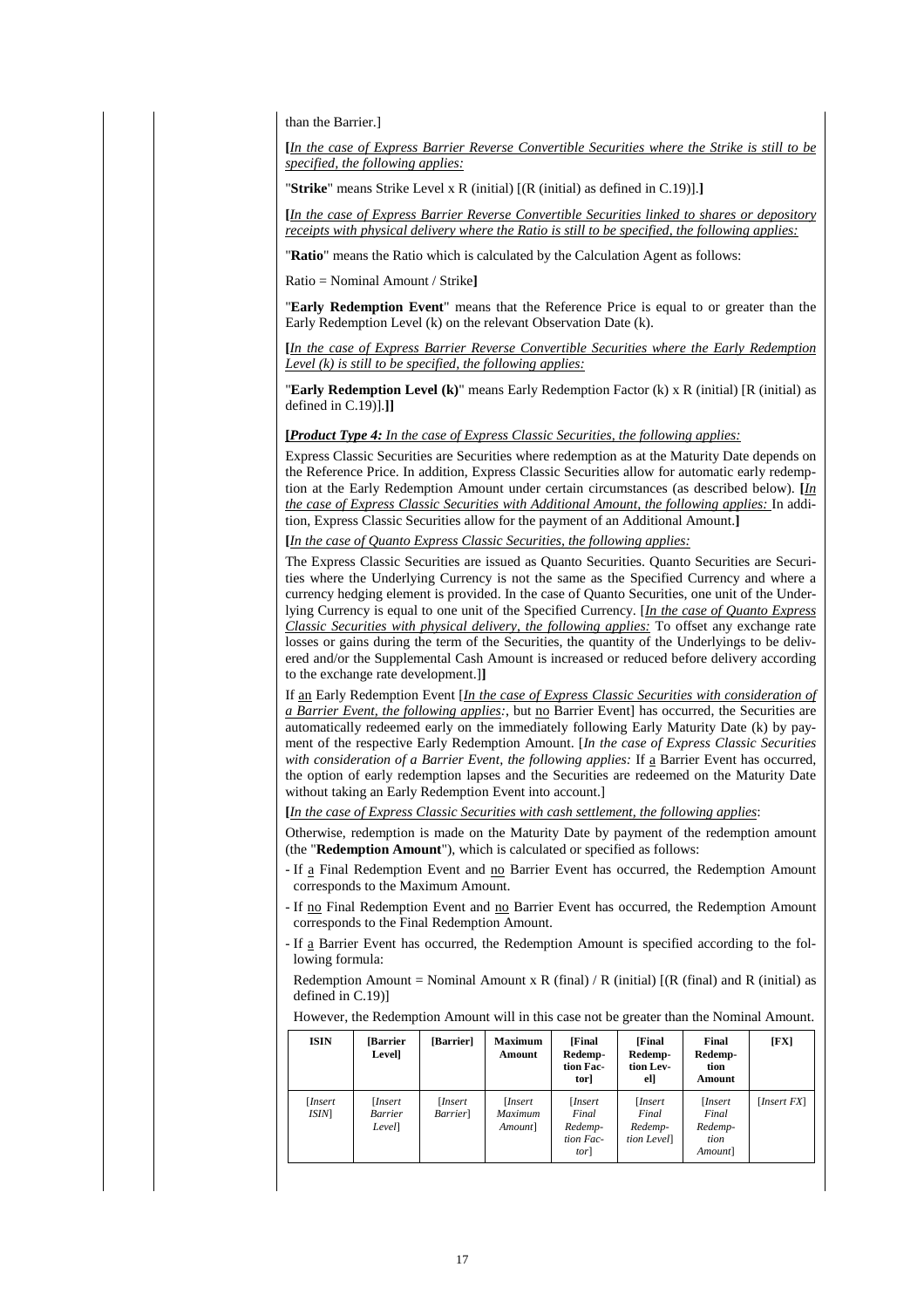|                                 | <b>[Early Redemption</b><br><b>Early Redemption</b><br>Factor (k)]<br>Level $(k)$ ] |                                            | <b>Early Redemption</b><br><b>Amount</b>   |
|---------------------------------|-------------------------------------------------------------------------------------|--------------------------------------------|--------------------------------------------|
| Insert consecutive num-<br>berl | [Insert Early Redemption]<br>$Factor (k)$ ]                                         | [Insert Early Redemption]<br>Level $(k)$ ] | [Insert Early Redemption]<br><i>Amount</i> |
|                                 |                                                                                     |                                            |                                            |

**[***In the case of Express Classic Securities linked to shares or depository receipts with physical delivery, the following applies:*

Otherwise, the following applies:

- If no Barrier Event has occurred, redemption is made on the Maturity Date by payment of the redemption amount (the "**Redemption Amount**"), which is specified as follows:
	- If a Final Redemption Event has occurred, the Redemption Amount corresponds to the Maximum Amount.
- If no Final Redemption Event has occurred, the Redemption Amount corresponds to the Final Redemption Amount.
- If a Barrier Event has occurred and R (final) (as defined in C.19) is equal to or greater than R (initial) (as defined in C.19), redemption is made on the Maturity Date, by payment of the Redemption Amount, which corresponds to the Nominal Amount.
- If a Barrier Event has occurred and R (final) is lower than R (initial), a quantity of the Underlying is delivered that is expressed by the Ratio. If the Ratio leads to a non-deliverable fraction of the Underlying, a cash amount expressed in the Specified Currency is paid in the amount of the non-deliverable fraction of the Underlying (the "**Supplemental Cash Amount**"). **[***In the case of Quanto Express Classic Securities linked to shares or depository receipts, the following applies*: To offset any exchange rate losses or gains, the Ratio and the Supplemental Cash Amount are adjusted by applying FX.**]**

| <b>ISIN</b>     | [Ratio]          | <b>Barrier</b><br>Level]     | [Barri-<br>er]               | <b>Maxi-</b><br>mum<br>Amount              | [Final<br>Re-<br>demp-<br>tion<br>Factorl                  | [Final<br>Re-<br>demp-<br>tion<br>Levell              | Final<br>Re-<br>demp-<br>tion<br>Amount        | [FX]          |
|-----------------|------------------|------------------------------|------------------------------|--------------------------------------------|------------------------------------------------------------|-------------------------------------------------------|------------------------------------------------|---------------|
| [Insert<br>ISIM | Insert<br>Ratio] | [Insert<br>Barrier<br>Level] | [Insert]<br><i>Barrier</i> ] | [ <i>Insert</i><br>Maxi-<br>mum<br>Amount] | <i>Insert</i><br>Final<br>Redemp-<br>tion<br><i>Factor</i> | [ <i>Insert</i><br>Final<br>Redemp-<br>tion<br>Levell | [Insert]<br>Final<br>Redemp-<br>tion<br>Amount | [Insert<br>FX |

|                         | <b>[Early Redemption</b>  | <b>Early Redemption</b>   | <b>Early Redemption</b>   |
|-------------------------|---------------------------|---------------------------|---------------------------|
|                         | Factor $(k)$ ]            | Level $(k)$ ]             | Amount                    |
| Insert consecutive num- | [Insert Early Redemption] | [Insert Early Redemption] | [Insert Early Redemption] |
| berl                    | Factor (k)                | Level $(k)$ ]             | Amount]                   |

**]**

**[***In the case of Express Classic Securities where the Barrier is still to be specified, the following applies:*

"**Barrier**" means Barrier Level x R (initial).**]**

**[***In the case of Express Classic Securities linked to a share or depository receipt with continuous Barrier observation, the following applies:*

"**Barrier Event**" means that any price of the Underlying published by the Relevant Exchange is equal to or lower than the Barrier during the Barrier Observation Period in the case of continuous observation.**]**

**[***In the case of Express Classic Securities linked to an index with continuous Barrier observation, the following applies:*

"**Barrier Event**" means that any price of the Underlying as published by the Index Sponsor or, respectively the Index Calculation Agent with continuous observation during the Barrier Observation Period is equal to or lower than the Barrier.**]**

**[***In the case of Express Classic Securities linked to a commodity with continuous Barrier observation, the following applies:*

"**Barrier Event**" means that any price of the Underlying as published by the Reference Market with continuous observation during the Barrier Observation Period is equal to or lower than the Barrier.**]**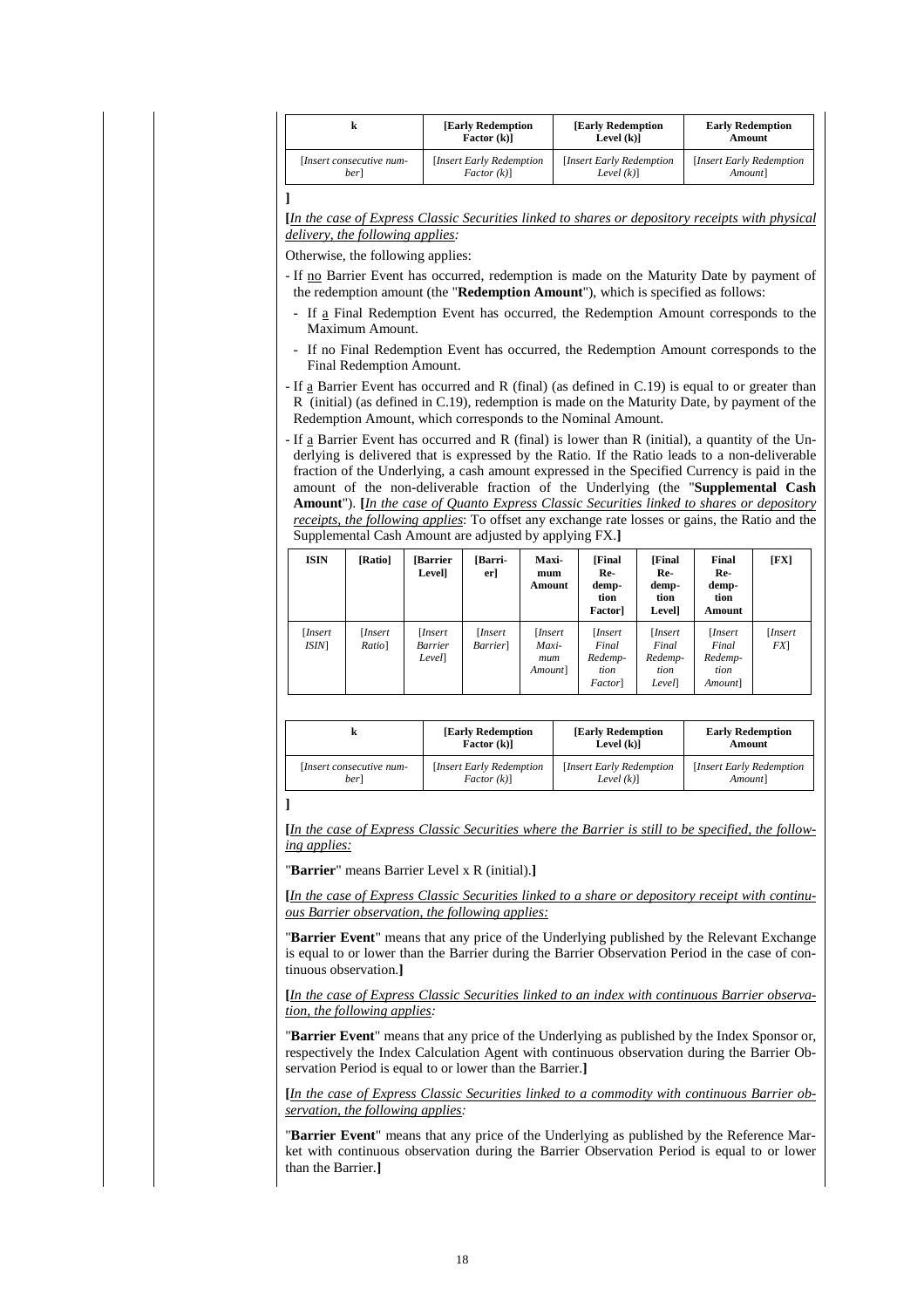**[***In the case of Express Classic Securities with date-related Barrier observation, the following applies:*

"**Barrier Event**" means that a Reference Price is lower than the Barrier on a Barrier Observation Date.]

**[***In the case of Express Classic Securities linked to shares or depository receipts with physical delivery where the Ratio is still to be specified, the following applies:*

"**Ratio**" means the Ratio which is calculated by the Calculation Agent as follows:

Ratio = Nominal Amount / R (initial)**]**

"**Final Redemption Event**" means that the Reference Price is equal to or greater than the Final Redemption Level on the Final Observation Date.

**[***In the case of Express Classic Securities where the Final Redemption Level is still to be specified, the following applies:*

"**Final Redemption Level**" means Final Redemption Factor x R (initial).**]**

"**Early Redemption Event**" means that the Reference Price is equal to or greater than the Early Redemption Level (k) on the relevant Observation Date (k).

**[***In the case of Express Classic Securities where the Early Redemption Level (k) is still to be specified, the following applies:*

"**Early Redemption Level (k)**" means Early Redemption Factor (k) x R (initial).**]]**

**[***Product Type 5: In the case of Express Plus Securities, the following applies:*

Express Plus Securities are Securities where redemption as at the Maturity Date depends on the Reference Price. In addition, Express Plus Securities allow for automatic early redemption at the Early Redemption Amount under certain circumstances (as described below). **[***In the case of Express Plus Securities with Additional Amount, the following applies:* In addition, Express Plus Securities allow for the payment of an Additional Amount.**]**

**[***In the case of Quanto Express Plus Securities, the following applies:*

The Express Plus Securities are issued as Quanto Securities. Quanto Securities are Securities where the Underlying Currency is not the same as the Specified Currency and where a currency hedging element is provided. In the case of Quanto Securities, one unit of the Underlying Currency is equal to one unit of the Specified Currency. [*In the case of Quanto Express Plus Securities with physical delivery, the following applies:* To offset any exchange rate losses or gains during the term of the Securities, the quantity of the Underlyings to be delivered and/or the Supplemental Cash Amount is increased or reduced before delivery according to the exchange rate development.]**]**

If an Early Redemption Event [*In the case of Express Plus Securities with consideration of a Barrier Event, the following applies:*, but no Barrier Event] has occurred, the Securities are automatically redeemed on the immediately following Early Maturity Date (k) by payment of the respective Early Redemption Amount. [*In the case of Express Plus Securities with consideration of a Barrier Event, the following applies:* If a Barrier Event has occurred, the option of early redemption lapses and the Securities are redeemed on the Maturity Date without taking an Early Redemption Event into account.]

**[***In the case of Express Plus Securities with cash settlement, the following applies*:

Otherwise, redemption is made on the Maturity Date by payment of the redemption amount (the "**Redemption Amount**"), which is calculated or specified as follows:

- If no Barrier Event has occurred, the Redemption Amount corresponds to the Maximum Amount.
- If a Barrier Event has occurred, the Redemption Amount is specified according to the following formula:

Redemption Amount = Nominal Amount x R (final) / R (initial) (R (final) and R (initial) as defined in C.19)

However, the Redemption Amount will in this case not be greater than the Nominal Amount.

| <b>ISIN</b>   | [Barrier Level]           | [Barrier]        | <b>Maximum</b><br>Amount    | [FX]        |
|---------------|---------------------------|------------------|-----------------------------|-------------|
| [Insert ISIN] | [Insert Barrier<br>Level] | [Insert Barrier] | [Insert Maximum]<br>Amount] | [Insert FX] |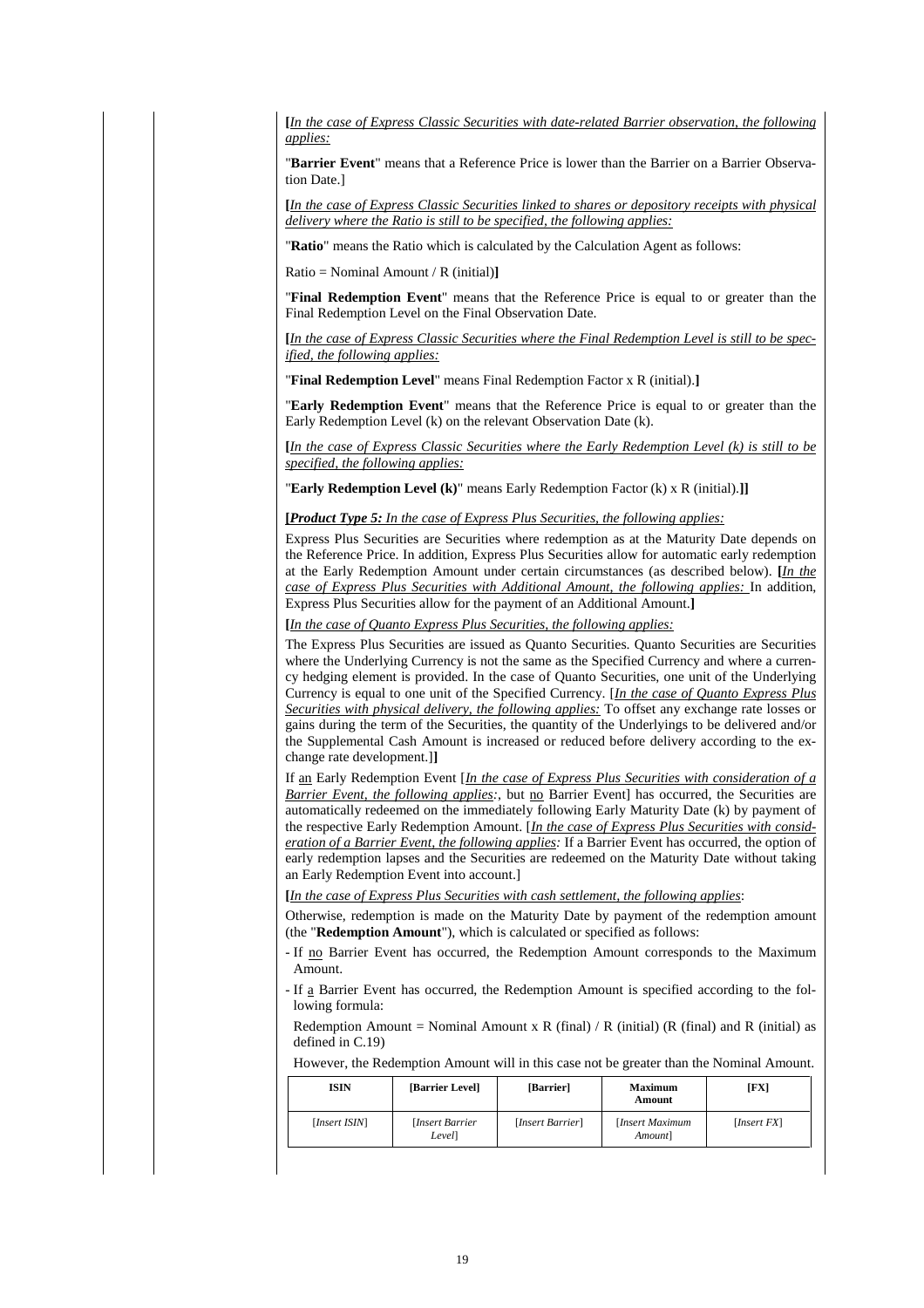|                         | <b>Early Redemption</b><br><b>Early Redemption</b><br>Factor (k)]<br>Level $(k)$ ] |                           | <b>Early Redemption</b><br>Amount |  |
|-------------------------|------------------------------------------------------------------------------------|---------------------------|-----------------------------------|--|
| Insert consecutive num- | [Insert Early Redemption]                                                          | [Insert Early Redemption] | [Insert Early Redemption]         |  |
| berl                    | $Factor (k)$ ]                                                                     | Level $(k)$ ]             | <i>Amount</i>                     |  |

**[***In the case of Express Plus Securities linked to shares or depository receipts with physical delivery, the following applies:*

Otherwise, the following applies:

- If no Barrier Event has occurred, redemption is made on the Maturity Date by payment of the redemption amount (the "**Redemption Amount**"), which corresponds to the Maximum Amount.
- If a Barrier Event has occurred and if R (final) (as defined in C.19) is equal to or greater than R (initial) (as defined in C.19), redemption is made on the Maturity Date by payment of the Redemption Amount, which corresponds to the Nominal Amount.
- If a Barrier Event has occurred and R (final) is lower than R (initial), a quantity of the Underlying is delivered that is expressed by the Ratio. If the Ratio leads to a non-deliverable fraction of the Underlying, a cash amount expressed in the Specified Currency is paid in the amount of the non-deliverable fraction of the Underlying (the "**Supplemental Cash Amount**"). **[***In the case of Quanto Express Plus Securities linked to shares or depository receipts, the following applies*: To offset any exchange rate losses or gains, the Ratio and the Supplemental Cash Amount are adjusted by applying FX.**]**

| ISIN          | [Ratio]        | [Barrier Level]          | [Barrier]        | <b>Maximum</b><br>Amount     | [FX]                 |
|---------------|----------------|--------------------------|------------------|------------------------------|----------------------|
| [Insert ISIN] | [Insert Ratio] | [Insert Barrier<br>Level | [Insert Barrier] | [Insert Maxi-<br>mum Amount] | [ <i>Insert FX</i> ] |

|                         | <b>[Early Redemption</b>  | <b>Early Redemption</b>   | <b>Early Redemption</b>   |
|-------------------------|---------------------------|---------------------------|---------------------------|
|                         | Factor (k)]               | Level $(k)$ ]             | <b>Amount</b>             |
| Insert consecutive num- | [Insert Early Redemption] | [Insert Early Redemption] | [Insert Early Redemption] |
| berl                    | Factor (k)                | Level $(k)$ ]             | <i>Amount</i>             |
|                         |                           |                           |                           |

**[***In the case of Express Plus Securities where the Barrier is still to be specified, the following applies:*

"**Barrier**" means Barrier Level x R (initial).**]**

**[***In the case of Express Plus Securities linked to a share or a depository receipt with continuous Barrier observation, the following applies:*

"**Barrier Event**" means that any price of the Underlying published by the Relevant Exchange is equal to or lower than the Barrier during the Barrier Observation Period in the case of continuous observation.**]**

**[***In the case of Express Plus Securities linked to an index with continuous Barrier observation, the following applies:*

"**Barrier Event**" means that any price of the Underlying as published by the Index Sponsor or, respectively the Index Calculation Agent with continuous observation during the Barrier Observation Period is equal to or lower than the Barrier.**]**

**[***In the case of Express Plus Securities linked to a commodity with continuous Barrier observation, the following applies:*

"**Barrier Event**" means that any price of the Underlying as published by the Reference Market with continuous observation during the Barrier Observation Period is equal to or lower than the Barrier.**]**

**[***In the case of Express Plus Securities with date-related Barrier observation, the following applies:*

"**Barrier Event**" means that a Reference Price is lower than the Barrier on a Barrier Observation Date.]

**[***In the case of Express Plus Securities linked to shares or depository receipts with physical delivery where the Ratio is still to be specified, the following applies:*

"**Ratio**" means the Ratio which is calculated by the Calculation Agent as follows: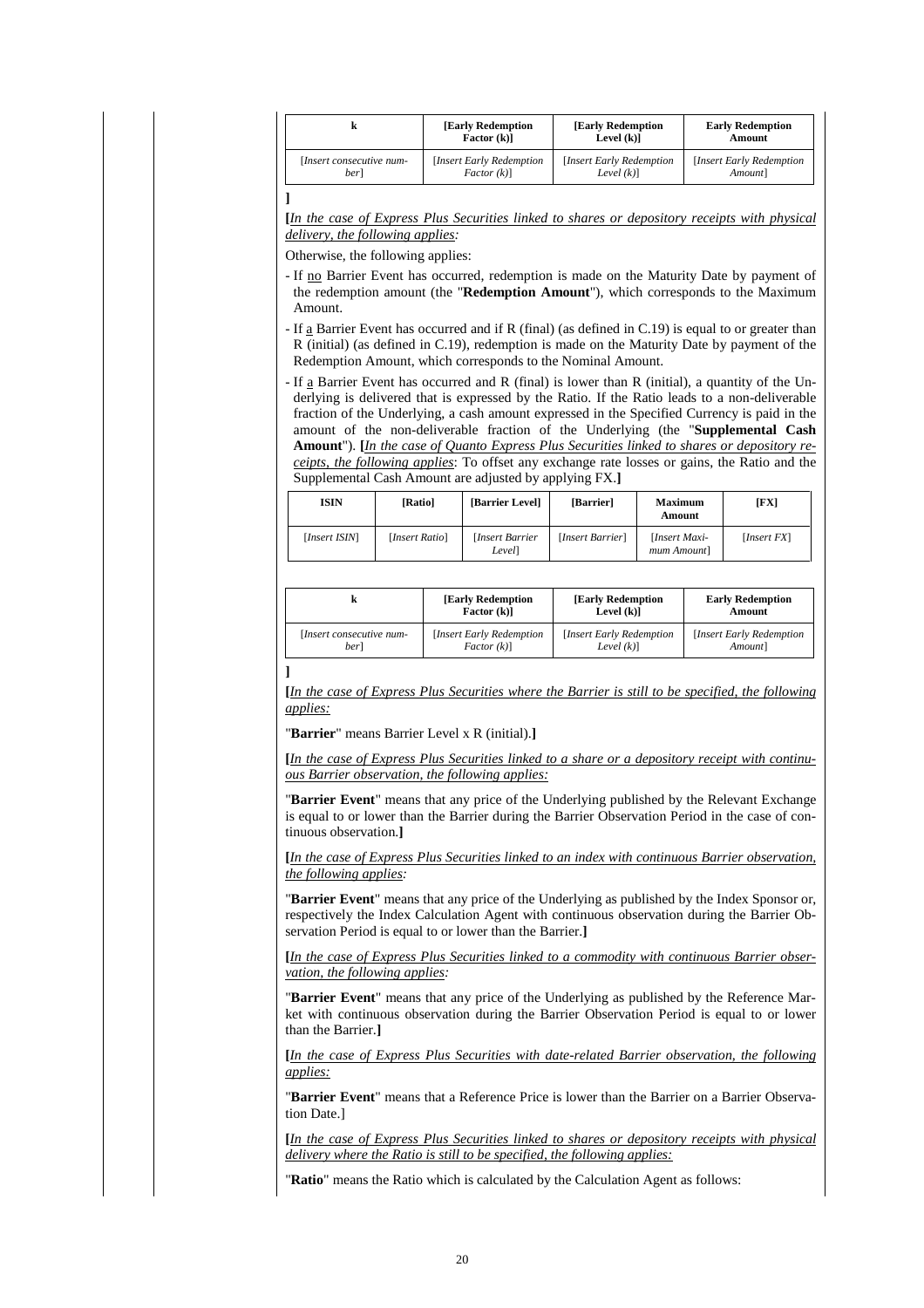Ratio = Nominal Amount / R (initial)**]**

"**Early Redemption Event**" means that the Reference Price is equal to or greater than the Early Redemption Level (k) on the relevant Observation Date (k).

**[***In the case of Express Plus Securities where the Early Redemption Level (k) is still to be specified, the following applies:*

"**Early Redemption Level (k)**" means Early Redemption Factor (k) x R (initial).**]]**

**[***Product Type 6: In the case of Express Securities with Additional Amount, the following applies:*

Express Securities with Additional Amount are Securities where redemption as at the Maturity Date depends on the Reference Price. In addition, Express Securities with Additional Amount allow for the payment of an Additional Amount on each Additional Amount Payment Date (k), if an Additional Amount Payment Event has occurred. If, however, an Early Redemption Event has occurred, the Express Securities with Additional Amount are under certain circumstances (as described below) automatically redeemed early at the Early Redemption Amount on the immediately following Early Maturity Date (k).

**[***In the case of Quanto Express Securities with Additional Amount, the following applies:*

The Express Securities with Additional Amount are issued as Quanto Securities. Quanto Securities are Securities where the Underlying Currency is not the same as the Specified Currency and where a currency hedging element is provided. In the case of Quanto Securities, one unit of the Underlying Currency is equal to one unit of the Specified Currency. [*In the case of Quanto Express Securities with Additional Amount and with physical delivery, the following applies:* To offset any exchange rate losses or gains during the term of the Securities, the quantity of the Underlyings to be delivered and/or the Supplemental Cash Amount is increased or reduced before delivery according to the exchange rate development.]**]**

**[***In the case of Express Securities with Additional Amount (Memory), the following applies:*

If an Additional Amount Payment Event has occurred on an Observation Date (k), the respective Additional Amount (k) is paid on the respective Additional Amount Payment Date (k) less all Additional Amounts paid for the Additional Amount on the previous Payment Dates (k). If no Additional Amount Payment Event has occurred on such date, no Additional Amount (k) is paid on the respective Additional Amount Payment Date (k).**]**

**[***In the case of Express Securities with Additional Amount (Relax), the following applies:*

If an Additional Amount Payment Event has occurred on an Observation Date (k), the respective Additional Amount (k) is paid on the respective Additional Amount Payment Date (k). If no Additional Amount Payment Event on such date, no Additional Amount (k) is paid on the respective Additional Amount Payment Date (k).**]**

If an Early Redemption Event [*In the case of Express Securities with Additional Amount with consideration of a Barrier Event, the following applies:*, but no Barrier Event] has occurred, the Securities are automatically redeemed early on the immediately following Early Maturity Date (k) by payment of the respective Early Redemption Amount. [*In the case of Express Securities with Additional Amount with consideration of a Barrier Event, the following applies:* If a Barrier Event has occurred, the option of early redemption lapses and the Securities are redeemed on the Maturity Date without taking an Early Redemption Event into account.]

**[***In the case of Express Securities with Additional Amount and with cash settlement, the following applies:*

Otherwise, redemption is made on the Maturity Date by payment of the redemption amount (the "**Redemption Amount**"), which is calculated or specified as follows:

- If no Barrier Event has occurred, the Redemption Amount corresponds to the Nominal Amount.

- If a Barrier Event has occurred, the Redemption Amount specified according to the following formula:

Redemption Amount = Nominal Amount x R (final) / R (initial) [(R (final) and R (initial) as defined in C.19)]

However, the Redemption Amount will in this case not be greater than the Nominal Amount.

| ISIN          | [Barrier Level]        | [Barrier]        | [FX]                 |
|---------------|------------------------|------------------|----------------------|
| [Insert ISIN] | [Insert Barrier Level] | [Insert Barrier] | [ <i>Insert FX</i> ] |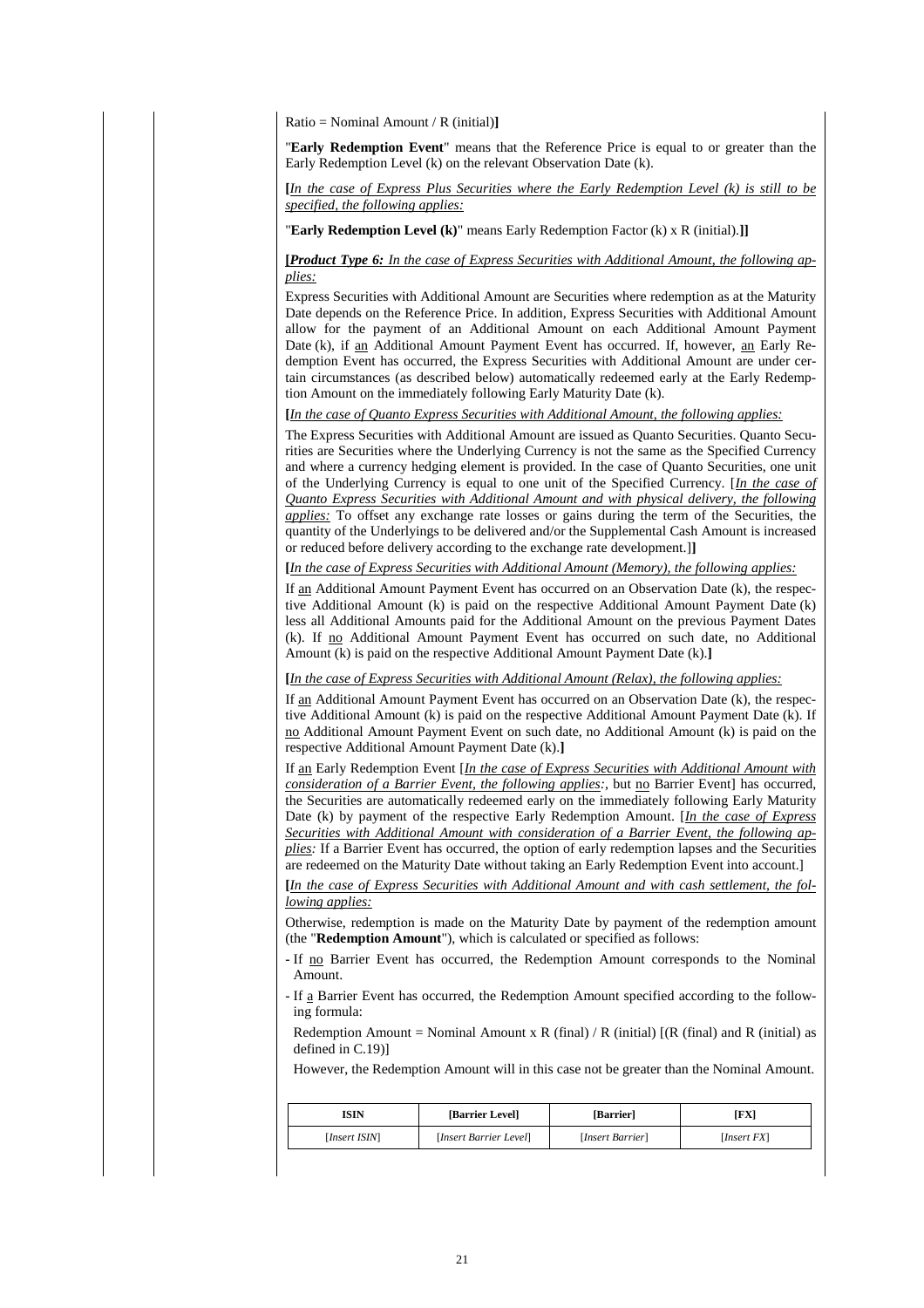| k                           | <b>[Early Redemption</b>                    | <b>[Early Redemption</b>                   | <b>Early Redemption</b>      |
|-----------------------------|---------------------------------------------|--------------------------------------------|------------------------------|
|                             | Factor (k)]                                 | Level $(k)$ ]                              | Amount                       |
| [Insert consecutive num-    | [Insert Early Redemption]                   | <b>Insert Early Redemption</b>             | [Insert Early Redemption     |
| berl                        | Factor (k)                                  | Level $(k)$ ]                              | Amount                       |
| k                           | [Additional Amount Pay-<br>ment Factor (k)] | [Additional Amount Pay-<br>ment Level (k)] | <b>Additional Amount (k)</b> |
| [Insert consecutive number] | [Insert Additional Amount                   | [Insert Additional Amount                  | [Insert Additional Amount    |
|                             | Payment Factor (k)]                         | Payment Level (k)]                         | $(k)$ ]                      |

**[***In the case of Express Securities with Additional Amount linked to shares or depository receipts with physical delivery, the following applies:*

Otherwise, the following applies:

- If no Barrier Event has occurred or if a Barrier Event has occurred and R (final) (as defined in C.19) is equal to or greater than R (initial) (as defined in C.19), redemption is made on the Maturity Date by payment of the redemption amount (the "**Redemption Amount**"), which corresponds to the Nominal Amount.
- If a Barrier Event has occurred and R (final) is lower than R (initial), a quantity of the Underlying is delivered that is expressed by the Ratio. If the Ratio leads to a non-deliverable fraction of the Underlying, a cash amount expressed in the Specified Currency is paid in the amount of the non-deliverable fraction of the Underlying (the "**Supplemental Cash Amount**"). **[***In the case of Quanto Express Securities with Additional Amount linked to shares or depository receipts, the following applies*: To offset any exchange rate losses or gains, the Ratio and the Supplemental Cash Amount are adjusted by applying FX.**]**

| <b>ISIN</b>   | [Ratio]        | [Barrier Level]          | [Barrier]        | [FX]        |
|---------------|----------------|--------------------------|------------------|-------------|
| [Insert ISIN] | [Insert Ratio] | [Insert Barrier<br>Level | [Insert Barrier] | [Insert FX] |

|                          | <b>Early Redemption</b><br>Factor (k)] |                           | <b>Early Redemption</b><br>Amount |
|--------------------------|----------------------------------------|---------------------------|-----------------------------------|
| [Insert consecutive num- | [Insert Early Redemption]              | [Insert Early Redemption] | [Insert Early Redemption]         |
| berl                     | Factor (k)                             | Level $(k)$ ]             | Amountl                           |

|                             | [Additional Amount Pay-<br>ment Factor $(k)$ ] | [Additional Amount Pay-<br>ment Level (k)] | <b>Additional Amount (k)</b> |
|-----------------------------|------------------------------------------------|--------------------------------------------|------------------------------|
| [Insert consecutive number] | Insert Additional Amount                       | [Insert Additional Amount]                 | [Insert Additional Amount]   |
|                             | Payment Factor (k)]                            | Payment Level (k)]                         | (k)                          |

**[***In the case of Express Securities with Additional Amount where the Barrier is still to be specified, the following applies:*

"**Barrier**" means Barrier Level x R (initial).**]**

**]**

**[***In the case of Express Securities with Additional Amount linked to a share or depository receipt and with continuous Barrier observation, the following applies:*

"**Barrier Event**" means that any price of the Underlying published by the Relevant Exchange is equal to or lower than the Barrier during the Barrier Observation Period in the case of continuous observation.**]**

**[***In the case of Express Securities linked to an index with Additional Amount with continuous Barrier observation, the following applies:*

"**Barrier Event**" means that any price of the Underlying as published by the Index Sponsor or, respectively the Index Calculation Agent with continuous observation during the Barrier Observation Period is equal to or lower than the Barrier.**]**

**[***In the case of Express Securities linked to a commodity with Additional Amount with continuous Barrier observation, the following applies:*

"**Barrier Event**" means that any price of the Underlying as published by the Reference Market with continuous observation during the Barrier Observation Period is equal to or lower than the Barrier.**]**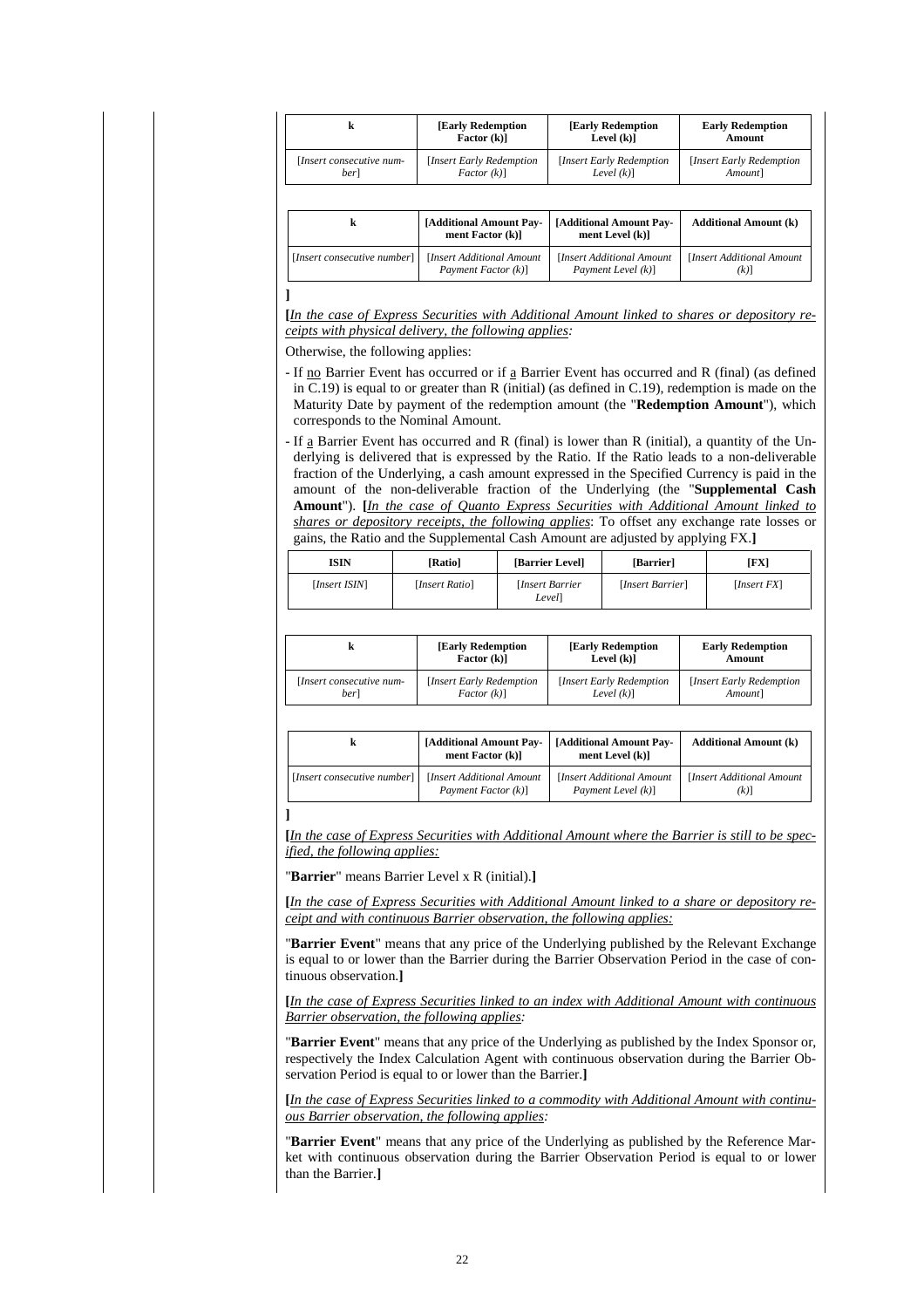|      |                                                                                                                                                                                                | <i><u>In the case of Express Securities with Additional Amount and with date-related Barrier ob-</u></i><br>servation, the following applies:                                          |                                                                           |                                                                                    |                                                           |                                                      |                            |  |  |  |
|------|------------------------------------------------------------------------------------------------------------------------------------------------------------------------------------------------|----------------------------------------------------------------------------------------------------------------------------------------------------------------------------------------|---------------------------------------------------------------------------|------------------------------------------------------------------------------------|-----------------------------------------------------------|------------------------------------------------------|----------------------------|--|--|--|
|      | "Barrier Event" means that a Reference Price is lower than the Barrier on a Barrier Observa-<br>tion Date.                                                                                     |                                                                                                                                                                                        |                                                                           |                                                                                    |                                                           |                                                      |                            |  |  |  |
|      | [In the case of Express Securities with Additional Amount linked to shares or depository re-<br>ceipts with physical delivery where the Ratio is still to be specified, the following applies: |                                                                                                                                                                                        |                                                                           |                                                                                    |                                                           |                                                      |                            |  |  |  |
|      |                                                                                                                                                                                                | "Ratio" means the Ratio which is calculated by the Calculation Agent as follows:                                                                                                       |                                                                           |                                                                                    |                                                           |                                                      |                            |  |  |  |
|      |                                                                                                                                                                                                | Ratio = Nominal Amount / R (initial)]                                                                                                                                                  |                                                                           |                                                                                    |                                                           |                                                      |                            |  |  |  |
|      |                                                                                                                                                                                                | "Additional Amount Payment Event" means that the Reference Price is equal to or greater<br>than the relevant Additional Amount Payment Level (k) on the relevant Observation Date (k). |                                                                           |                                                                                    |                                                           |                                                      |                            |  |  |  |
|      |                                                                                                                                                                                                | [In the case of Express Securities with Additional Amount where the Additional Amount Pay-<br>ment Level $(k)$ is still to be specified, the following applies:                        |                                                                           |                                                                                    |                                                           |                                                      |                            |  |  |  |
|      |                                                                                                                                                                                                | "Additional Amount Payment Level (k)" means Additional Amount Payment Factor (k) x<br>$R$ (initial).]]                                                                                 |                                                                           |                                                                                    |                                                           |                                                      |                            |  |  |  |
|      |                                                                                                                                                                                                | "Early Redemption Event" means that the Reference Price is equal to or greater than the<br>Early Redemption Level (k) on the relevant Observation Date (k).                            |                                                                           |                                                                                    |                                                           |                                                      |                            |  |  |  |
|      |                                                                                                                                                                                                | [In the case of Express Securities with Additional Amount where the Early Redemption Level<br>$(k)$ is still to be specified, the following applies:                                   |                                                                           |                                                                                    |                                                           |                                                      |                            |  |  |  |
|      |                                                                                                                                                                                                | "Early Redemption Level (k)" means Early Redemption Factor (k) x R (initial).]]                                                                                                        |                                                                           |                                                                                    |                                                           |                                                      |                            |  |  |  |
| C.16 | The expiration or<br>maturity date of                                                                                                                                                          | [ <i>Product Type 1: In the case of Reverse Convertible Classic Securities, the following applies:</i><br>"Exercise Date" means the [last] Final Observation Date.                     |                                                                           |                                                                                    |                                                           |                                                      |                            |  |  |  |
|      | the derivative<br>securities – the                                                                                                                                                             | [In the case of Reverse Convertible Classic Securities with worst-in observation, the following                                                                                        |                                                                           |                                                                                    |                                                           |                                                      |                            |  |  |  |
|      | exercise date or                                                                                                                                                                               | applies:                                                                                                                                                                               |                                                                           |                                                                                    |                                                           |                                                      |                            |  |  |  |
|      | final reference<br>date                                                                                                                                                                        | "Last Day of the Worst-in Period" means [Insert Last Day of the Worst-in Period].]                                                                                                     |                                                                           |                                                                                    |                                                           |                                                      |                            |  |  |  |
|      |                                                                                                                                                                                                | "Interest Payment Date" means [each of the following days]: [Insert Interest Payment                                                                                                   |                                                                           |                                                                                    |                                                           |                                                      |                            |  |  |  |
|      |                                                                                                                                                                                                | Date(s)].<br><b>ISIN</b>                                                                                                                                                               | [Initial Observation                                                      | <b>Final Observation</b><br><b>[First Day of the Best-</b><br><b>Maturity Date</b> |                                                           |                                                      |                            |  |  |  |
|      |                                                                                                                                                                                                |                                                                                                                                                                                        | Date[s]                                                                   | Date[s]                                                                            | out Period]                                               |                                                      |                            |  |  |  |
|      |                                                                                                                                                                                                | [Insert ISIN]                                                                                                                                                                          | [Insert Initial Observation                                               | <b>Insert Final Observation</b>                                                    | [Insert First Day of the                                  |                                                      | [Insert Maturity           |  |  |  |
|      |                                                                                                                                                                                                |                                                                                                                                                                                        | $Date(s)$ ]                                                               | $Date(s)$ ]                                                                        | <b>Best-out Period</b>                                    |                                                      | Date]                      |  |  |  |
|      |                                                                                                                                                                                                |                                                                                                                                                                                        |                                                                           |                                                                                    |                                                           |                                                      |                            |  |  |  |
|      |                                                                                                                                                                                                | [Product Type 2: In the case of Barrier Reverse Convertible Securities, the following applies:                                                                                         |                                                                           |                                                                                    |                                                           |                                                      |                            |  |  |  |
|      |                                                                                                                                                                                                | "Exercise Date" means the [last] Final Observation Date.                                                                                                                               |                                                                           |                                                                                    |                                                           |                                                      |                            |  |  |  |
|      |                                                                                                                                                                                                | [In the case of Barrier Reverse Convertible Securities with continuous Barrier observation,<br><i>the following applies:</i>                                                           |                                                                           |                                                                                    |                                                           |                                                      |                            |  |  |  |
|      |                                                                                                                                                                                                |                                                                                                                                                                                        |                                                                           |                                                                                    |                                                           |                                                      |                            |  |  |  |
|      |                                                                                                                                                                                                |                                                                                                                                                                                        |                                                                           |                                                                                    |                                                           |                                                      |                            |  |  |  |
|      |                                                                                                                                                                                                | "First Day of the Barrier Observation Period" means [Insert First Day of the Barrier Ob-<br>servation Period].]                                                                        |                                                                           |                                                                                    |                                                           |                                                      |                            |  |  |  |
|      |                                                                                                                                                                                                | [In the case of Barrier Reverse Convertible Securities with worst-in observation, the following                                                                                        |                                                                           |                                                                                    |                                                           |                                                      |                            |  |  |  |
|      |                                                                                                                                                                                                | <i><u>applies:</u></i>                                                                                                                                                                 |                                                                           |                                                                                    |                                                           |                                                      |                            |  |  |  |
|      |                                                                                                                                                                                                | "Last Day of the Worst-in Period" means [Insert Last Day of the Worst-in Period].]                                                                                                     |                                                                           |                                                                                    |                                                           |                                                      |                            |  |  |  |
|      |                                                                                                                                                                                                | "Interest Payment Date" means [each of the following days]: [Insert Interest Payment<br>$Date(s)$ ].]                                                                                  |                                                                           |                                                                                    |                                                           |                                                      |                            |  |  |  |
|      |                                                                                                                                                                                                | <b>ISIN</b><br>[Initial Observati-<br>on Date[s]]                                                                                                                                      | [Last Day of the<br><b>Barrier Obser-</b><br>vation Period]               | <b>Barrier Obser-</b><br>vation Date[s]]                                           | <b>Final Observati-</b><br>on Date[s]                     | [First Day of<br>the Best-out<br>Period]             | <b>Maturity</b><br>Date    |  |  |  |
|      |                                                                                                                                                                                                | [Insert<br>[Insert Initial<br><i>ISIN</i><br><i><b>Observation</b></i><br>Date(s)]                                                                                                     | [Insert Last Day<br>of the Barrier<br><i><b>Observation</b></i><br>Period | [Insert Barrier<br><i><b>Observation</b></i><br>Date(s)]                           | [Insert Final<br><i><b>Observation</b></i><br>$Date(s)$ ] | [Insert First]<br>Day of the<br>Best-out Peri-<br>od | Insert Matu-<br>rity Date] |  |  |  |
|      |                                                                                                                                                                                                | $\overline{\phantom{a}}$                                                                                                                                                               |                                                                           |                                                                                    |                                                           |                                                      |                            |  |  |  |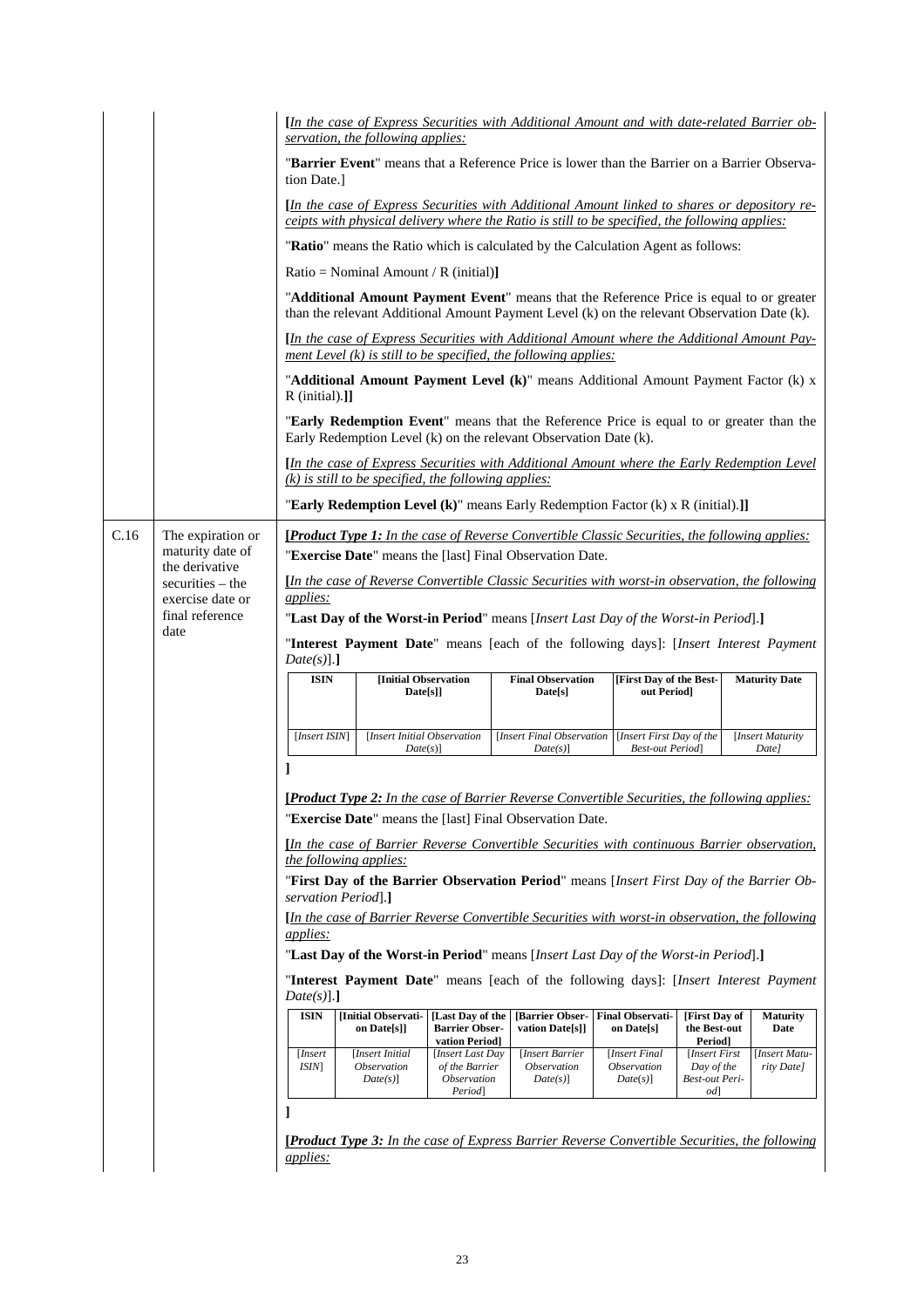"**Exercise Date**" means the [last] Final Observation Date.

**[***In the case of Express Barrier Reverse Convertible Securities with continuous Barrier observation, the following applies:*

"**First Day of the Barrier Observation Period**" means [*Insert First Day of the Barrier Observation Period*].**]**

**[***In the case of Express Barrier Reverse Convertible Securities with worst-in observation, the following applies:*

"**Last Day of the Worst-in Period**" means [*Insert Last Day of the Worst-in Period*].**]**

"**Interest Payment Date**" means [each of the following days]: [*Insert Interest Payment Date(s)*].**]**

| <b>ISIN</b>    | [Initial Observati-<br>on Datessil            | <b>Barrier Obser-</b><br>vation Period] | vation Datessil                                    | [Last Day of the   [Barrier Obser-   Final Observati-<br>on Datessl | [First Day of<br>the Best-out<br><b>Period</b> | <b>Maturity</b><br>Date           |
|----------------|-----------------------------------------------|-----------------------------------------|----------------------------------------------------|---------------------------------------------------------------------|------------------------------------------------|-----------------------------------|
| Insert<br>ISIM | [Insert Initial]<br><i><b>Observation</b></i> | [Insert Last Day<br>of the Barrier      | <i>Insert Barrier</i><br><i><b>Observation</b></i> | [Insert Final]<br><i><b>Observation</b></i>                         | [Insert First]<br>Day of the                   | <b>Insert Matu-</b><br>rity Date] |
|                | $Date(s)$ ]                                   | <i><b>Observation</b></i><br>Period     | $Date(s)$ ]                                        | $Date(s)$ ]                                                         | <b>Best-out Peri-</b><br>od                    |                                   |

|                             | [Observation Date (k)]           | [Early Maturity Date (k)]<br>[ <i>Insert Early Maturity Date (k)</i> ] |  |  |
|-----------------------------|----------------------------------|------------------------------------------------------------------------|--|--|
| [Insert consecutive number] | [Insert Observation Date $(k)$ ] |                                                                        |  |  |
|                             |                                  |                                                                        |  |  |

**[***Product Type 4: In the case of Express Classic Securities, the following applies:*

"**Exercise Date**" means the [last] Final Observation Date.

**[***In the case of Express Classic Securities with continuous Barrier observation, the following applies:*

"**First Day of the Barrier Observation Period**" means [*Insert First Day of the Barrier Observation Period*].**]**

**[***In the case of Express Classic Securities with worst-in observation, the following applies:*

"**Last Day of the Worst-in Period**" means [*Insert Last Day of the Worst-in Period*].**]**

| <b>ISIN</b>   | [Initial Observati-   [Last Day of the   [Barrier Obser-   Final Observati- |                           |                           |                           | [First Day of         | <b>Maturity</b>     |
|---------------|-----------------------------------------------------------------------------|---------------------------|---------------------------|---------------------------|-----------------------|---------------------|
|               | on Datessil                                                                 | <b>Barrier Obser-</b>     | vation Datessil           | on Datels                 | the Best-out          | Date                |
|               |                                                                             | vation Period]            |                           |                           | <b>Period</b>         |                     |
| <i>Insert</i> | [Insert Initial]                                                            | [Insert Last Day          | <b>Insert Barrier</b>     | [Insert Final]            | [Insert First]        | <b>Insert Matu-</b> |
| ISIM          | <i><b>Observation</b></i>                                                   | of the Barrier            | <i><b>Observation</b></i> | <i><b>Observation</b></i> | Day of the            | rity Date]          |
|               | $Date(s)$ ]                                                                 | <i><b>Observation</b></i> | $Date(s)$ ]               | $Date(s)$ ]               | <b>Best-out Peri-</b> |                     |
|               |                                                                             | Periodl                   |                           |                           | odl                   |                     |

|                             | [Observation Date (k)]           | [Early Maturity Date (k)]                 |  |  |
|-----------------------------|----------------------------------|-------------------------------------------|--|--|
| [Insert consecutive number] | [Insert Observation Date $(k)$ ] | [ <i>Insert Early Maturity Date (k)</i> ] |  |  |

**[***In the case of Express Classic Securities with Additional Amount, the following applies:*

| [Additional Amount Payment Date (1)]        |
|---------------------------------------------|
| [Insert Additional Amount Payment Date (l)] |
|                                             |

**]]**

**[***Product Type 5: In the case of Express Plus Securities, the following applies:* "**Exercise Date**" means the [last] Final Observation Date.

**[***In the case of Express Plus Securities with continuous Barrier observation, the following applies:*

"**First Day of the Barrier Observation Period**" means [*Insert First Day of the Barrier Observation Period*].**]**

**[***In the case of Express Plus Securities with worst-in observation, the following applies:*

"**Last Day of the Worst-in Period**" means [*Insert Last Day of the Worst-in Period*].**]**

| <b>ISIN</b> | [Initial Observati-   [Last Day of the   [Barrier Obser-   Final Observati-   [First Day of<br>on Datessil |                | <b>Barrier Obser-</b> vation Date[s]] | on Datelsl | the Best-out        | <b>Maturity</b><br>Date |
|-------------|------------------------------------------------------------------------------------------------------------|----------------|---------------------------------------|------------|---------------------|-------------------------|
|             |                                                                                                            | vation Period] |                                       |            | Period <sub>1</sub> |                         |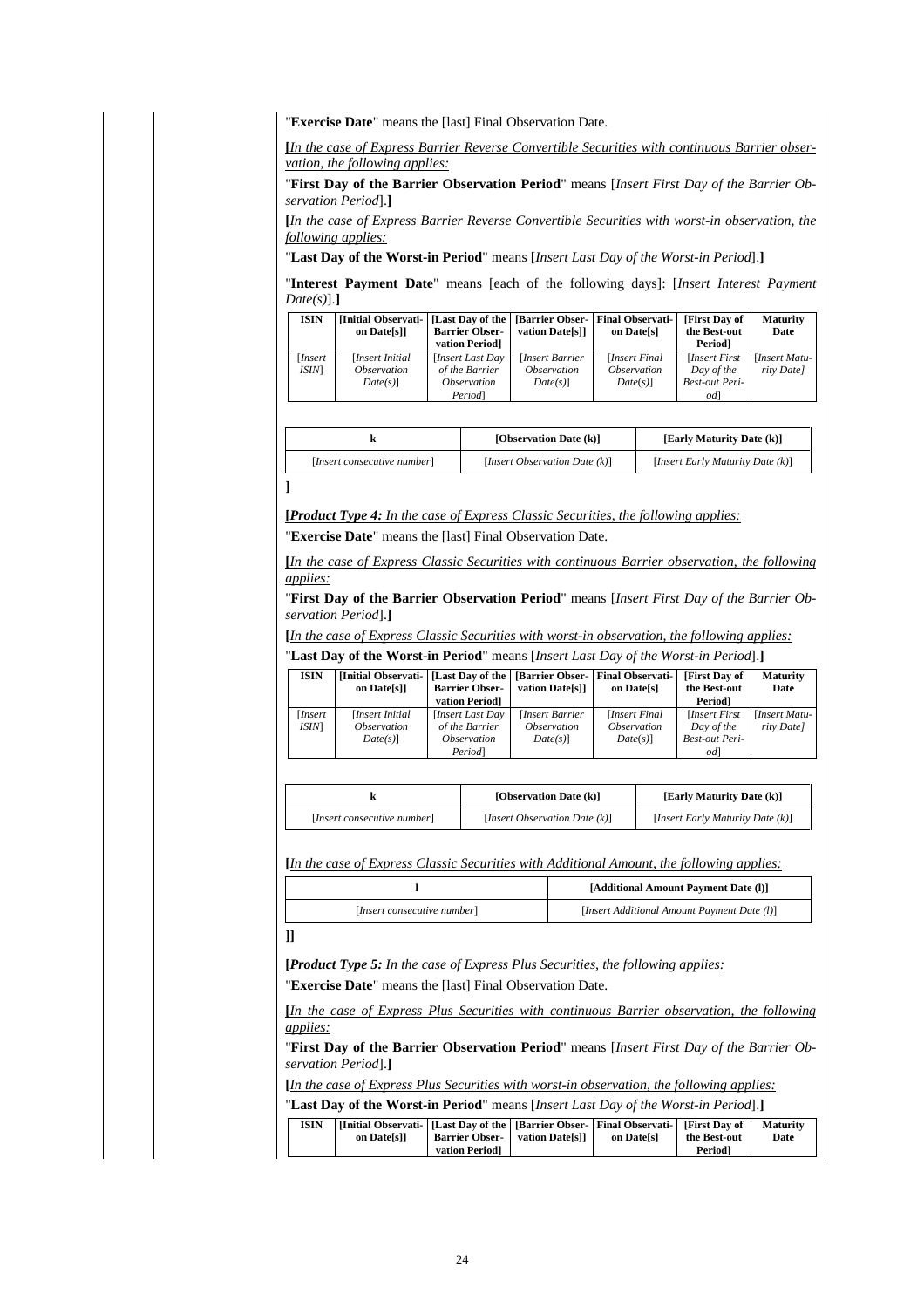|      |                                                                               | [Insert<br><i>ISIN</i> ]              |                                                                                                                                                                                                                                                                                                                                                                                                                                                                                                                       | [Insert Initial<br>Observation<br>$Date(s)$ ]                             | [Insert Last Day<br>of the Barrier<br><i><b>Observation</b></i><br>Period                   |                                                            |  | [Insert Barrier<br><i><b>Observation</b></i><br>$Date(s)$ ] | [Insert Final<br><i><b>Observation</b></i><br>$Date(s)$ ]                           |                                                               | [Insert First<br>Day of the<br>Best-out Peri-<br>od <sub>l</sub>                                                                                                                                  | [Insert Matu-<br>rity Date] |
|------|-------------------------------------------------------------------------------|---------------------------------------|-----------------------------------------------------------------------------------------------------------------------------------------------------------------------------------------------------------------------------------------------------------------------------------------------------------------------------------------------------------------------------------------------------------------------------------------------------------------------------------------------------------------------|---------------------------------------------------------------------------|---------------------------------------------------------------------------------------------|------------------------------------------------------------|--|-------------------------------------------------------------|-------------------------------------------------------------------------------------|---------------------------------------------------------------|---------------------------------------------------------------------------------------------------------------------------------------------------------------------------------------------------|-----------------------------|
|      |                                                                               | k<br>[Insert consecutive number]      |                                                                                                                                                                                                                                                                                                                                                                                                                                                                                                                       |                                                                           |                                                                                             | [Observation Date (k)]<br>[Insert Observation Date $(k)$ ] |  |                                                             |                                                                                     | [Early Maturity Date (k)]<br>[Insert Early Maturity Date (k)] |                                                                                                                                                                                                   |                             |
|      |                                                                               |                                       |                                                                                                                                                                                                                                                                                                                                                                                                                                                                                                                       |                                                                           |                                                                                             |                                                            |  |                                                             |                                                                                     |                                                               | [In the case of Express Plus Securities with Additional Amount, the following applies:                                                                                                            |                             |
|      |                                                                               |                                       | [Insert consecutive number]                                                                                                                                                                                                                                                                                                                                                                                                                                                                                           |                                                                           |                                                                                             |                                                            |  |                                                             | [Additional Amount Payment Date (1)]<br>[Insert Additional Amount Payment Date (l)] |                                                               |                                                                                                                                                                                                   |                             |
|      |                                                                               | IJ                                    |                                                                                                                                                                                                                                                                                                                                                                                                                                                                                                                       |                                                                           |                                                                                             |                                                            |  |                                                             |                                                                                     |                                                               |                                                                                                                                                                                                   |                             |
|      |                                                                               | plies:                                |                                                                                                                                                                                                                                                                                                                                                                                                                                                                                                                       | "Exercise Date" means the [last] Final Observation Date.                  |                                                                                             |                                                            |  |                                                             |                                                                                     |                                                               | <b>[Product Type 6:</b> In the case of Express Securities with Additional Amount, the following ap-<br>[In the case of Express Securities with Additional Amount with continuous Barrier observa- |                             |
|      |                                                                               |                                       |                                                                                                                                                                                                                                                                                                                                                                                                                                                                                                                       | tion, the following applies:                                              |                                                                                             |                                                            |  |                                                             |                                                                                     |                                                               | "First Day of the Barrier Observation Period" means [Insert First Day of the Barrier Ob-                                                                                                          |                             |
|      |                                                                               | servation Period.]<br>lowing applies: |                                                                                                                                                                                                                                                                                                                                                                                                                                                                                                                       |                                                                           |                                                                                             |                                                            |  |                                                             |                                                                                     |                                                               | [In the case of Express Securities with Additional Amount with worst-in observation, the fol-                                                                                                     |                             |
|      |                                                                               | <b>ISIN</b>                           |                                                                                                                                                                                                                                                                                                                                                                                                                                                                                                                       | <b>Initial Observati-</b><br>on Date[s]]                                  | [Last Day of the<br><b>Barrier Obser-</b>                                                   |                                                            |  | [Barrier Obser-<br>vation Date[s]]                          | <b>Final Observati-</b><br>on Date[s]                                               |                                                               | "Last Day of the Worst-in Period" means [Insert Last Day of the Worst-in Period].]<br>[First Day of<br>the Best-out                                                                               | <b>Maturity</b><br>Date     |
|      |                                                                               | [Insert]<br><i>ISIN</i>               |                                                                                                                                                                                                                                                                                                                                                                                                                                                                                                                       | [Insert Initial<br><i>Observation</i><br>$Date(s)$ ]                      | vation Period]<br>[Insert Last Day<br>of the Barrier<br><i><b>Observation</b></i><br>Period |                                                            |  | [Insert Barrier<br><i><b>Observation</b></i><br>$Date(s)$ ] | [Insert Final<br><i><b>Observation</b></i><br>$Date(s)$ ]                           |                                                               | Period <sub>1</sub><br>[Insert First<br>Day of the<br>Best-out Peri-<br>od <sub>l</sub>                                                                                                           | [Insert Matu-<br>rity Date] |
|      |                                                                               | k                                     |                                                                                                                                                                                                                                                                                                                                                                                                                                                                                                                       |                                                                           | [Observation Date (k)]                                                                      | [Early Maturity Date (k)]                                  |  |                                                             | [Additional Amount Payment<br>Date $(k)$ ]                                          |                                                               |                                                                                                                                                                                                   |                             |
|      |                                                                               | [Insert consecu-<br>tive number]      |                                                                                                                                                                                                                                                                                                                                                                                                                                                                                                                       | [Insert Observation Date (k)]                                             |                                                                                             |                                                            |  |                                                             | [ <i>Insert Early Maturity Date (k)</i> ]                                           |                                                               | [Insert Additional Amount<br>Payment Date (k)]                                                                                                                                                    |                             |
| C.17 | Settlement proce-<br>dure of the securi-<br>ues                               |                                       | All payments shall be made to <i>[Insert name of the Principal Paying Agent]</i> (the " <b>Principal</b><br>Paying Agent"). The Principal Paying Agent shall pay the amounts due to the Clearing Sys-<br>tem for credit to the respective accounts of the depository banks for transfer to the Security<br>Holders.<br>The payment to the Clearing System shall discharge the Issuer from its obligations under the<br>Securities in the amount of such payment.<br>"Clearing System" means [Insert Clearing System]. |                                                                           |                                                                                             |                                                            |  |                                                             |                                                                                     |                                                               |                                                                                                                                                                                                   |                             |
| C.18 | Description of<br>how any return on<br>derivative securi-<br>ties takes place | sert:                                 | [In the case of Securities with cash settlement, insert:<br>Payment of the Redemption Amount on the Maturity Date upon automatic exercise.]<br>$\Delta$ In the case of Securities linked to a share or a depository receipt with physical delivery, in-                                                                                                                                                                                                                                                               |                                                                           |                                                                                             |                                                            |  |                                                             |                                                                                     |                                                               |                                                                                                                                                                                                   |                             |
|      |                                                                               |                                       |                                                                                                                                                                                                                                                                                                                                                                                                                                                                                                                       | turity Date upon automatic exercise.]                                     |                                                                                             |                                                            |  |                                                             |                                                                                     |                                                               | Payment of the Redemption Amount on the Maturity Date or delivery of the Underlying (and<br>payment of the Supplemental Cash Amount, if any) within five Banking Days after the Ma-               |                             |
|      |                                                                               |                                       |                                                                                                                                                                                                                                                                                                                                                                                                                                                                                                                       |                                                                           |                                                                                             |                                                            |  |                                                             |                                                                                     |                                                               | [In the case of Express Securities with Additional Amount, the following applies:                                                                                                                 |                             |
|      |                                                                               |                                       | Payment of the Additional Amount on each Additional Amount Payment Date.]<br><i>In the case of Securities with automatic early redemption, the following applies:</i><br>Payment of the respective Early Redemption Amount on the respective Early Maturity<br>Date $(k)$ .]                                                                                                                                                                                                                                          |                                                                           |                                                                                             |                                                            |  |                                                             |                                                                                     |                                                               |                                                                                                                                                                                                   |                             |
| C.19 | Exercise price or<br>final reference<br>price of the under-                   |                                       |                                                                                                                                                                                                                                                                                                                                                                                                                                                                                                                       | "R (initial)" means the Reference Price on the Initial Observation Date.] |                                                                                             |                                                            |  |                                                             |                                                                                     |                                                               | [In the case of Securities with initial Reference Price observation, the following applies:                                                                                                       |                             |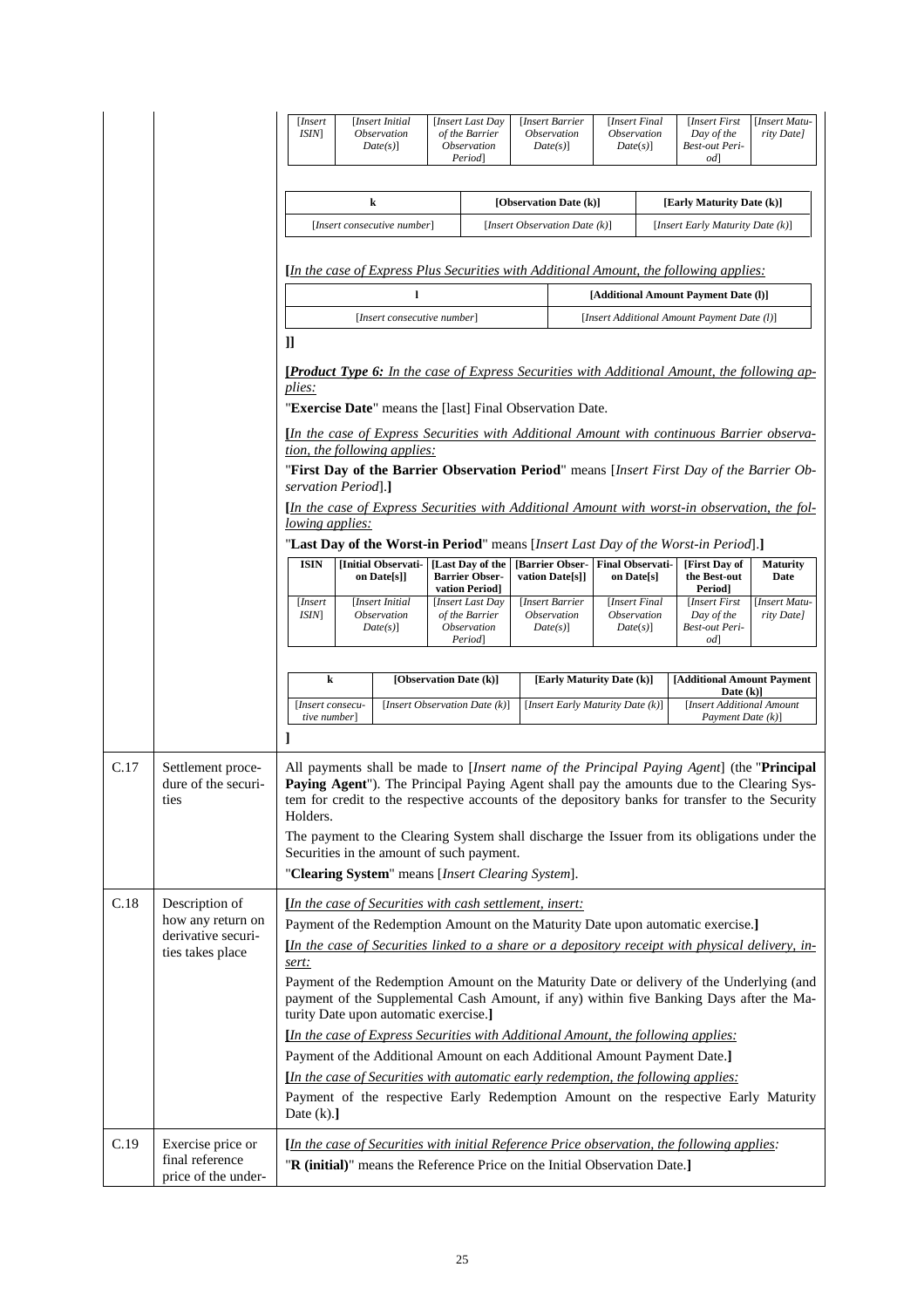|      | lying                                                                                     | [In the case of Securities with initial average observation, the following applies:                                                                                                                                                                                                              |                                                         |  |                                                   |                            |                                 |                                              |                                                                                                         |  |
|------|-------------------------------------------------------------------------------------------|--------------------------------------------------------------------------------------------------------------------------------------------------------------------------------------------------------------------------------------------------------------------------------------------------|---------------------------------------------------------|--|---------------------------------------------------|----------------------------|---------------------------------|----------------------------------------------|---------------------------------------------------------------------------------------------------------|--|
|      |                                                                                           | "R (initial)" means the equally weighted average of the Reference Prices specified on the<br>Initial Observation Dates.                                                                                                                                                                          |                                                         |  |                                                   |                            |                                 |                                              |                                                                                                         |  |
|      |                                                                                           | [In the case of Securities with worst-in observation, the following applies:                                                                                                                                                                                                                     |                                                         |  |                                                   |                            |                                 |                                              |                                                                                                         |  |
|      |                                                                                           | "R (initial)" means the lowest Reference Price during the Worst-in Period.]                                                                                                                                                                                                                      |                                                         |  |                                                   |                            |                                 |                                              |                                                                                                         |  |
|      | [In the case of Securities with final Reference Price observation, the following applies: |                                                                                                                                                                                                                                                                                                  |                                                         |  |                                                   |                            |                                 |                                              |                                                                                                         |  |
|      |                                                                                           | "R (final)" means the Reference Price on the Final Observation Date.]                                                                                                                                                                                                                            |                                                         |  |                                                   |                            |                                 |                                              |                                                                                                         |  |
|      |                                                                                           | [In the case of Securities with final average observation, the following applies:                                                                                                                                                                                                                |                                                         |  |                                                   |                            |                                 |                                              |                                                                                                         |  |
|      |                                                                                           | <b>Observation Dates.]</b>                                                                                                                                                                                                                                                                       |                                                         |  |                                                   |                            |                                 |                                              | "R (final)" means the equally weighted average of the Reference Prices specified on the Final           |  |
|      |                                                                                           | [In the case of Securities with best-out observation, the following applies:                                                                                                                                                                                                                     |                                                         |  |                                                   |                            |                                 |                                              |                                                                                                         |  |
|      |                                                                                           | "R (final)" means the highest Reference Price during the Best-out Period.]                                                                                                                                                                                                                       |                                                         |  |                                                   |                            |                                 |                                              |                                                                                                         |  |
|      |                                                                                           | <b>ISIN</b>                                                                                                                                                                                                                                                                                      |                                                         |  |                                                   | Reference Price            |                                 |                                              | $[R$ (initial)]                                                                                         |  |
|      |                                                                                           | [Insert ISIN]                                                                                                                                                                                                                                                                                    |                                                         |  |                                                   | [Insert Reference Price]   |                                 |                                              | [ <i>Insert R</i> ( <i>initial</i> )]                                                                   |  |
| C.20 |                                                                                           |                                                                                                                                                                                                                                                                                                  |                                                         |  |                                                   |                            |                                 |                                              | <i>In the case of Securities linked to a share or a depository receipt as Underlying, the following</i> |  |
|      | Type of the under-<br>lying and descrip-                                                  | applies:                                                                                                                                                                                                                                                                                         |                                                         |  |                                                   |                            |                                 |                                              |                                                                                                         |  |
|      | tion where infor-<br>mation on the<br>underlying can be<br>found                          | "Underlying" means a share as further described by the following parameters:                                                                                                                                                                                                                     |                                                         |  |                                                   |                            |                                 |                                              |                                                                                                         |  |
|      |                                                                                           | <b>ISIN</b>                                                                                                                                                                                                                                                                                      | Underlying                                              |  | <b>Underlying Currency</b>                        |                            |                                 | <b>Relevant Exchange</b>                     | Website                                                                                                 |  |
|      |                                                                                           | [Insert ISIN]                                                                                                                                                                                                                                                                                    | [Insert description and<br>ISIN of the Underly-<br>ing] |  | [Insert Underlying]<br><i>Currency</i> ]          |                            | [Insert Relevant Ex-<br>change] |                                              | [Insert Website]                                                                                        |  |
|      |                                                                                           | For further information about the past and the future performance of the Underlying and its<br>volatility, please refer to the Website, as specified in the table above (or any successor web-<br>site).]<br>[In the case of Securities linked to an index as Underlying, the following applies: |                                                         |  |                                                   |                            |                                 |                                              |                                                                                                         |  |
|      |                                                                                           | "Underlying" means an index as further described by the following parameters:                                                                                                                                                                                                                    |                                                         |  |                                                   |                            |                                 |                                              |                                                                                                         |  |
|      |                                                                                           | <b>ISIN</b>                                                                                                                                                                                                                                                                                      | Underlying                                              |  | Underlying<br><b>Currency</b>                     | <b>Index Sponsor</b>       |                                 | <b>Index Calculation</b><br>Agent            | Website                                                                                                 |  |
|      |                                                                                           | [Insert ISIN]                                                                                                                                                                                                                                                                                    | [Insert description<br>and ISIN of the<br>Underlying]   |  | [Insert Underlying<br>Currency]                   | [Insert Index]<br>Sponsor] |                                 | [Insert Index<br>Calculation Agent]          | [Insert Website]                                                                                        |  |
|      |                                                                                           | For further information about the past and the future performance of the Underlying and its<br>volatility, please refer to the Website, as specified in the table above (or any successor web-<br>$site).$ ]                                                                                     |                                                         |  |                                                   |                            |                                 |                                              |                                                                                                         |  |
|      |                                                                                           | [In the case of Securities linked to a commodity as Underlying, the following applies:                                                                                                                                                                                                           |                                                         |  |                                                   |                            |                                 |                                              |                                                                                                         |  |
|      |                                                                                           | "Underlying" means a commodity as further described by the following parameters:                                                                                                                                                                                                                 |                                                         |  |                                                   |                            |                                 |                                              |                                                                                                         |  |
|      |                                                                                           | <b>ISIN</b><br>[Insert ISIN]                                                                                                                                                                                                                                                                     | Underlying<br>[Insert description and                   |  | <b>Underlying Currency</b><br>[Insert Underlying] |                            |                                 | <b>Reference Market</b><br>[Insert Reference | Website<br>[Insert Website]                                                                             |  |
|      |                                                                                           |                                                                                                                                                                                                                                                                                                  | ISIN of the Underly-<br>ing]                            |  | <i>Currency</i> ]                                 |                            |                                 | Market]                                      |                                                                                                         |  |
|      |                                                                                           | For further information about the past and the future performance of the Underlying and its<br>site).]                                                                                                                                                                                           |                                                         |  |                                                   |                            |                                 |                                              | volatility, please refer to the Website, as specified in the table above (or any successor web-         |  |

## **D. RISKS**

| Potential investors should be aware that in the case of the occurrence of one of the below<br>$D.2^5$<br>Key information<br>mentioned risk factors the securities may decline in value and that they may sustain a total<br>on the key risks<br>that are specific to |  |
|----------------------------------------------------------------------------------------------------------------------------------------------------------------------------------------------------------------------------------------------------------------------|--|
|----------------------------------------------------------------------------------------------------------------------------------------------------------------------------------------------------------------------------------------------------------------------|--|

<span id="page-25-0"></span> $<sup>5</sup>$  By virtue of the Supplement dated 16 June 2014, this section has been supplemented.</sup>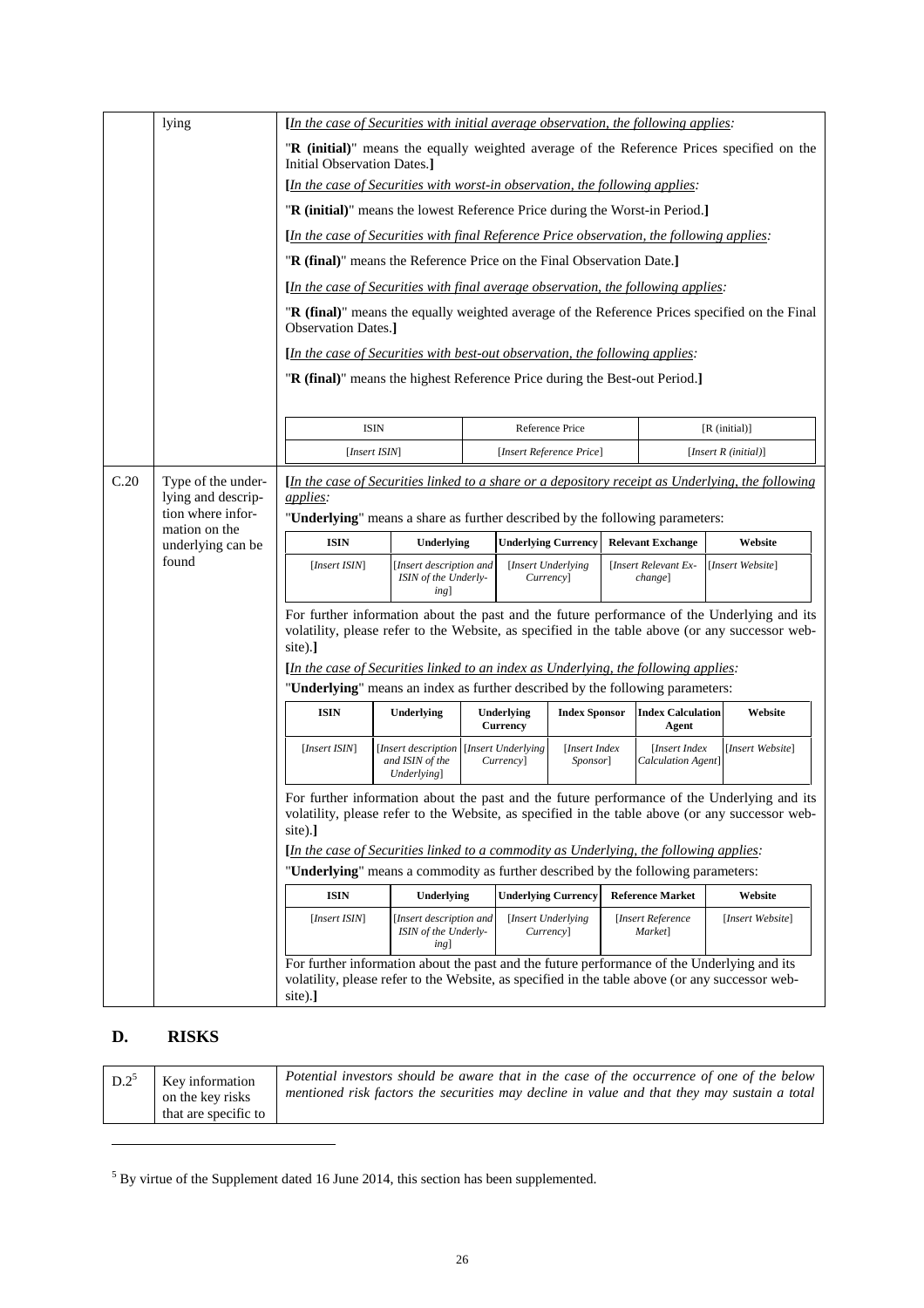| the Issuer | loss of their investment.                                                                                                                                                                                                                                                                                                                                                                                                                                                                                                                                                                                                                                                                                                                                                                                                                                                                                                                                                                                                                                                                                                                                                                                                                  |
|------------|--------------------------------------------------------------------------------------------------------------------------------------------------------------------------------------------------------------------------------------------------------------------------------------------------------------------------------------------------------------------------------------------------------------------------------------------------------------------------------------------------------------------------------------------------------------------------------------------------------------------------------------------------------------------------------------------------------------------------------------------------------------------------------------------------------------------------------------------------------------------------------------------------------------------------------------------------------------------------------------------------------------------------------------------------------------------------------------------------------------------------------------------------------------------------------------------------------------------------------------------|
|            | Credit Risk                                                                                                                                                                                                                                                                                                                                                                                                                                                                                                                                                                                                                                                                                                                                                                                                                                                                                                                                                                                                                                                                                                                                                                                                                                |
|            | (i) Risks connected to an economic slowdown and volatility of the financial markets; (ii) De-<br>teriorating asset valuations resulting from poor market conditions may adversely affect HVB<br>Group's future earnings; (iii) The economic conditions of the geographic markets in which<br>HVB Group operates have had, and may continue to have, adverse effects on HVB Group's<br>results of operations, business and financial condition; (iv) Non-traditional banking activities<br>expose HVB Group to additional credit risks; (v) Changes in the German and European regu-<br>latory framework could adversely affect HVB Group's business; (vi) Loan losses may exceed<br>anticipated levels; (vii) Systemic risk could adversely affect HVB Group's business.                                                                                                                                                                                                                                                                                                                                                                                                                                                                   |
|            | <b>Market Risk</b>                                                                                                                                                                                                                                                                                                                                                                                                                                                                                                                                                                                                                                                                                                                                                                                                                                                                                                                                                                                                                                                                                                                                                                                                                         |
|            | (i) Difficult market situations can add to volatility in HVB Group's income; (ii) HVB Group's<br>income can be volatile related to trading activities and fluctuations in interest and exchange<br>rates.                                                                                                                                                                                                                                                                                                                                                                                                                                                                                                                                                                                                                                                                                                                                                                                                                                                                                                                                                                                                                                  |
|            | <b>Liquidity Risk</b>                                                                                                                                                                                                                                                                                                                                                                                                                                                                                                                                                                                                                                                                                                                                                                                                                                                                                                                                                                                                                                                                                                                                                                                                                      |
|            | (i) Risks concerning liquidity which could affect HVB Group's ability to meet its financial<br>obligations as they fall due; (ii) HVB Group's results of operations, business and financial<br>condition have been and could continue to be affected by adverse macroeconomic and market<br>conditions; (iii) HVB Group has significant exposure to weaker euro-zone countries.                                                                                                                                                                                                                                                                                                                                                                                                                                                                                                                                                                                                                                                                                                                                                                                                                                                            |
|            | <b>Operational Risk</b>                                                                                                                                                                                                                                                                                                                                                                                                                                                                                                                                                                                                                                                                                                                                                                                                                                                                                                                                                                                                                                                                                                                                                                                                                    |
|            | (i) HVB Group's risk management strategies and techniques may leave HVB Group exposed<br>to unidentified or unanticipated risks; (ii) IT risks; (iii) Risks arising from fraud in trading;<br>(iv) Risks in connection with legal proceedings; (v) HVB Group is involved in pending tax<br>proceedings.                                                                                                                                                                                                                                                                                                                                                                                                                                                                                                                                                                                                                                                                                                                                                                                                                                                                                                                                    |
|            | <b>Strategic Risk</b>                                                                                                                                                                                                                                                                                                                                                                                                                                                                                                                                                                                                                                                                                                                                                                                                                                                                                                                                                                                                                                                                                                                                                                                                                      |
|            | (i) Risk arising from the overall economic environment; (ii) The European sovereign debt<br>crisis has adversely affected, and may continue to, adversely affect HVB Group's results of<br>operations, business and financial condition; (iii) Risks from the strategic orientation of HVB<br>Group's business model; (iv) Risks from the consolidation of the banking market; (v) Risks<br>arising from changing competitive conditions in the German financial sector; (vi) The regula-<br>tory environment for HVB Group may change; non-compliance with regulatory requirements<br>may result in enforcement measures; (vii) Risks from the introduction of new charges and<br>taxes to stabilize the financial markets and involve banks in the sharing of costs for the finan-<br>cial crisis; (viii) The exercise of stress tests could adversely affect the business of HVB<br>Group; (ix) HVB Group may be exposed to specific risks arising from the so-called Single<br>Supervisory Mechanism (SSM) and other initiatives to create the so-called EU Banking Un-<br>ion; (x) Risks in relation to prohibition/separation of certain activities from other banking<br>business; (xi) Risks arising from a change in HVB's rating |
|            | <b>Reputational Risk</b><br>$\bullet$                                                                                                                                                                                                                                                                                                                                                                                                                                                                                                                                                                                                                                                                                                                                                                                                                                                                                                                                                                                                                                                                                                                                                                                                      |
|            | Adverse reactions by stakeholders due to a change of perception of the bank may have a nega-<br>tive impact on HVB Group's results of operations, business and financial position.                                                                                                                                                                                                                                                                                                                                                                                                                                                                                                                                                                                                                                                                                                                                                                                                                                                                                                                                                                                                                                                         |
|            | <b>Business Risk</b><br>$\bullet$                                                                                                                                                                                                                                                                                                                                                                                                                                                                                                                                                                                                                                                                                                                                                                                                                                                                                                                                                                                                                                                                                                                                                                                                          |
|            | Unexpected negative changes in the business volume and/or the margins (e.g., as a result of<br>the ongoing sovereign debt crisis) can lead to serious losses in earnings, thereby diminishing<br>the market value of a company.                                                                                                                                                                                                                                                                                                                                                                                                                                                                                                                                                                                                                                                                                                                                                                                                                                                                                                                                                                                                            |
|            | Real estate Risk                                                                                                                                                                                                                                                                                                                                                                                                                                                                                                                                                                                                                                                                                                                                                                                                                                                                                                                                                                                                                                                                                                                                                                                                                           |
|            | Changes in the market value of the real estate portfolio of HVB Group may have an adverse<br>impact on its financial position and results of operations.                                                                                                                                                                                                                                                                                                                                                                                                                                                                                                                                                                                                                                                                                                                                                                                                                                                                                                                                                                                                                                                                                   |
|            | Financial investment risk                                                                                                                                                                                                                                                                                                                                                                                                                                                                                                                                                                                                                                                                                                                                                                                                                                                                                                                                                                                                                                                                                                                                                                                                                  |
|            | Fluctuations in market prices of HVB Group's portfolio of listed and unlisted shareholdings,<br>financial investments and corresponding fund shares could lead to losses.                                                                                                                                                                                                                                                                                                                                                                                                                                                                                                                                                                                                                                                                                                                                                                                                                                                                                                                                                                                                                                                                  |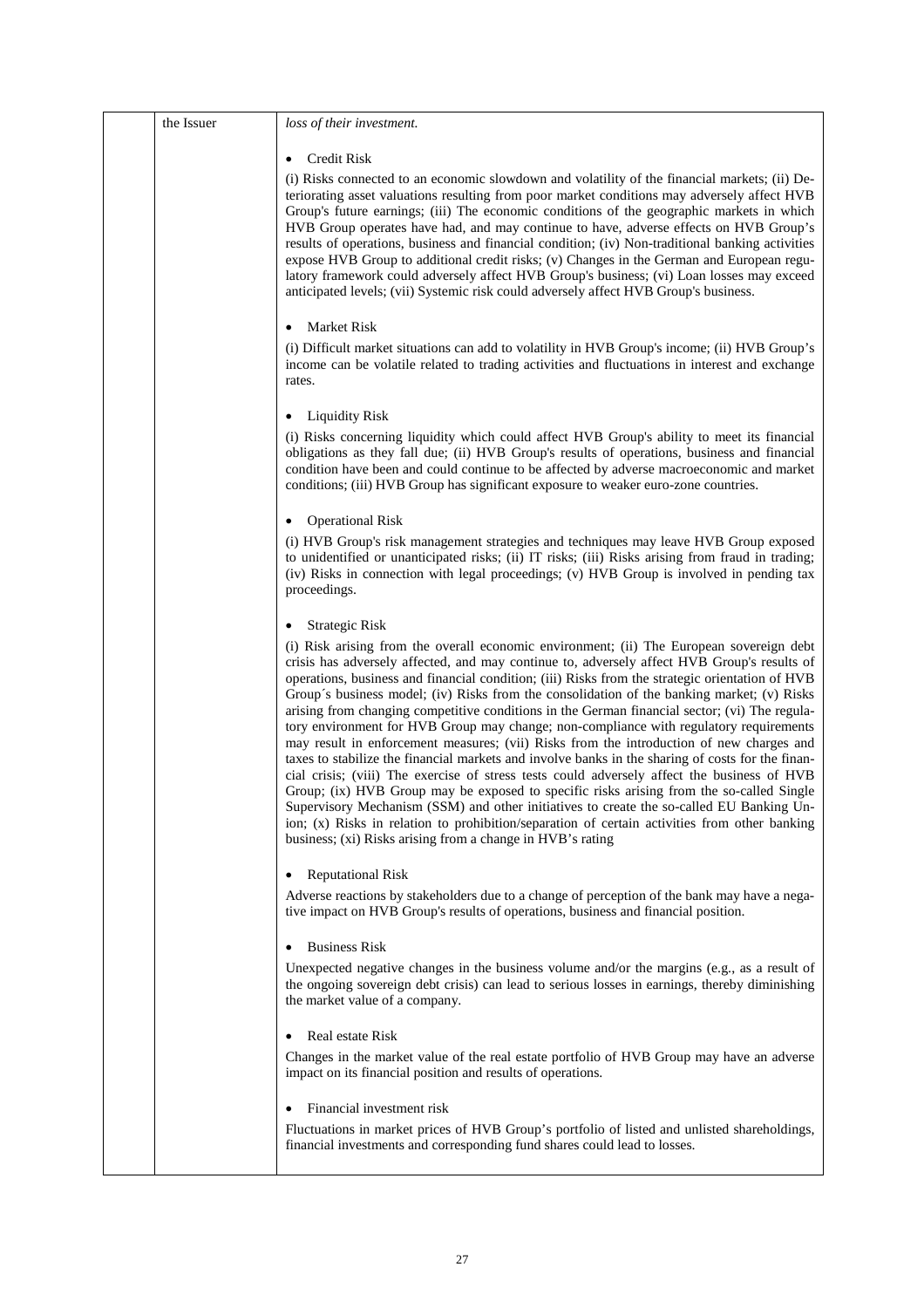|     |                                                            | Pension risk                                                                                                                                                                                                                                                                                                                                                                                                                                                                                                                                                                                                                                                                                                                                                                                                                                                                                                                                                                                                                                                                                                                                                         |
|-----|------------------------------------------------------------|----------------------------------------------------------------------------------------------------------------------------------------------------------------------------------------------------------------------------------------------------------------------------------------------------------------------------------------------------------------------------------------------------------------------------------------------------------------------------------------------------------------------------------------------------------------------------------------------------------------------------------------------------------------------------------------------------------------------------------------------------------------------------------------------------------------------------------------------------------------------------------------------------------------------------------------------------------------------------------------------------------------------------------------------------------------------------------------------------------------------------------------------------------------------|
|     |                                                            | HVB Group has undertaken to provide pension plans to its current and former employees.<br>Pension risks exist in connection with such pension plans which may require a provision of<br>additional capital to service the vested pension commitments.                                                                                                                                                                                                                                                                                                                                                                                                                                                                                                                                                                                                                                                                                                                                                                                                                                                                                                                |
|     |                                                            | Risks arising from outsourcing activities<br>$\bullet$                                                                                                                                                                                                                                                                                                                                                                                                                                                                                                                                                                                                                                                                                                                                                                                                                                                                                                                                                                                                                                                                                                               |
|     |                                                            | Failures in the risk assessment process or in defining risk reducing measures in relation to an<br>outsourcing of activities and processes to external service providers could lead to a negative<br>impact on HVB Group's results of operations, business and financial position.                                                                                                                                                                                                                                                                                                                                                                                                                                                                                                                                                                                                                                                                                                                                                                                                                                                                                   |
| D.6 | Key information                                            | Potential conflicts of interest<br>$\bullet$                                                                                                                                                                                                                                                                                                                                                                                                                                                                                                                                                                                                                                                                                                                                                                                                                                                                                                                                                                                                                                                                                                                         |
|     | on the key risks<br>that are specific to<br>the securities | Conflict of interest risk is related to the possibility that certain functions of the Issuer, distrib-<br>utors or agents or events with respect to the underlying-linked Securities may be adverse to<br>the interests of the Security Holders.                                                                                                                                                                                                                                                                                                                                                                                                                                                                                                                                                                                                                                                                                                                                                                                                                                                                                                                     |
|     |                                                            | Risks related to the market                                                                                                                                                                                                                                                                                                                                                                                                                                                                                                                                                                                                                                                                                                                                                                                                                                                                                                                                                                                                                                                                                                                                          |
|     |                                                            | (i) Risk that no active trading market for the Securities exists; (ii) Risks relating to the offer-<br>ing volume; (iii) Risk relating to the market value of the Securities; (iv) Risk relating to the<br>expansion of the spread between bid and offer prices; (v) Currency risk with respect to the<br>Securities; (vi) Risk relating to hedging transactions.                                                                                                                                                                                                                                                                                                                                                                                                                                                                                                                                                                                                                                                                                                                                                                                                    |
|     |                                                            | Risks related to the Securities in general                                                                                                                                                                                                                                                                                                                                                                                                                                                                                                                                                                                                                                                                                                                                                                                                                                                                                                                                                                                                                                                                                                                           |
|     |                                                            | (i) Credit risk of the Issuer; (ii) Possible limitations of the legality of purchase; (iii) Risks<br>arising from financial market turmoils, the German Bank Restructuring Act and other gov-<br>ernmental or regulatory interventions; (iv) Risks due to no own independent review and ad-<br>vice of the investor; (v) Risks arising from financing the purchase of the Securities; (vi) Risks<br>arising from transaction costs; (vii) Inflation risk; (viii) Risks arising from transactions to<br>reduce risks; (ix) Taxation risks.                                                                                                                                                                                                                                                                                                                                                                                                                                                                                                                                                                                                                            |
|     |                                                            | Risks related to underlying-linked Securities<br>$\bullet$                                                                                                                                                                                                                                                                                                                                                                                                                                                                                                                                                                                                                                                                                                                                                                                                                                                                                                                                                                                                                                                                                                           |
|     |                                                            | (i) Risks arising from the influence of the Underlying on the market value of the Securities;<br>(ii) Risks arising from the fact that the observation of the Underlying occurs only at a speci-<br>fied date or time; (iii) Risks arising from the impact of thresholds or limits; (iv) Risks arising<br>from the impact of Barrier Events; (v) Risks in relation to a Ratio; (vi) Risks arising from a<br>limitation of the potential returns to a Maximum Amount; (vii) Risks due to express struc-<br>tures; (viii) Risk of postponement or alternative provisions for the valuation of the Underly-<br>ing; (ix) Risks associated with Securities where Additional Amounts are linked to an Underly-<br>ing (x) Currency risk with respect to the Underlying; (xi) Risks in relation to adjustment<br>events; (xii) Risk of market disruptions; (xiii) Risk of regulatory consequences to investors in<br>underlying-linked Securities; (xiv) Risks arising from negative effects of hedging arrange-<br>ments by the Issuer on the Securities; (xv) Risks arising from the Issuer's extraordinary call<br>right; (xvi) Risks in relation to physical delivery. |
|     |                                                            | Risks related to Underlyings                                                                                                                                                                                                                                                                                                                                                                                                                                                                                                                                                                                                                                                                                                                                                                                                                                                                                                                                                                                                                                                                                                                                         |
|     |                                                            | - General risks<br>(i) Risks arising from the volatility of the value of the Underlying and risk due to a short his-<br>tory; (ii) No rights of ownership of the Underlying; (iii) Risks associated with Underlyings<br>subject to emerging market jurisdictions.                                                                                                                                                                                                                                                                                                                                                                                                                                                                                                                                                                                                                                                                                                                                                                                                                                                                                                    |
|     |                                                            | [- Risks related to shares as Underlying                                                                                                                                                                                                                                                                                                                                                                                                                                                                                                                                                                                                                                                                                                                                                                                                                                                                                                                                                                                                                                                                                                                             |
|     |                                                            | (i) Similar risks to a direct investment in shares; (ii) Investors have no shareholder rights;<br>(iii) No registration in the register of members in the case of physical delivery of registered<br>shares; (iv) Risks in relation to ADRs/RDRs.]                                                                                                                                                                                                                                                                                                                                                                                                                                                                                                                                                                                                                                                                                                                                                                                                                                                                                                                   |
|     |                                                            | [- Risks related to indices as Underlying                                                                                                                                                                                                                                                                                                                                                                                                                                                                                                                                                                                                                                                                                                                                                                                                                                                                                                                                                                                                                                                                                                                            |
|     |                                                            | (i) Similar risks to a direct investment in index components; (ii) No influence of the Issuer on<br>the index; (iii) Risks arising from special conflicts of interests in relation to indices as Under-<br>lying; (iv) Risks in relation to strategy indices as Underlying; (v) Risks in relation to price<br>indices as Underlying; (vi) Risks in relation to net return indices as Underlying; (vii) Risks in<br>relation to short indices as Underlying; (viii) Risks in relation to leverage indices as Underly-<br>ing; (ix) Risks in relation to distributing indices as Underlying; (x) Risks in relation to excess<br>return indices as Underlying; (xi) Risk of country or sector related indices; (xii) Currency<br>exchange risk contained in the index; (xiii) Adverse effect of fees on the index level; (xiv)<br>Risks with respect to the publication of the index composition which is not constantly updat-<br>ed.                                                                                                                                                                                                                                  |
|     |                                                            | [- Risks related to commodities as Underlying                                                                                                                                                                                                                                                                                                                                                                                                                                                                                                                                                                                                                                                                                                                                                                                                                                                                                                                                                                                                                                                                                                                        |
|     |                                                            | (i) Similar risks as a direct investment in commodities; (ii) Higher risks than other asset clas-                                                                                                                                                                                                                                                                                                                                                                                                                                                                                                                                                                                                                                                                                                                                                                                                                                                                                                                                                                                                                                                                    |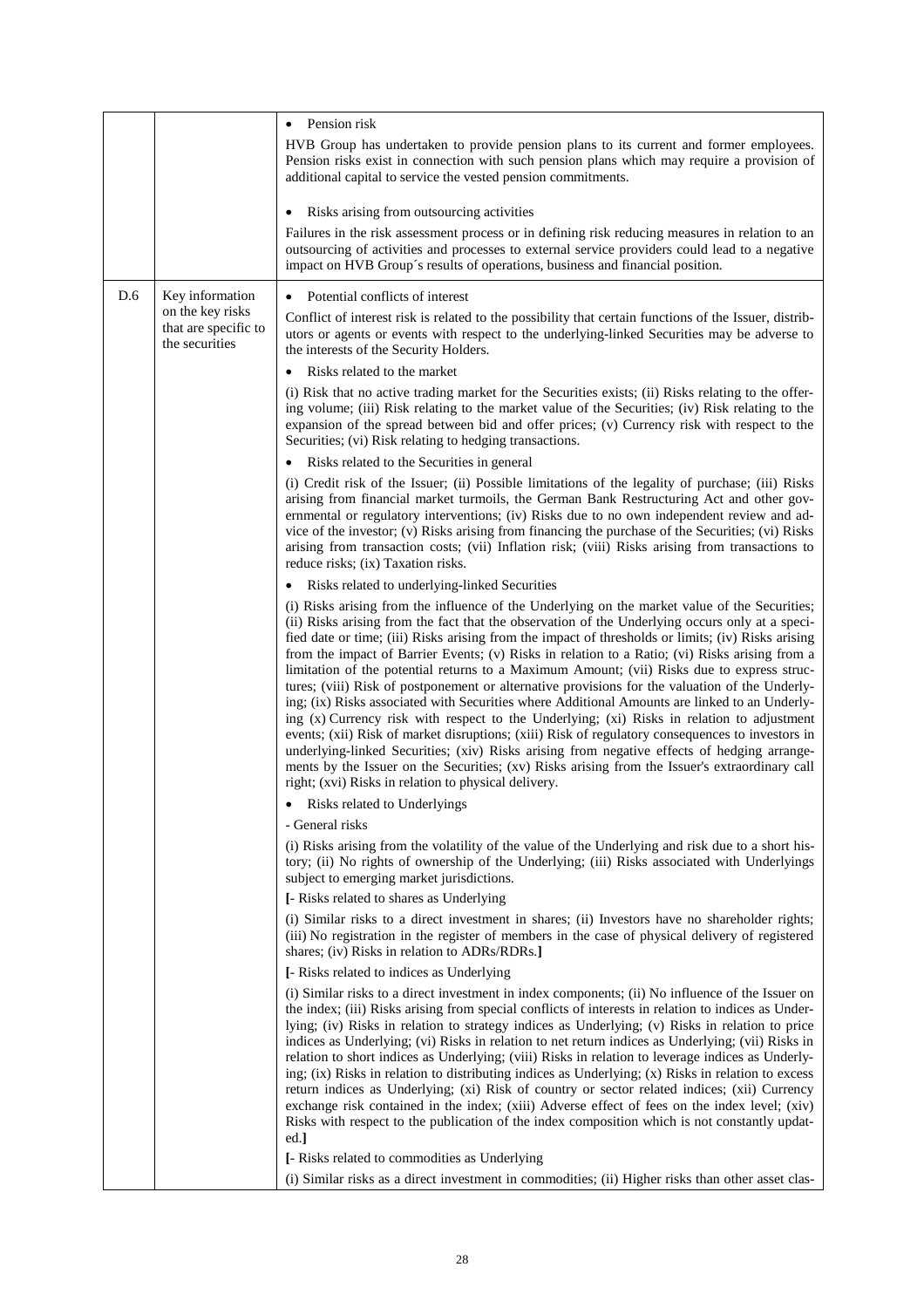| ses; (iii) Risks arising from price influencing factors; (iv) Risks arising from the trading in<br>various time zones and on different markets. |
|-------------------------------------------------------------------------------------------------------------------------------------------------|
| The Securities are not capital protected. Investors may lose the value of their entire in-<br>vestment or part of it.                           |

## **E. OFFER**

| E.2b | Reasons for the<br>offer and use of<br>proceeds when<br>different from<br>making profit<br>and/or hedging<br>certain risks | The net proceeds from each issue of Securities will be used by the Issuer for its general cor-<br>porate purposes.                                                                                                                                                                                                                                                                                         |
|------|----------------------------------------------------------------------------------------------------------------------------|------------------------------------------------------------------------------------------------------------------------------------------------------------------------------------------------------------------------------------------------------------------------------------------------------------------------------------------------------------------------------------------------------------|
| E.3  | Description of the<br>terms and condi-<br>tions of the offer                                                               | [Day of the first public offer [Insert the day of the first public offer].]<br>[A public offer will be made in [the Czech Republic][,] [and] [France][,] [and] [Ireland][,]                                                                                                                                                                                                                                |
|      |                                                                                                                            | [and] [Italy].]                                                                                                                                                                                                                                                                                                                                                                                            |
|      |                                                                                                                            | [The smallest transferable unit is [Insert smallest transferable unit].]                                                                                                                                                                                                                                                                                                                                   |
|      |                                                                                                                            | [The smallest tradable unit is [Insert smallest tradable unit].]                                                                                                                                                                                                                                                                                                                                           |
|      |                                                                                                                            | The Securities will be offered to [qualified investors][,] [and/or] [retail investors] [and/or]<br>[institutional investors] [by way of [private placements] [public offerings]] [by financial in-<br>termediaries].                                                                                                                                                                                       |
|      |                                                                                                                            | [As of the day of the first public offer the Securities described in the Final Terms will be of-<br>fered on a continuous basis up to its maximum issue size. The number of offered Securities<br>may be reduced or increased by the Issuer at any time and does not allow any conclusion on<br>the size of actually issued Securities and therefore on the liquidity of a potential secondary<br>market.1 |
|      |                                                                                                                            | [The continuous offer will be made on current ask prices provided by the Issuer.]                                                                                                                                                                                                                                                                                                                          |
|      |                                                                                                                            | [The public offer may be terminated by the Issuer at any time without giving any reason.]                                                                                                                                                                                                                                                                                                                  |
|      |                                                                                                                            | [No public offer occurs. The Securities shall be admitted to trading on an organised market.]                                                                                                                                                                                                                                                                                                              |
|      |                                                                                                                            | [Application to listing will be made as of [Insert expected date] on the following markets:<br>[ <i>Insert relevant market(s)</i> ].]                                                                                                                                                                                                                                                                      |
|      |                                                                                                                            | [The Securities are [initially] offered during a Subscription Period[, and continuously offered<br>thereafter]. Subscription Period: [Insert start date of the subscription period] to [Insert end<br>date of the subscription period]. The Issuer reserves the right to extend or shorten the Sub-<br>scription Period or to withdraw the issue during the Subsciption Period.]                           |
| E.4  | Any interest that<br>is material to the<br>issue/offer includ-<br>ing conflicting<br>interest                              | Any distributors and/or its affiliates may be customers of, and borrowers from the Issuer and<br>its affiliates. In addition, any of such distributors and their affiliates may have engaged, and<br>may in the future engage, in investment banking and/or commercial banking transactions<br>with, and may perform services for the Issuer and its affiliates in the ordinary course of busi-<br>ness.   |
| E.7  | Estimated ex-<br>penses charged to<br>the investor by the<br>Issuer or the dis-<br>tributor                                | [Selling Concession: [Insert details]]<br>[Other Commissions: [Insert details]]<br>[Not applicable. No such expenses will be charged to the investor by the Issuer or a distribu-<br>tor.]                                                                                                                                                                                                                 |